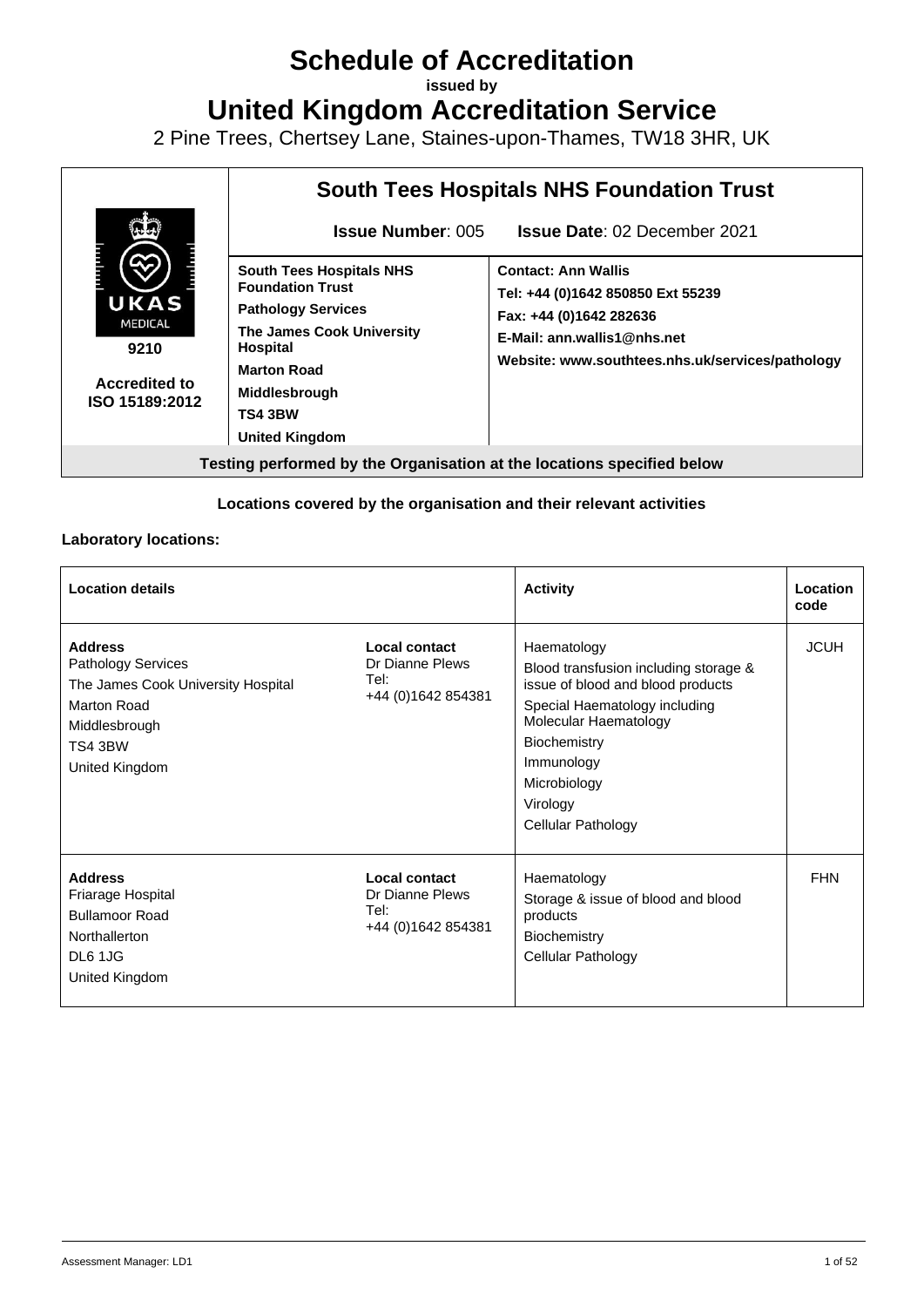

### **Site activities performed away from the locations listed above:**

| <b>Location details</b>                                                                                      | <b>Activity</b>                                               | Location<br>code |
|--------------------------------------------------------------------------------------------------------------|---------------------------------------------------------------|------------------|
| Sweat test clinic, Paediatric Outpatients<br>Department, James Cook University<br>Hospital                   | Sweat collection for diagnostic<br>purposes                   | <b>JCUH</b>      |
| Haematology Day Unit, James Cook<br><b>University Hospital</b>                                               | Satellite blood fridge: storage of blood<br>and products only | <b>JCUH</b>      |
| Paediatric Resus Room, Accident and<br><b>Emergency Department, James Cook</b><br><b>University Hospital</b> | Satellite blood fridge: storage of blood<br>and products only | <b>JCUH</b>      |
| Mortuary<br>James Cook University Hospital<br>Middlesbrough                                                  | Mortuary Services (body receipt,<br>storage and release)      | <b>JCUH</b>      |
| Mortuary<br>Friarage Hospital<br>Northallerton                                                               | Mortuary Services (body receipt,<br>storage and release)      | <b>FHN</b>       |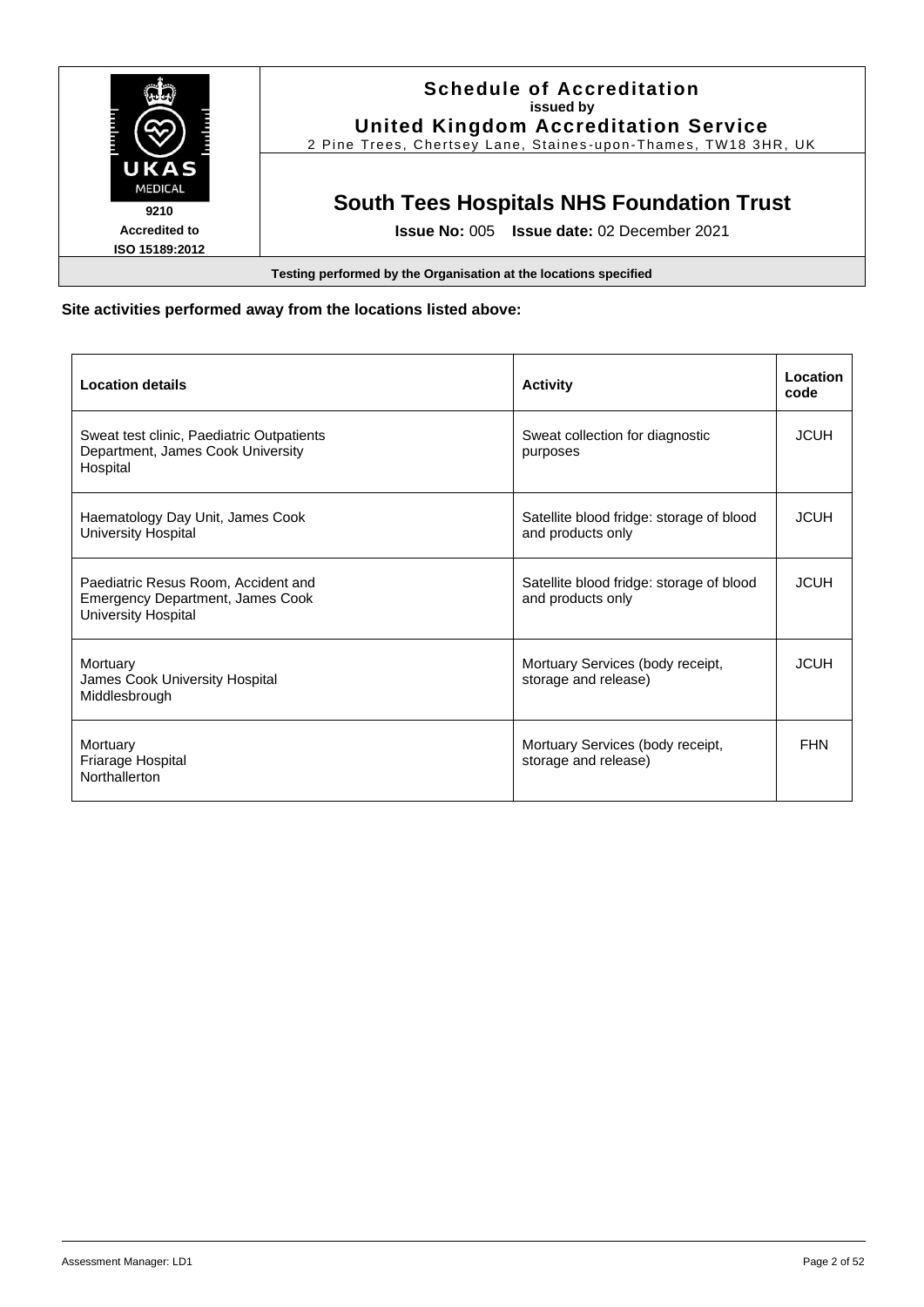

2 Pine Trees, Chertsey Lane, Staines -upon -Thames, TW18 3HR, UK

# **South Tees Hospitals NHS Foundation Trust**

**Issue No:** 005 **Issue date:** 02 December 2021

#### **Testing performed by the Organisation at the locations specified**

| Type of test/Properties<br>measured/Range of<br>measurement                                               | Standard specifications/<br>Equipment/Techniques used                    | Location<br>Code |
|-----------------------------------------------------------------------------------------------------------|--------------------------------------------------------------------------|------------------|
| <b>Biochemistry examination</b><br>activities for the purpose of<br>clinical diagnosis and<br>monitoring: | Manufacturer's instructions and<br>documented in-house methods<br>using: |                  |
|                                                                                                           | Siemens ADVIA XPT<br>S-BC-AUT-SOP0061 and<br>procedures below:           | <b>JCUH</b>      |
| Albumin                                                                                                   | Photometry - End point<br>S_BC_AUT_SOP0002                               |                  |
| <b>Bicarbonate</b>                                                                                        | Photometry - Enzymatic<br>S_BC_AUT_SOP0008                               |                  |
| Calcium                                                                                                   | Photometry - End point<br>S_BC_AUT_SOP0010                               |                  |
| Chloride                                                                                                  | Ion Selective Electrode<br>S_BC_AUT_SOP0012                              |                  |
| Creatinine                                                                                                | Photometry - Kinetic<br>S_BC_AUT_SOP0016                                 |                  |
| <b>C-Reactive Protein</b>                                                                                 | Photometry - Turbidimetry<br>S_BC_AUT_SOP0017                            |                  |
| Glucose                                                                                                   | Photometry - End point<br>S_BC_AUT_SOP0023                               |                  |
| Magnesium                                                                                                 | Photometry - End point<br>S_BC_AUT_SOP0034                               |                  |
| Phosphate                                                                                                 | Photometry - End point<br>S_BC_AUT_SOP0038                               |                  |
| Potassium                                                                                                 | Ion Selective Electrode<br>S_BC_AUT_SOP0039                              |                  |
| Sodium                                                                                                    | Ion Selective Electrode<br>S_BC_AUT_SOP0041                              |                  |
|                                                                                                           |                                                                          |                  |
|                                                                                                           |                                                                          |                  |

### DETAIL OF ACCREDITATION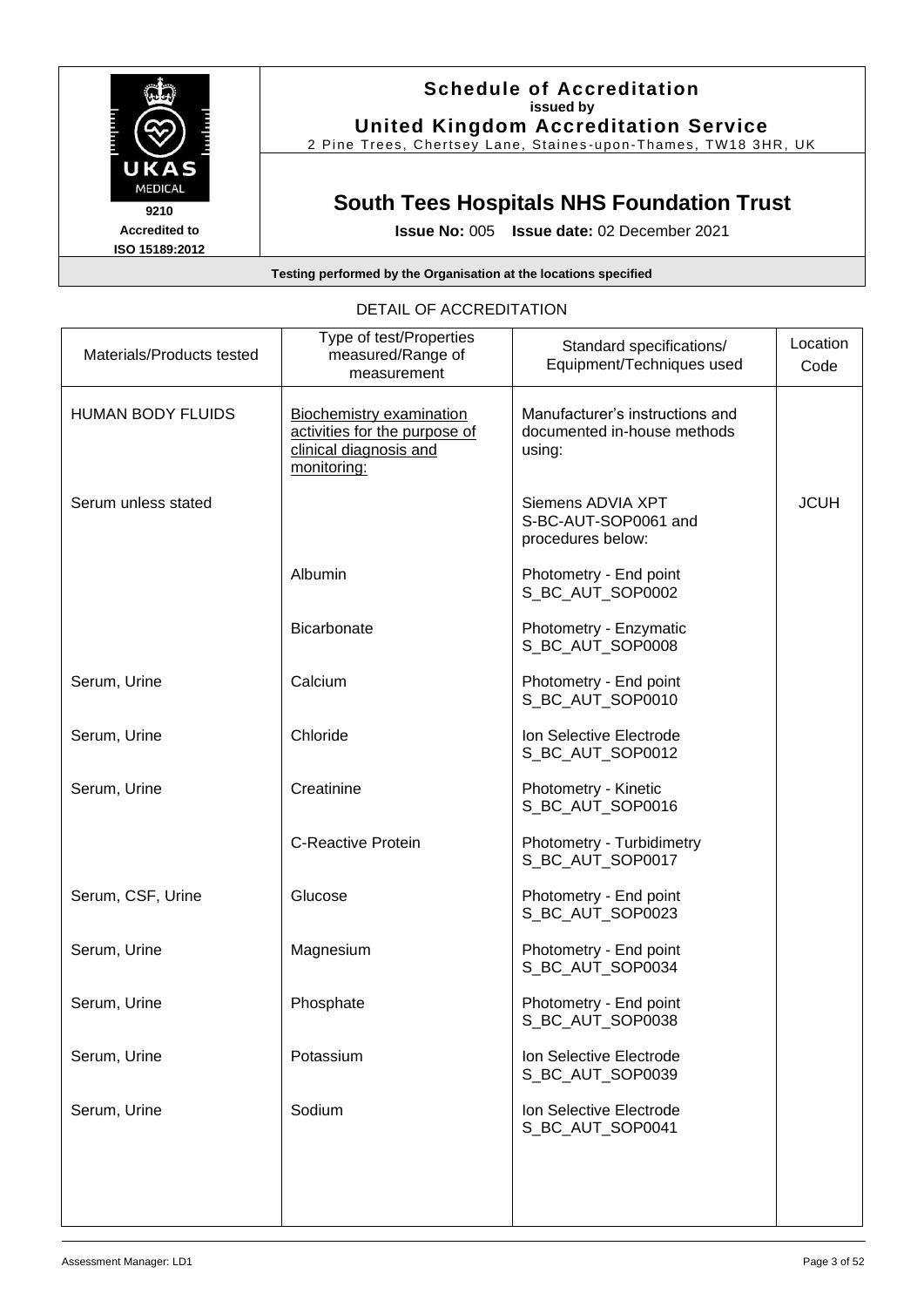

## **Schedule of Accreditation issued by United Kingdom Accreditation Service**

2 Pine Trees, Chertsey Lane, Staines -upon -Thames, TW18 3HR, UK

# **South Tees Hospitals NHS Foundation Trust**

**Issue No:** 005 **Issue date:** 02 December 2021

| Materials/Products tested | Type of test/Properties<br>measured/Range of<br>measurement                                                        | Standard specifications/<br>Equipment/Techniques used                    | Location<br>Code |
|---------------------------|--------------------------------------------------------------------------------------------------------------------|--------------------------------------------------------------------------|------------------|
| <b>HUMAN BODY FLUIDS</b>  | <b>Biochemistry examination</b><br>activities for the purpose of<br>clinical diagnosis and<br>monitoring: (cont'd) | Manufacturer's instructions and<br>documented in-house methods<br>using: | <b>JCUH</b>      |
| Serum unless stated       |                                                                                                                    | Siemens ADVIA XPT (cont'd)                                               |                  |
|                           | <b>Total Bilirubin</b>                                                                                             | Photometry - End point<br>S_BC_AUT_SOP0043                               |                  |
| Serum and CSF             | <b>Total Protein</b>                                                                                               | Photometry - End point<br>S_BC_AUT_SOP0044                               |                  |
| Serum, Urine              | Urea                                                                                                               | Photometry - Enzymatic<br>S_BC_AUT_SOP0046                               |                  |
| Serum, Urine              | <b>Uric Acid</b>                                                                                                   | Photometry - End point<br>S_BC_AUT_SOP0047                               |                  |
|                           | Creatinine (Enzymatic)                                                                                             | Photometry - Enzymatic<br>S_BC_AUT_SOP0057                               |                  |
|                           | Angiotensin Converting<br>Enzyme (ACE)                                                                             | Photometry - Enzymatic<br>S_BC_AUT_SOP0001                               |                  |
|                           | Alkaline Phosphatase (ALP)                                                                                         | Photometry - Enzymatic<br>S_BC_AUT_SOP0003                               |                  |
|                           | Alanine Aminotransferase<br>(ALT)                                                                                  | Photometry - Enzymatic<br>S_BC_AUT_SOP0004                               |                  |
| Serum, Urine              | Amylase                                                                                                            | Photometry - Enzymatic<br>S_BC_AUT_SOP0006                               |                  |
|                           | Aspartate Aminotransferase<br>(AST)                                                                                | Photometry - Enzymatic<br>S_BC_AUT_SOP0007                               |                  |
|                           | Creatine Kinase (CK)                                                                                               | Photometry - Enzymatic<br>S_BC_AUT_SOP0014                               |                  |
|                           | Gamma Glutamyl Transferase<br>(GGT)                                                                                | Photometry - Enzymatic<br>S_BC_AUT_SOP0022                               |                  |
|                           |                                                                                                                    |                                                                          |                  |
|                           |                                                                                                                    |                                                                          |                  |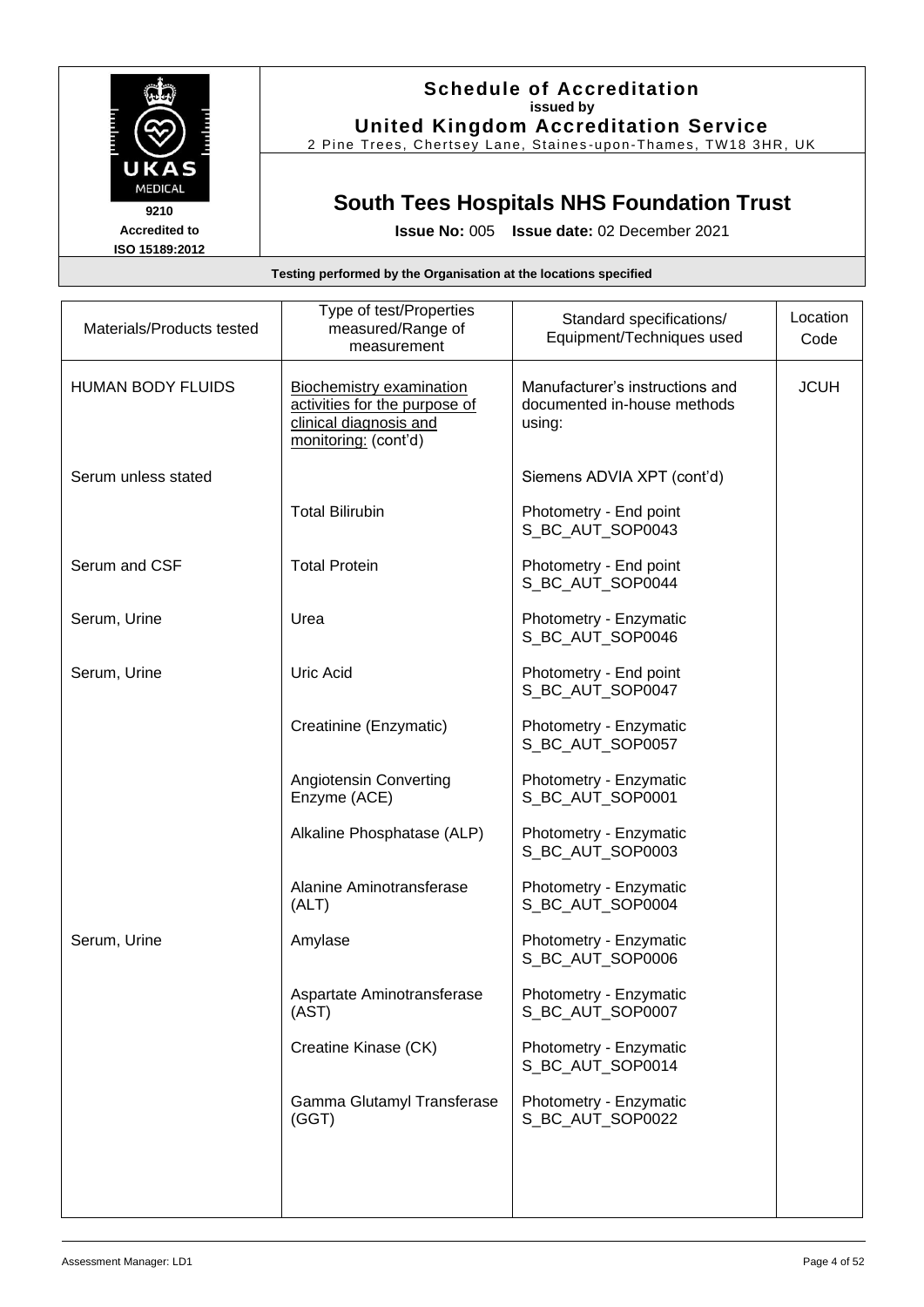

### **Schedule of Accreditation issued by United Kingdom Accreditation Service**

2 Pine Trees, Chertsey Lane, Staines -upon -Thames, TW18 3HR, UK

## **South Tees Hospitals NHS Foundation Trust**

**Issue No:** 005 **Issue date:** 02 December 2021

## **Testing performed by the Organisation at the locations specified** Materials/Products tested Type of test/Properties measured/Range of measurement Standard specifications/ Equipment/Techniques used **Location** Code HUMAN BODY FLUIDS | Biochemistry examination activities for the purpose of clinical diagnosis and monitoring: (cont'd) Manufacturer's instructions and documented in-house methods using: **JCUH** Serum unless stated (cont'd) | Siemens ADVIA XPT (cont'd) Lactate Dehydrogenase (LDH) | Photometry - Enzymatic S\_BC\_AUT\_SOP0031 Cholesterol Photometry - End point S\_BC\_AUT\_SOP0013 HDL Cholesterol **Photometry - End point** S\_BC\_AUT\_SOP0024 Triglyceride **Photometry - End point** S\_BC\_AUT\_SOP0045 Carbamazepine | Photometry -EMIT S\_BC\_AUT\_SOP0011 Lithium **Photometry - End point** S\_BC\_AUT\_SOP0033 Phenytoin **Photometry -EMIT** S\_BC\_AUT\_SOP0037 Theophylline | Photometry -EMIT S\_BC\_AUT\_SOP0042 Valproate Photometry -EMIT S\_BC\_AUT\_SOP0050 Ethanol Photometry - Enzymatic S\_BC\_AUT\_SOP0021 Paracetamol Photometry - End point S\_BC\_AUT\_SOP0036 Salicylate **Photometry - End point** S\_BC\_AUT\_SOP0040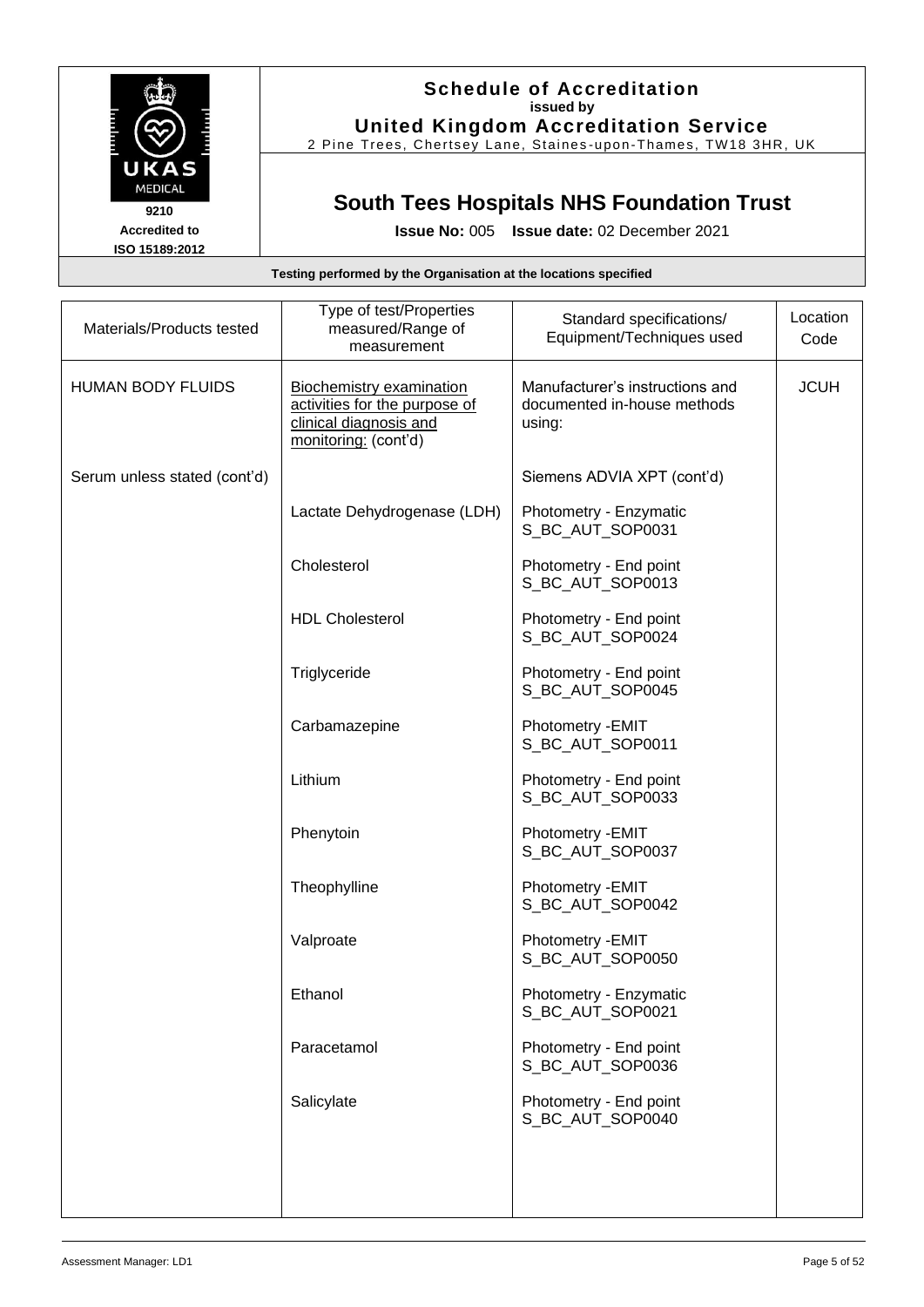

## **Schedule of Accreditation issued by United Kingdom Accreditation Service**

2 Pine Trees, Chertsey Lane, Staines -upon -Thames, TW18 3HR, UK

# **South Tees Hospitals NHS Foundation Trust**

**Issue No:** 005 **Issue date:** 02 December 2021

| Materials/Products tested    | Type of test/Properties<br>measured/Range of<br>measurement                                                 | Standard specifications/<br>Equipment/Techniques used                    | Location<br>Code |
|------------------------------|-------------------------------------------------------------------------------------------------------------|--------------------------------------------------------------------------|------------------|
| <b>HUMAN BODY FLUIDS</b>     | Biochemistry examination<br>activities for the purpose of<br>clinical diagnosis and<br>monitoring: (cont'd) | Manufacturer's instructions and<br>documented in-house methods<br>using: | <b>JCUH</b>      |
| Serum unless stated (cont'd) |                                                                                                             | Siemens ADVIA XPT (cont'd)                                               |                  |
|                              | Immunoglobulin A                                                                                            | Photometry - Turbidimetry<br>S_BC_AUT_SOP0025                            |                  |
|                              | Immunoglobulin G                                                                                            | Photometry - Turbidimetry<br>S_BC_AUT_SOP0026                            |                  |
|                              | Immunoglobulin M                                                                                            | Photometry - Turbidimetry<br>S_BC_AUT_SOP0027                            |                  |
|                              | Ammonia                                                                                                     | Photometry - End Point<br>S_BC_AUT_SOP0005                               |                  |
|                              | <b>Bile Acids</b>                                                                                           | Photometry - Enzymatic<br>S_BC_AUT_SOP0009                               |                  |
|                              | <b>Direct Bilirubin</b>                                                                                     | Photometry - End point<br>S_BC_AUT_SOP0020                               |                  |
|                              | Lactate                                                                                                     | Photometry - End point<br>S_BC_AUT_SOP0030                               |                  |
| <b>CSF and Urine</b>         | Protein                                                                                                     | Photometry - End Point<br>S_BC_AUT_SOP0048                               |                  |
|                              |                                                                                                             | Siemens Centaur XPT CLIA<br>S_BC_END_SOP0065 and<br>procedures below     |                  |
|                              | Cortisol                                                                                                    | S_BC_END_SOP0008                                                         |                  |
|                              | Digoxin                                                                                                     | S_BC_END_SOP0053                                                         |                  |
|                              | Gentamicin                                                                                                  | S_BC_END_SOP0052                                                         |                  |
|                              | Vancomycin                                                                                                  | S_BC_END_SOP0051                                                         |                  |
|                              | Alpha-Fetoprotein (AFP)                                                                                     | S_BC_END_SOP0001                                                         |                  |
|                              |                                                                                                             |                                                                          |                  |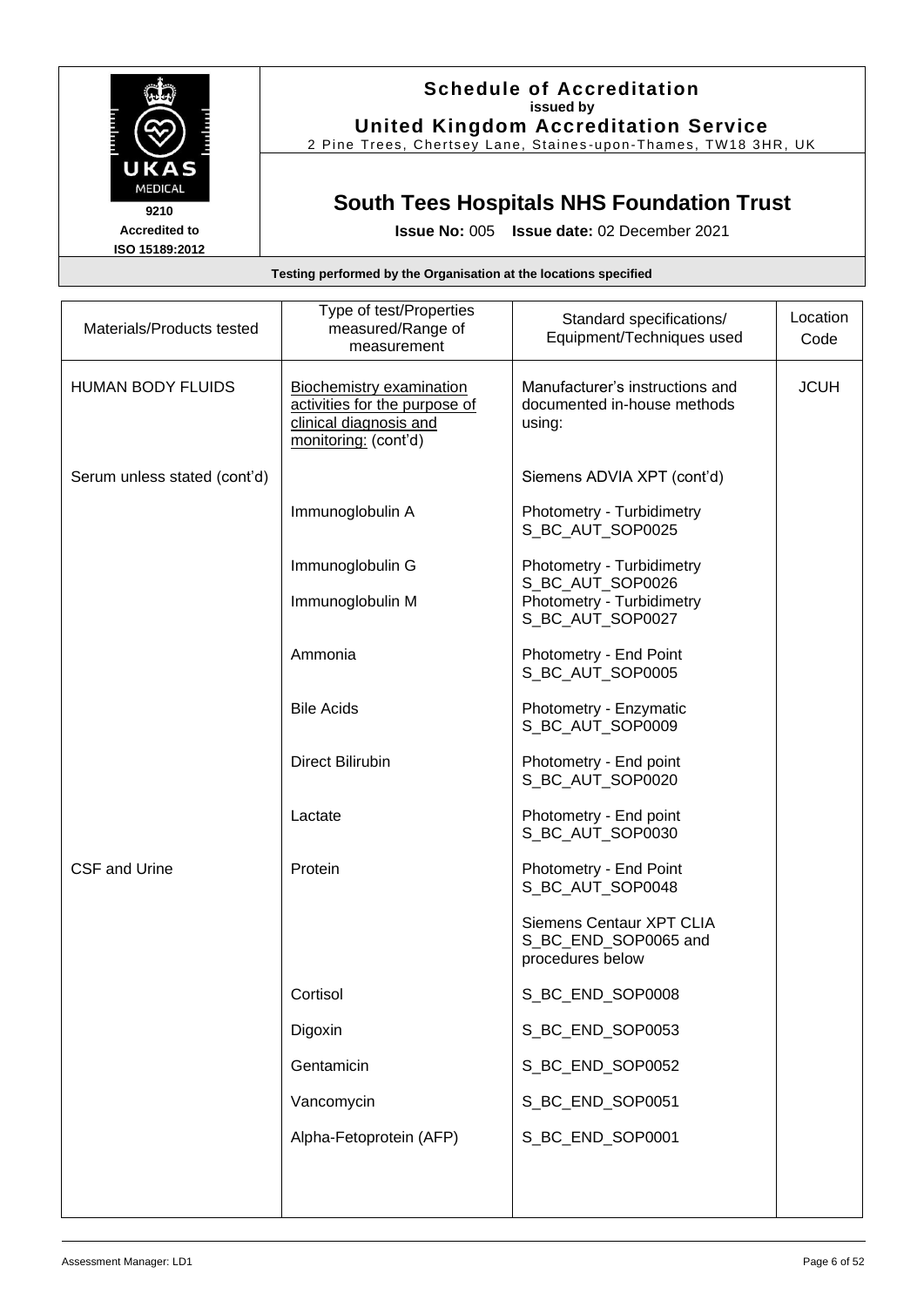

## **Schedule of Accreditation issued by United Kingdom Accreditation Service**

2 Pine Trees, Chertsey Lane, Staines -upon -Thames, TW18 3HR, UK

# **South Tees Hospitals NHS Foundation Trust**

| Testing performed by the Organisation at the locations specified |                                                                                                                    |                                                                          |                  |
|------------------------------------------------------------------|--------------------------------------------------------------------------------------------------------------------|--------------------------------------------------------------------------|------------------|
| Materials/Products tested                                        | Type of test/Properties<br>measured/Range of<br>measurement                                                        | Standard specifications/<br>Equipment/Techniques used                    | Location<br>Code |
| <b>HUMAN BODY FLUIDS</b>                                         | <b>Biochemistry examination</b><br>activities for the purpose of<br>clinical diagnosis and<br>monitoring: (cont'd) | Manufacturer's instructions and<br>documented in-house methods<br>using: | <b>JCUH</b>      |
| Serum unless stated                                              |                                                                                                                    | Siemens Centaur XPT (cont'd)                                             |                  |
|                                                                  | CA-125                                                                                                             | S_BC_END_SOP0003                                                         |                  |
|                                                                  | CA 15-3                                                                                                            | S_BC_END_SOP0004                                                         |                  |
|                                                                  | CA19-9                                                                                                             | S_BC_END_SOP0005                                                         |                  |
|                                                                  | Carcino-Embryonic Antigen                                                                                          | S_BC_END_SOP0006                                                         |                  |
|                                                                  | Procalcitonin                                                                                                      | S_BC_END_SOP0062                                                         |                  |
|                                                                  | Prostate Specific Antigen<br>(PSA)                                                                                 | S_BC_END_SOP0024                                                         |                  |
|                                                                  | Free T3 (FT3)                                                                                                      | S_BC_END_SOP0012                                                         |                  |
|                                                                  | Free T4 (FT4)                                                                                                      | S_BC_END_SOP0013                                                         |                  |
|                                                                  | <b>Thyroid Stimulating Hormone</b><br>(TSH)                                                                        | S_BC_END_SOP0029                                                         |                  |
|                                                                  | <b>Brain Natriuretic Peptide</b><br>(BNP)                                                                          | S_BC_END_SOP0050                                                         |                  |
|                                                                  | <b>High Sensitivity Troponin-I</b>                                                                                 | S_BC_END_SOP0046                                                         |                  |
|                                                                  | <b>Thyroid Peroxidase Antibody</b><br>(TPO)                                                                        | S_BC_END_SOP0054                                                         |                  |
|                                                                  | Ferritin                                                                                                           | S_BC_END_SOP0010                                                         |                  |
|                                                                  | Folate                                                                                                             | S_BC_END_SOP0011                                                         |                  |
|                                                                  | Vitamin B12                                                                                                        | S_BC_END_SOP0033                                                         |                  |
|                                                                  |                                                                                                                    |                                                                          |                  |
|                                                                  |                                                                                                                    |                                                                          |                  |
|                                                                  |                                                                                                                    |                                                                          |                  |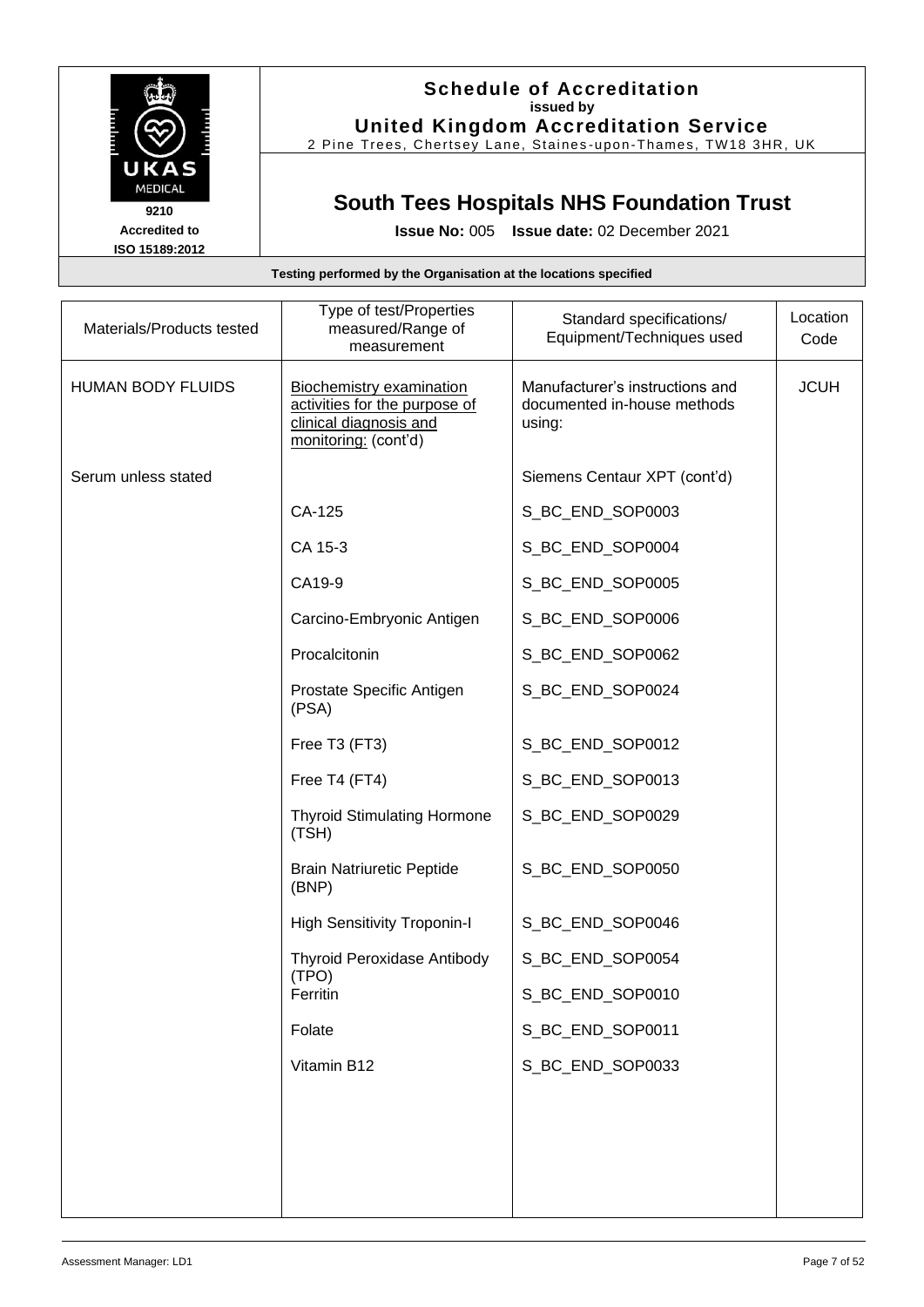

### **Schedule of Accreditation issued by United Kingdom Accreditation Service**

2 Pine Trees, Chertsey Lane, Staines -upon -Thames, TW18 3HR, UK

## **South Tees Hospitals NHS Foundation Trust**

**Issue No:** 005 **Issue date:** 02 December 2021

## **Testing performed by the Organisation at the locations specified** Materials/Products tested Type of test/Properties measured/Range of measurement Standard specifications/ Equipment/Techniques used **Location** Code HUMAN BODY FLUIDS | Biochemistry examination activities for the purpose of clinical diagnosis and monitoring: (cont'd) Manufacturer's instructions and documented in-house methods using: JCUH Serum unless stated (cont'd) | Siemens Centaur XPT (cont'd) Follicle Stimulating Hormone | S\_BC\_END\_SOP0014 HCG (Pregnancy) | S\_BC\_END\_SOP0016 Luteinising Hormone (LH) | S\_BC\_END\_SOP0018 Oestradiol S\_BC\_END\_SOP0020 Progesterone Same Superintendent Superintendent Superintendent SCP0022 Prolactin Sopo023 Sex hormone Binding Globulin | S BC END SOP0026 Testosterone Sabel Superintendent Superintendent Superintendent Superintendent Superintendent Superintendent S Beckman Access 2 ECLIA using procedures below Thyroglobulin (Tg) S\_BC\_END\_SOP0028 Thyroglobulin Antibody (Tg Ab) S\_BC\_END\_SOP0030 Erythropoietin (EPO) SQP0009 Intrinsic Factor Antibody (IFA) | S\_BC\_END\_SOP0017 Roche E411 ECLIA using procedures below Cyclosporin SQP0061 Tacrolimus | S BC END SOP0060 Anti Mullerian Hormone | S\_BC\_END\_SOP0063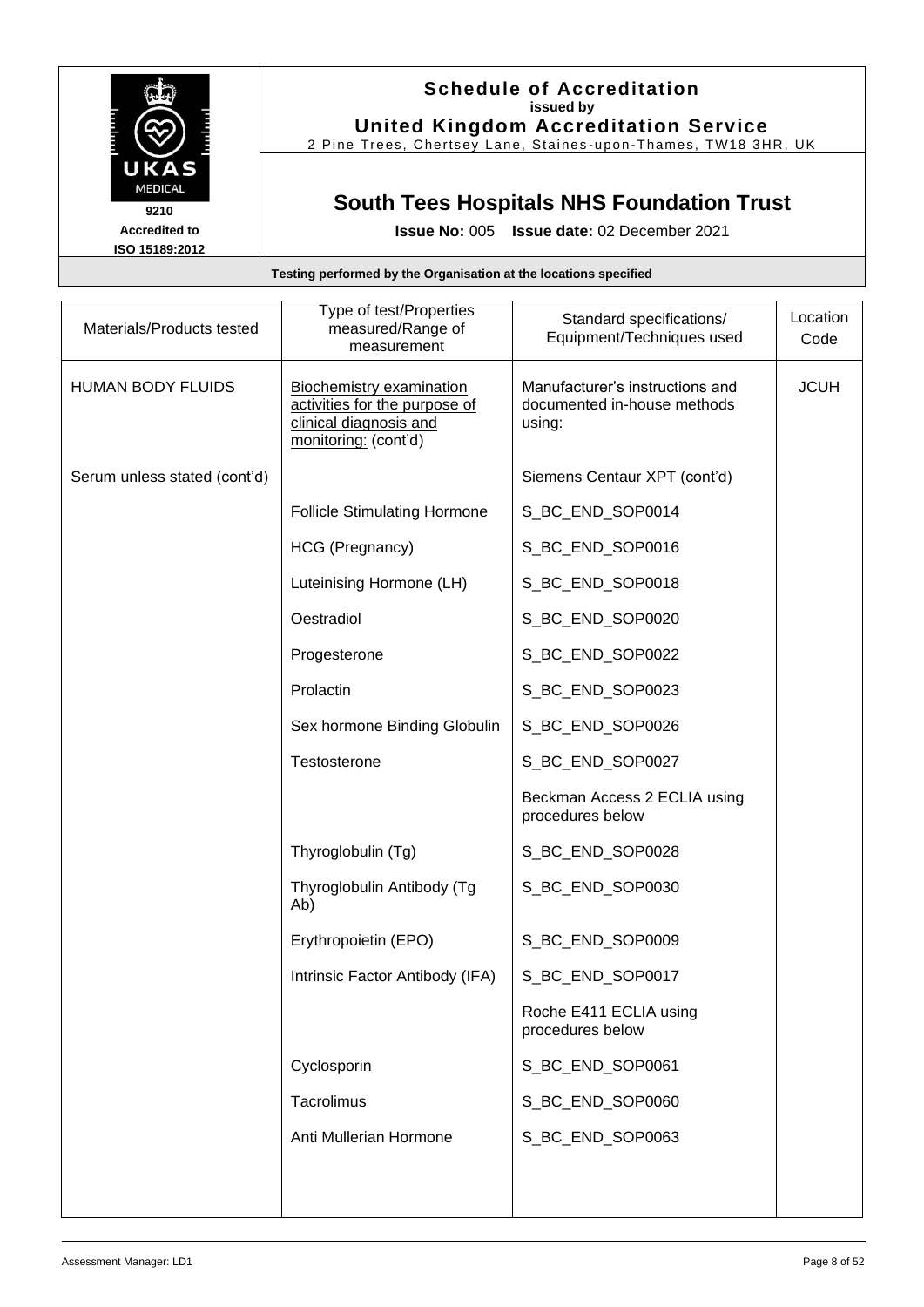

## **Schedule of Accreditation issued by United Kingdom Accreditation Service**

2 Pine Trees, Chertsey Lane, Staines -upon -Thames, TW18 3HR, UK

# **South Tees Hospitals NHS Foundation Trust**

**Issue No:** 005 **Issue date:** 02 December 2021

| Materials/Products tested    | Type of test/Properties<br>measured/Range of<br>measurement                                                        | Standard specifications/<br>Equipment/Techniques used                                                                                                                                      | Location<br>Code          |
|------------------------------|--------------------------------------------------------------------------------------------------------------------|--------------------------------------------------------------------------------------------------------------------------------------------------------------------------------------------|---------------------------|
| <b>HUMAN BODY FLUIDS</b>     | <b>Biochemistry examination</b><br>activities for the purpose of<br>clinical diagnosis and<br>monitoring: (cont'd) | Manufacturer's instructions and<br>documented in-house methods<br>using:                                                                                                                   | <b>JCUH</b>               |
| Serum unless stated (cont'd) |                                                                                                                    | Roche E411 ECLIA (cont'd)                                                                                                                                                                  |                           |
|                              | Beta-Crosslaps                                                                                                     | S_BC_END_SOP0002                                                                                                                                                                           |                           |
|                              | Parathyroid Hormone (PTH)                                                                                          | S_BC_END_SOP0025                                                                                                                                                                           |                           |
|                              |                                                                                                                    | IDS iSys CLIA using procedures<br>below                                                                                                                                                    |                           |
|                              | 25-Hydroxy Vitamin D                                                                                               | S_BC_SPC_SOP0027                                                                                                                                                                           |                           |
|                              | IGF-1                                                                                                              | S_BC_SPC_SOP0051                                                                                                                                                                           |                           |
|                              | Growth Hormone                                                                                                     | S_BC_SPC_SOP0050                                                                                                                                                                           |                           |
|                              |                                                                                                                    | Roche E411 ECLIA using<br>procedures below                                                                                                                                                 |                           |
|                              | P <sub>1</sub> NP                                                                                                  | S_BC_END_SOP0064                                                                                                                                                                           |                           |
|                              | <b>CK-MB Mass</b>                                                                                                  | S_BC_END_SOP0007                                                                                                                                                                           |                           |
| Urine                        | <b>Free Cortisol</b>                                                                                               | S_BC_END_SOP0032                                                                                                                                                                           |                           |
|                              | <b>ACTH</b>                                                                                                        | S_BC_END_SOP0055                                                                                                                                                                           |                           |
|                              | <b>DHEAS</b>                                                                                                       | S_BC_END_SOP0058                                                                                                                                                                           |                           |
|                              | Insulin                                                                                                            | S_BC_END_SOP0057                                                                                                                                                                           |                           |
|                              | C-Peptide                                                                                                          | S_BC_END_SOP0056                                                                                                                                                                           |                           |
|                              | HCG (Tumour Marker)                                                                                                | S_BC_END_SOP0038                                                                                                                                                                           |                           |
| Serum and Urine              | Osmolality                                                                                                         | <b>Advanced Instruments OSMO1</b><br><b>Freezing Point Depression</b><br>S_BC_AUT_SOP0092<br><b>Advanced Instruments Osmometer</b><br><b>Freezing Point Depression</b><br>S_BC_AUT_SOP0035 | <b>JCUH</b><br><b>FHN</b> |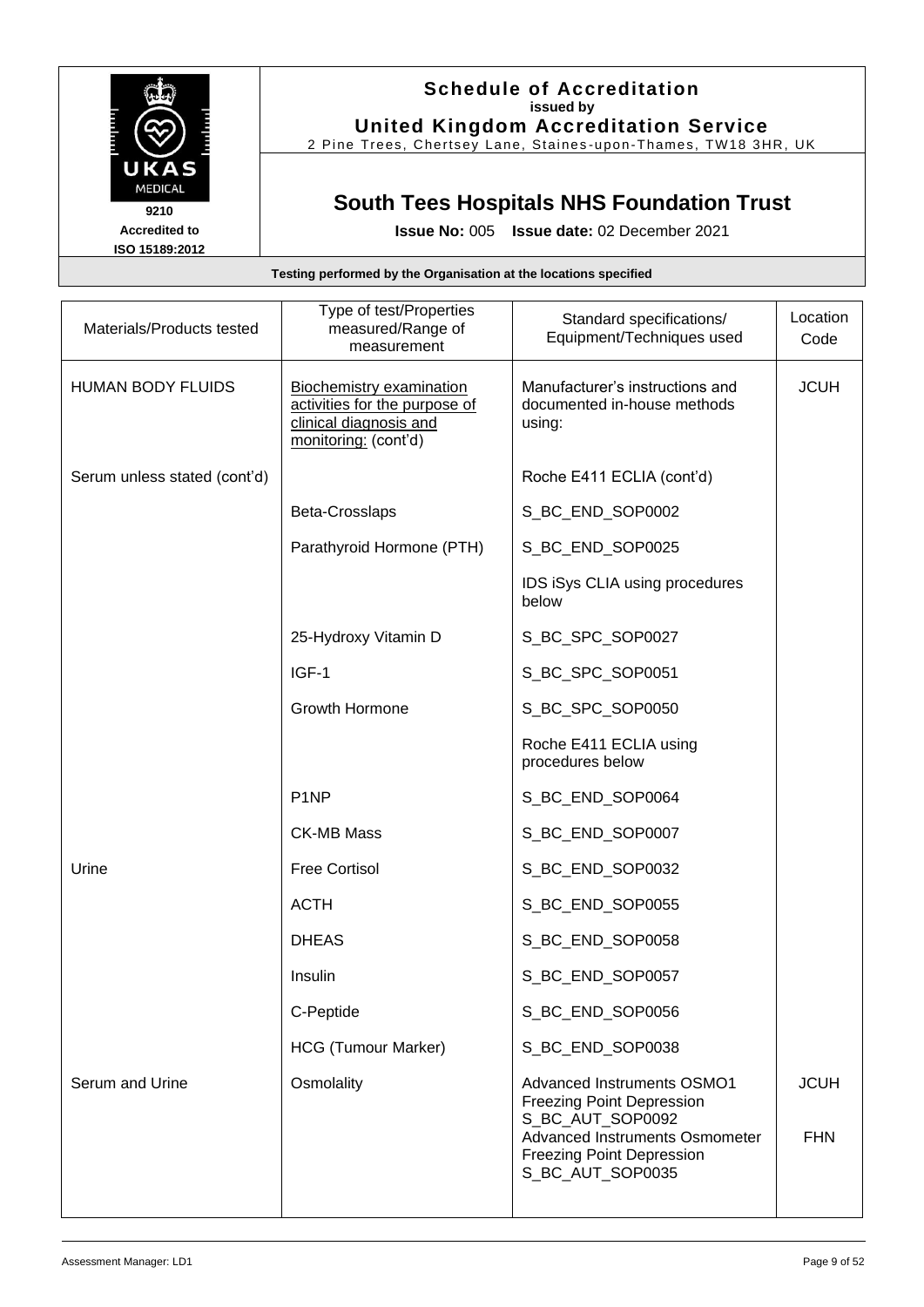

## **Schedule of Accreditation issued by United Kingdom Accreditation Service**

2 Pine Trees, Chertsey Lane, Staines -upon -Thames, TW18 3HR, UK

# **South Tees Hospitals NHS Foundation Trust**

**Issue No:** 005 **Issue date:** 02 December 2021

| Materials/Products tested | Type of test/Properties<br>measured/Range of<br>measurement                                                        | Standard specifications/<br>Equipment/Techniques used                         | Location<br>Code |
|---------------------------|--------------------------------------------------------------------------------------------------------------------|-------------------------------------------------------------------------------|------------------|
| <b>HUMAN BODY FLUIDS</b>  | <b>Biochemistry examination</b><br>activities for the purpose of<br>clinical diagnosis and<br>monitoring: (cont'd) | Manufacturer's instructions and<br>documented in-house methods<br>using:      | <b>JCUH</b>      |
| Whole Blood               | Glycated Haemoglobin                                                                                               | Menarini Hb9210 Borate Affinity<br><b>HPLC</b><br>S_BC_SPC_SOP0052            |                  |
| Faeces                    | Calprotectin                                                                                                       | Alpha Labs Automated Siemens<br><b>XPT Buhlmann Turbo</b><br>S_BC_SPC_SOP0046 |                  |
| Faeces                    | Elastase                                                                                                           | Dynex DS2 ELISA<br>J BC SPC SOP0006                                           |                  |
| Sweat                     | Chloride                                                                                                           | Elicheck Chlorocheck 3500<br>chloride meter Coulometry<br>J_BC_SPC_SOP0020    |                  |
| Urine, Faeces             | <b>Reducing Substances</b>                                                                                         | Fehling's reagent/Benedict's<br>reaction<br>J_BC_SPC_SOP0018                  |                  |
| <b>Whole Blood</b>        | Carboxyhaemoglobin                                                                                                 | IL GEM OPL Co-oximetry<br>J_BC_SPC_SOP0008                                    |                  |
| <b>Whole Blood</b>        | Methaemoglobin                                                                                                     | IL GEM OPL Co-oximetry<br>J_BC_SPC_SOP0008                                    |                  |
| Serum unless stated       |                                                                                                                    | Siemens Atellica Solution using<br>S-BC-AUT-SOP0062 and<br>procedures below:  | <b>FHN</b>       |
|                           | Alanine Aminotransferase<br>(ALT)                                                                                  | Photometry - Enzymatic<br>S_BC_AUT_SOP0004                                    |                  |
|                           | Albumin (ALB)                                                                                                      | Photometry - End point<br>S_BC_AUT_SOP0002                                    |                  |
|                           | Alkaline Phosphatase (ALP)                                                                                         | Photometry - Enzymatic<br>S BC AUT SOP0003                                    |                  |
| Serum and Urine           | Chloride (CL)                                                                                                      | A-LYTE Integrated Multisensor<br>S BC AUT SOP0012                             |                  |
|                           |                                                                                                                    |                                                                               |                  |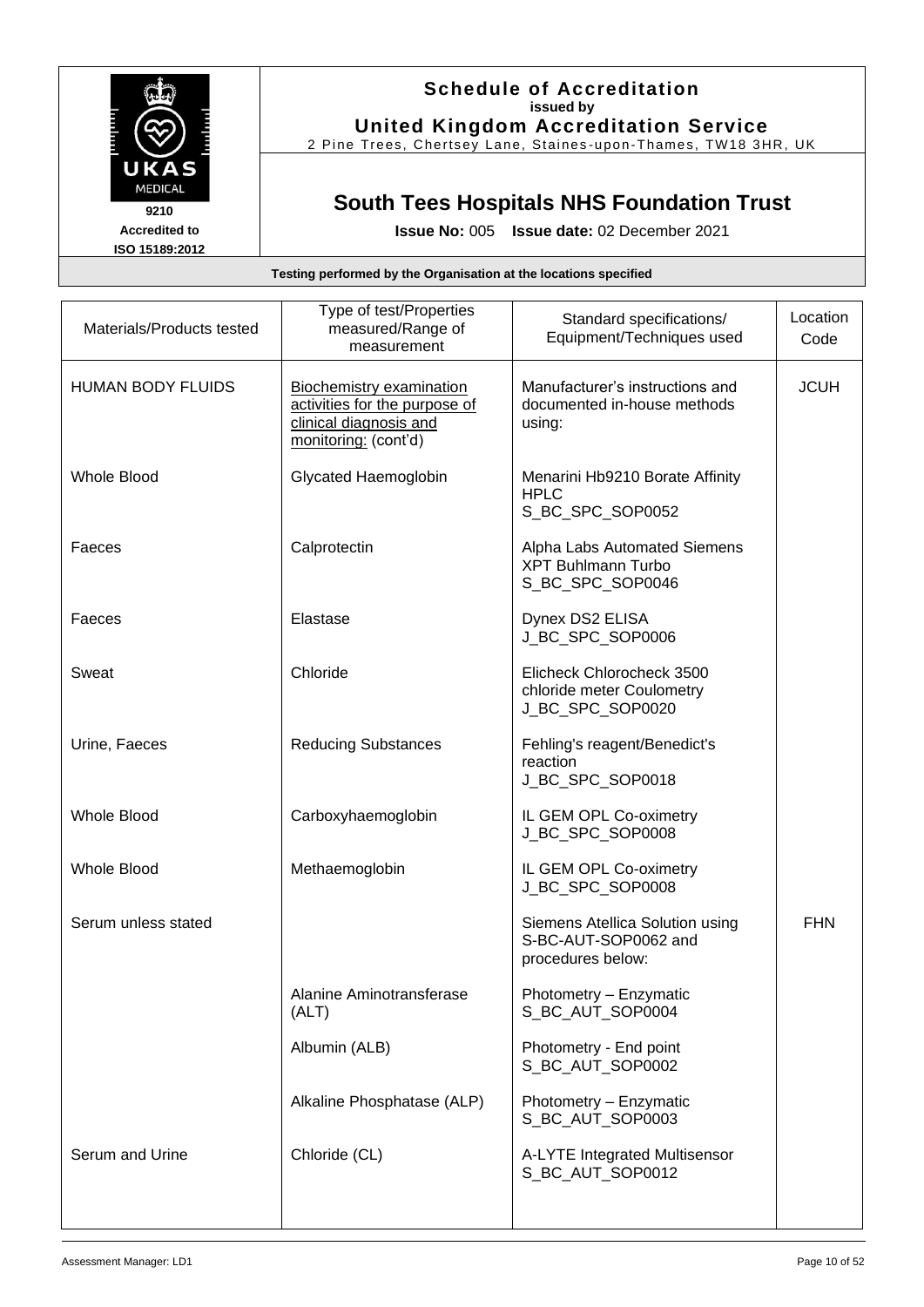

### **Schedule of Accreditation issued by United Kingdom Accreditation Service**

2 Pine Trees, Chertsey Lane, Staines -upon -Thames, TW18 3HR, UK

# **South Tees Hospitals NHS Foundation Trust**

**Issue No:** 005 **Issue date:** 02 December 2021

| Materials/Products tested | Type of test/Properties<br>measured/Range of<br>measurement                                | Standard specifications/<br>Equipment/Techniques used                    | Location<br>Code |
|---------------------------|--------------------------------------------------------------------------------------------|--------------------------------------------------------------------------|------------------|
| <b>HUMAN BODY FLUIDS</b>  | <b>Biochemistry examination</b><br>activities for the purpose of<br>clinical diagnosis and | Manufacturer's instructions and<br>documented in-house methods<br>using: |                  |
| Serum unless stated       | monitoring: (cont'd)                                                                       | Siemens Atellica Solution cont'd<br>S-BC-AUT-SOP0062                     | <b>FHN</b>       |
| Serum and Urine           | Sodium                                                                                     | A-LYTE Integrated Multisensor<br>S_BC_AUT_SOP0041                        |                  |
| Serum and Urine           | Potassium                                                                                  | A-LYTE Integrated Multisensor<br>S_BC_AUT_SOP0039                        |                  |
| Serum and Urine           | Amylase                                                                                    | Photometry - Enzymatic<br>S_BC_AUT_SOP0006                               |                  |
|                           | Aspartate Aminotransferase<br>(AST)                                                        | Photometry - Enzymatic<br>S_BC_AUT_SOP0007                               |                  |
|                           | <b>B-Type Natriuretic Peptide</b><br>(BNP)                                                 | Chemiluminescent Immunoassay<br>(CLIA)<br>S_BC_END_SOP0050               |                  |
| Serum and Urine           | Calcium (Ca)                                                                               | Photometry - End point<br>S_BC_AUT_SOP0010                               |                  |
|                           | Carbon Dioxide (CO2_c)                                                                     | Photometry - Enzymatic                                                   |                  |
|                           | Cholestrol (CHOL_2)                                                                        | Photometry - End point<br>S_BC_AUT_SOP0013                               |                  |
|                           | C-Reactive Protein (CRP_2)                                                                 | Photometry - Turbidimetry<br>S BC AUT SOP0017                            |                  |
|                           | Creatine Kinase (CK_L)                                                                     | Photometry - Enzymatic<br>S_BC_AUT_SOP0014                               |                  |
| Serum and Urine           | Creatinine_2 (Crea_2)                                                                      | Photometry - Kinetic<br>S BC AUT SOP0016                                 |                  |
|                           | Digoxin (DIG)                                                                              | <b>CLIA</b><br>S_BC_END_SOP0053                                          |                  |
|                           | Direct Bilirubin (DBIL_2)                                                                  | Photometry - End point<br>S_BC_AUT_SOP0020                               |                  |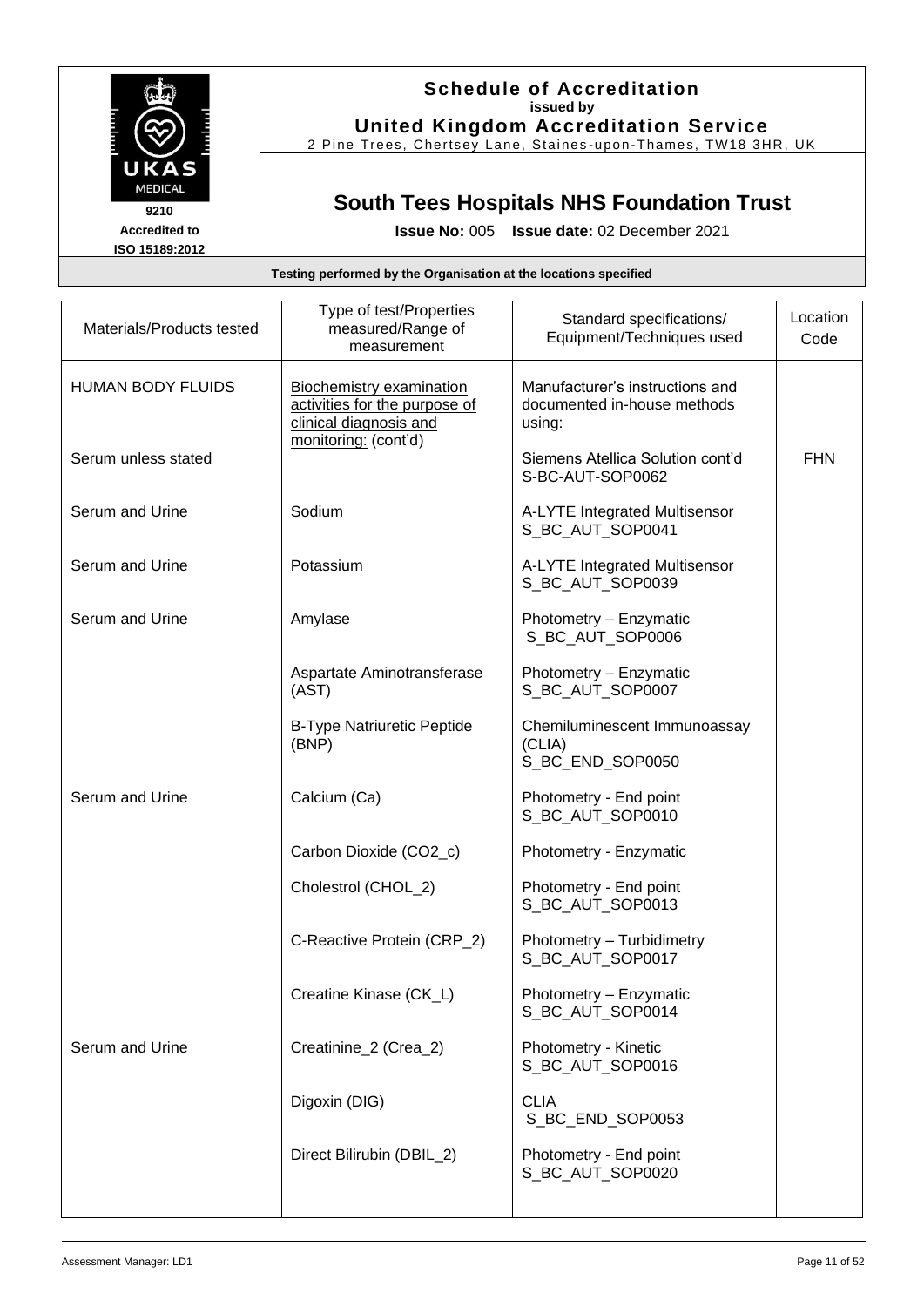

## **Schedule of Accreditation issued by United Kingdom Accreditation Service**

2 Pine Trees, Chertsey Lane, Staines -upon -Thames, TW18 3HR, UK

# **South Tees Hospitals NHS Foundation Trust**

**Issue No:** 005 **Issue date:** 02 December 2021

| Materials/Products tested | Type of test/Properties<br>measured/Range of<br>measurement                                | Standard specifications/<br>Equipment/Techniques used                    | Location<br>Code |
|---------------------------|--------------------------------------------------------------------------------------------|--------------------------------------------------------------------------|------------------|
| <b>HUMAN BODY FLUIDS</b>  | <b>Biochemistry examination</b><br>activities for the purpose of<br>clinical diagnosis and | Manufacturer's instructions and<br>documented in-house methods<br>using: |                  |
| Serum unless stated       | monitoring: (cont'd)                                                                       | Siemens Atellica Solution cont'd<br>S-BC-AUT-SOP0062                     | <b>FHN</b>       |
|                           | <b>Enzymatic Creatinine</b><br>$(ECRE_2)$                                                  | Photometry - Enzymatic<br>S_BC_AUT_SOP0057                               |                  |
|                           | Ethanol (ETOH_2)                                                                           | Photometry - Enzymatic<br>S_BC_AUT_SOP0021                               |                  |
|                           | Ferritin (FER)                                                                             | <b>CLIA</b><br>S_BC_END_SOP0010                                          |                  |
|                           | Folate (FOL)                                                                               | <b>CLIA</b><br>S_BC_END_SOP0011                                          |                  |
|                           | Free T3 (FT3)                                                                              | <b>CLIA</b><br>S_BC_END_SOP0013                                          |                  |
|                           | Free T4 (FT4)                                                                              | <b>CLIA</b><br>S_BC_END_SOP0014                                          |                  |
|                           | Gamma-Glutamyl Transferase<br>(GGT)                                                        | Photometry - Enzymatic<br>S_BC_AUT_SOP0022                               |                  |
| Serum, CSF and Urine      | Glucose (Glu)                                                                              | Photometry - End point<br>S_BC_AUT_SOP0023                               |                  |
|                           | High Density Lipoprotein (D-<br>HDL)                                                       | Photometry - End point<br>S_BC_AUT_SOP0024                               |                  |
|                           | High Sensitivity Troponin I<br>(Think)                                                     | <b>CLIA</b><br>S_BC_END_SOP0066                                          |                  |
| Serum and Urine           | Inorganic Phosphate (IP)                                                                   | Photometry - End point<br>S BC AUT SOP0038                               |                  |
|                           | Iron (IRON_2)                                                                              | Photometry - End point<br>F_BC_AUT_SOP0088                               |                  |
|                           | Lactate (LAC)                                                                              | Photometry - End point<br>S_BC_AUT_SOP0030                               |                  |
|                           |                                                                                            |                                                                          |                  |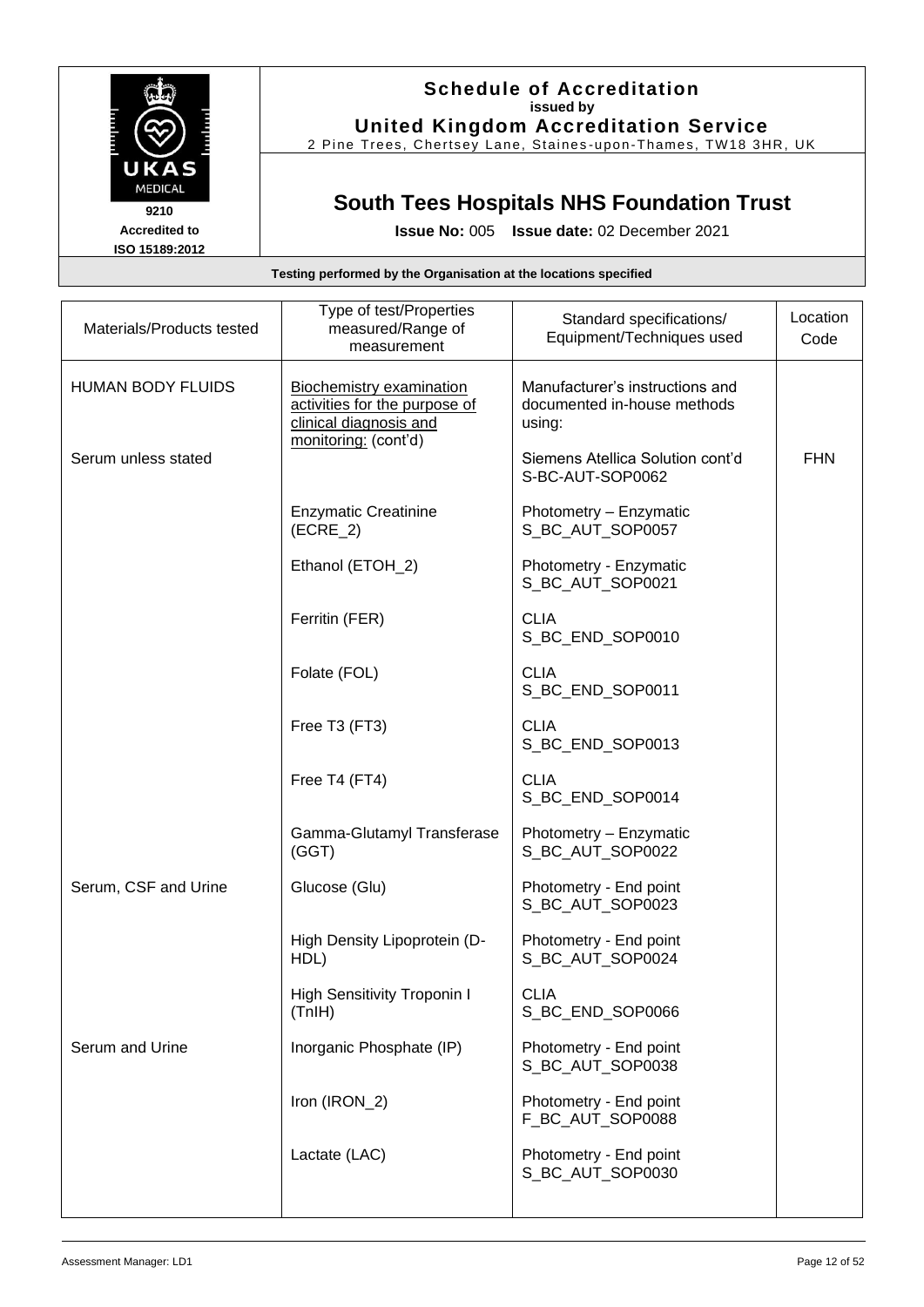

## **Schedule of Accreditation issued by United Kingdom Accreditation Service**

2 Pine Trees, Chertsey Lane, Staines -upon -Thames, TW18 3HR, UK

# **South Tees Hospitals NHS Foundation Trust**

**Issue No:** 005 **Issue date:** 02 December 2021

| Materials/Products tested | Type of test/Properties<br>measured/Range of<br>measurement                                                 | Standard specifications/<br>Equipment/Techniques used                    | Location<br>Code |
|---------------------------|-------------------------------------------------------------------------------------------------------------|--------------------------------------------------------------------------|------------------|
| <b>HUMAN BODY FLUIDS</b>  | Biochemistry examination<br>activities for the purpose of<br>clinical diagnosis and<br>monitoring: (cont'd) | Manufacturer's instructions and<br>documented in-house methods<br>using: |                  |
| Serum unless stated       |                                                                                                             | Siemens Atellica Solution cont'd<br>S-BC-AUT-SOP0062                     | <b>FHN</b>       |
|                           | Lactate Dehydrogenase (LDH)                                                                                 | Photometry - Enzymatic<br>S_BC_AUT_SOP0031                               |                  |
|                           | Lithium (LITH)                                                                                              | Photometry - End point<br>S_BC_AUT_SOP0033                               |                  |
| Serum and Urine           | Magnesium (MG)                                                                                              | Photometry - End point<br>S_BC_AUT_SOP0034                               |                  |
| Urine                     | Microalbumin (uALB_2)                                                                                       | Photometry - End point<br>F_BC_AUT_SOP0071                               |                  |
|                           | Paracetamol (ACET)                                                                                          | Photometry - End point<br>S_BC_AUT_SOP0036                               |                  |
|                           | Prostate-Specific Antigen<br>(PSA)                                                                          | <b>CLIA</b><br>S_BC_END_SOP0024                                          |                  |
|                           | Salicylate (SAL)                                                                                            | Photometry - End point<br>S_BC_AUT_SOP0040                               |                  |
|                           | Theophylline (THEO_2)                                                                                       | Photometry - EMIT<br>S_BC_AUT_SOP0042                                    |                  |
|                           | <b>Thyroid Stimulating Hormone</b><br>3-Ultra (TSH3-UL)                                                     | <b>CLIA</b><br>S_BC_END_SOP0029                                          |                  |
|                           | Total Bilirubin_2 (TBil_2)                                                                                  | Photometry - End point<br>S_BC_AUT_SOP0043                               |                  |
|                           | Total hCG (ThCG)                                                                                            | <b>CLIA</b><br>S_BC_END_SOP0016                                          |                  |
| Serum and CSF             | Total Protein II (TP)                                                                                       | Photometry - End point<br>S_BC_AUT_SOP0044                               |                  |
|                           | Transferrin (TRF)                                                                                           | <b>CLIA</b><br>F_BC_AUT_SOP0089                                          |                  |
|                           |                                                                                                             |                                                                          |                  |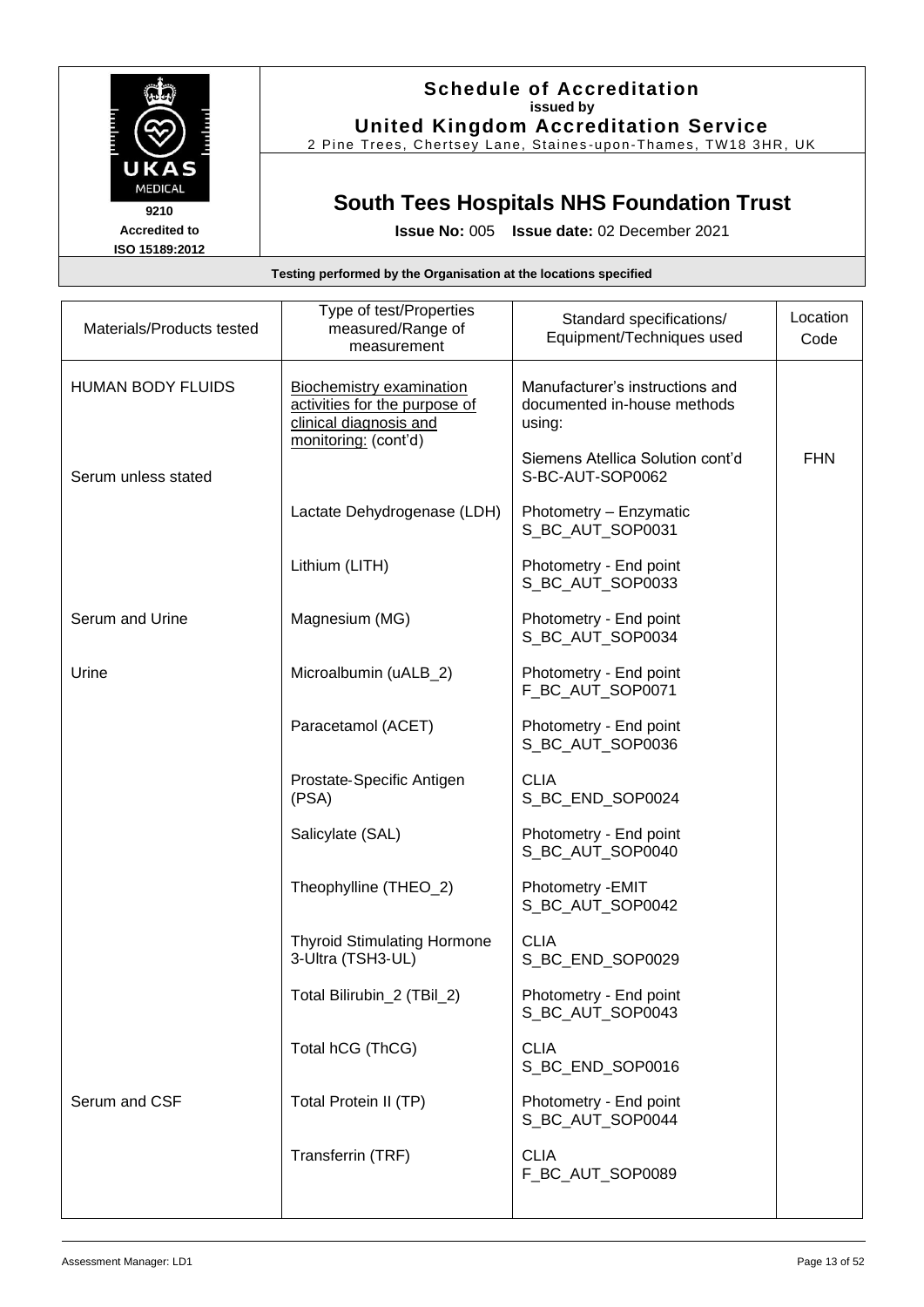

### **Schedule of Accreditation issued by United Kingdom Accreditation Service**

2 Pine Trees, Chertsey Lane, Staines -upon -Thames, TW18 3HR, UK

# **South Tees Hospitals NHS Foundation Trust**

**Issue No:** 005 **Issue date:** 02 December 2021

| Materials/Products tested | Type of test/Properties<br>measured/Range of<br>measurement                                                 | Standard specifications/<br>Equipment/Techniques used                    | Location<br>Code |
|---------------------------|-------------------------------------------------------------------------------------------------------------|--------------------------------------------------------------------------|------------------|
| <b>HUMAN BODY FLUIDS</b>  | Biochemistry examination<br>activities for the purpose of<br>clinical diagnosis and<br>monitoring: (cont'd) | Manufacturer's instructions and<br>documented in-house methods<br>using: |                  |
| Serum unless stated       |                                                                                                             | Siemens Atellica Solution cont'd<br>S-BC-AUT-SOP0062                     | <b>FHN</b>       |
|                           | Triglycerides (TRIG)                                                                                        | Photometry - End point<br>S_BC_AUT_SOP0045                               |                  |
| Serum and Urine           | Urate (UA)                                                                                                  | Photometry - End point<br>S_BC_AUT_SOP0047                               |                  |
| Serum and Urine           | Urea                                                                                                        | Photometry - Enzymatic<br>S_BC_AUT_SOP0046                               |                  |
| Urine                     | Protein (UPRO_2)                                                                                            | Photometry - End point<br>S_BC_AUT_SOP0048                               |                  |
|                           | Vitamin B12 (VB12)                                                                                          | <b>CLIA</b><br>S_BC_END_SOP0033                                          |                  |
|                           |                                                                                                             |                                                                          |                  |
|                           |                                                                                                             |                                                                          |                  |
|                           |                                                                                                             |                                                                          |                  |
|                           |                                                                                                             |                                                                          |                  |
|                           |                                                                                                             |                                                                          |                  |
|                           |                                                                                                             |                                                                          |                  |
|                           |                                                                                                             |                                                                          |                  |
|                           |                                                                                                             |                                                                          |                  |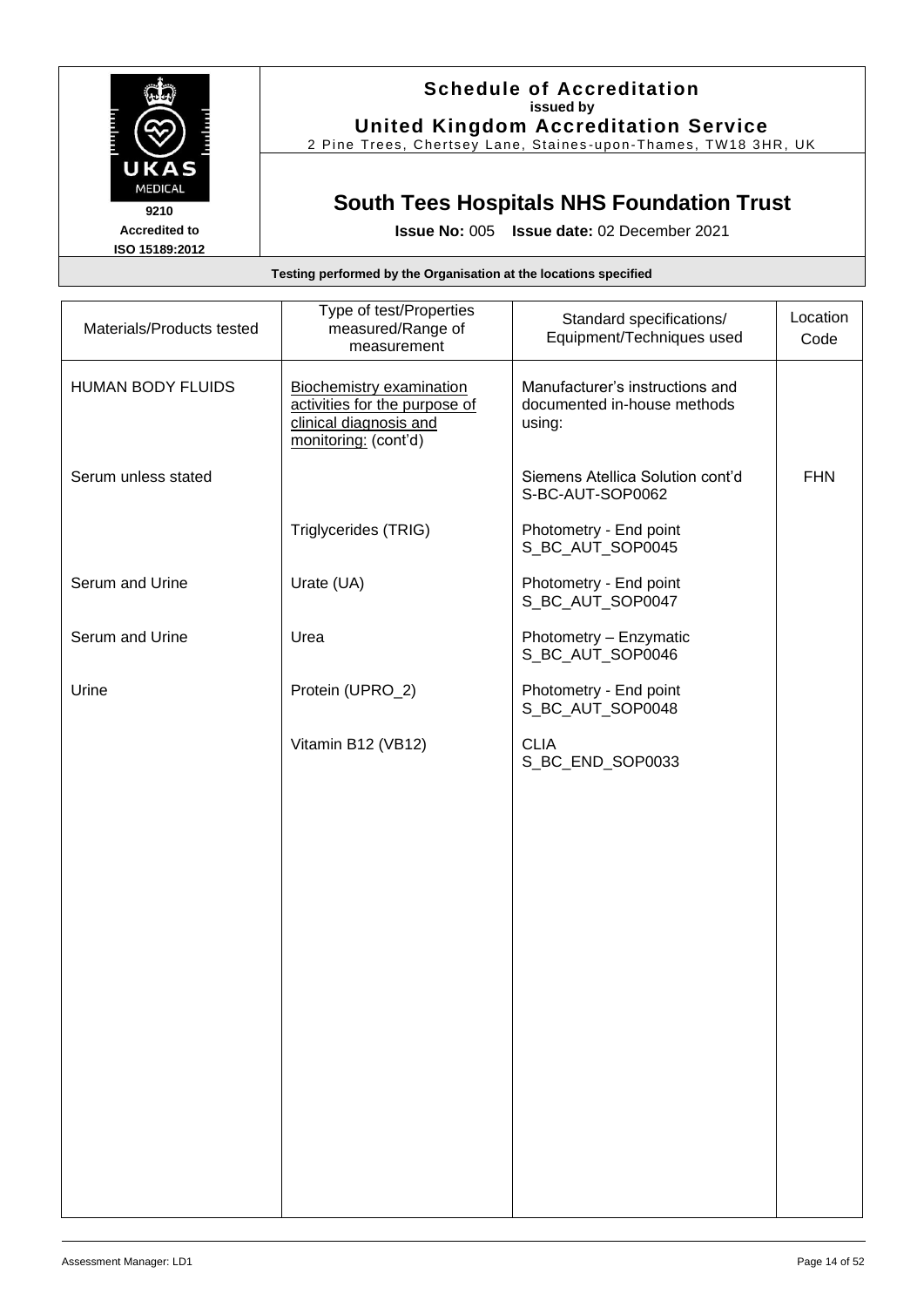

### **Schedule of Accreditation issued by United Kingdom Accreditation Service**

2 Pine Trees, Chertsey Lane, Staines -upon -Thames, TW18 3HR, UK

# **South Tees Hospitals NHS Foundation Trust**

**Issue No:** 005 **Issue date:** 02 December 2021

| Materials/Products tested          | Type of test/Properties<br>measured/Range of<br>measurement                     | Standard specifications/<br>Equipment/Techniques used                    | Location<br>Code    |
|------------------------------------|---------------------------------------------------------------------------------|--------------------------------------------------------------------------|---------------------|
| <b>HUMAN BODY FLUIDS</b>           | Haematology examination<br>activities for the purpose of<br>clinical diagnosis: | Manufacturer's instructions and<br>documented in-house methods<br>using: |                     |
| EDTA Whole blood unless<br>stated  | Full blood count including the<br>following parameters:                         | Siemens Advia 2120, laser 2D light<br>scatter<br>S_HA_HAE_SOP0001        | JCUH/<br><b>FHN</b> |
|                                    | White Blood Cells (WBC)                                                         |                                                                          |                     |
|                                    | Red Blood Cell Count (RBC)                                                      |                                                                          |                     |
|                                    | Haemoglobin (Hb)                                                                |                                                                          |                     |
|                                    | <b>Platelets</b>                                                                |                                                                          |                     |
|                                    | <b>WBC Differential</b>                                                         |                                                                          |                     |
|                                    | Mean corpuscular volume<br>(MCV)                                                |                                                                          |                     |
|                                    | Mean corpuscular<br>haemoglobin (MCH)                                           |                                                                          |                     |
|                                    | Mean corpuscular hemoglobin<br>concentration (MCHC)                             |                                                                          |                     |
|                                    | % hypochromasia                                                                 |                                                                          |                     |
|                                    | Reticulocyte count                                                              | S_HA_HAE_SOP0002                                                         | JCUH/<br><b>FHN</b> |
|                                    | Blood film review                                                               | Siemens Hematek 3000 & Light<br>Microscopy S_HA_HAE_SOP0018              | <b>JCUH</b>         |
|                                    | <b>WBC</b> differential                                                         | Siemens Hematek 3000 & Light<br>Microscopy S_HA_HAE_SOP0018              | <b>JCUH</b>         |
| Bone marrow<br>(aspirate+trephine) | Morphological assessment                                                        | Siemens Hematek 3000 & Light<br>Microscopy<br>J_HA_HAE_SOP0023           | <b>JCUH</b>         |
|                                    |                                                                                 |                                                                          |                     |
|                                    |                                                                                 |                                                                          |                     |
|                                    |                                                                                 |                                                                          |                     |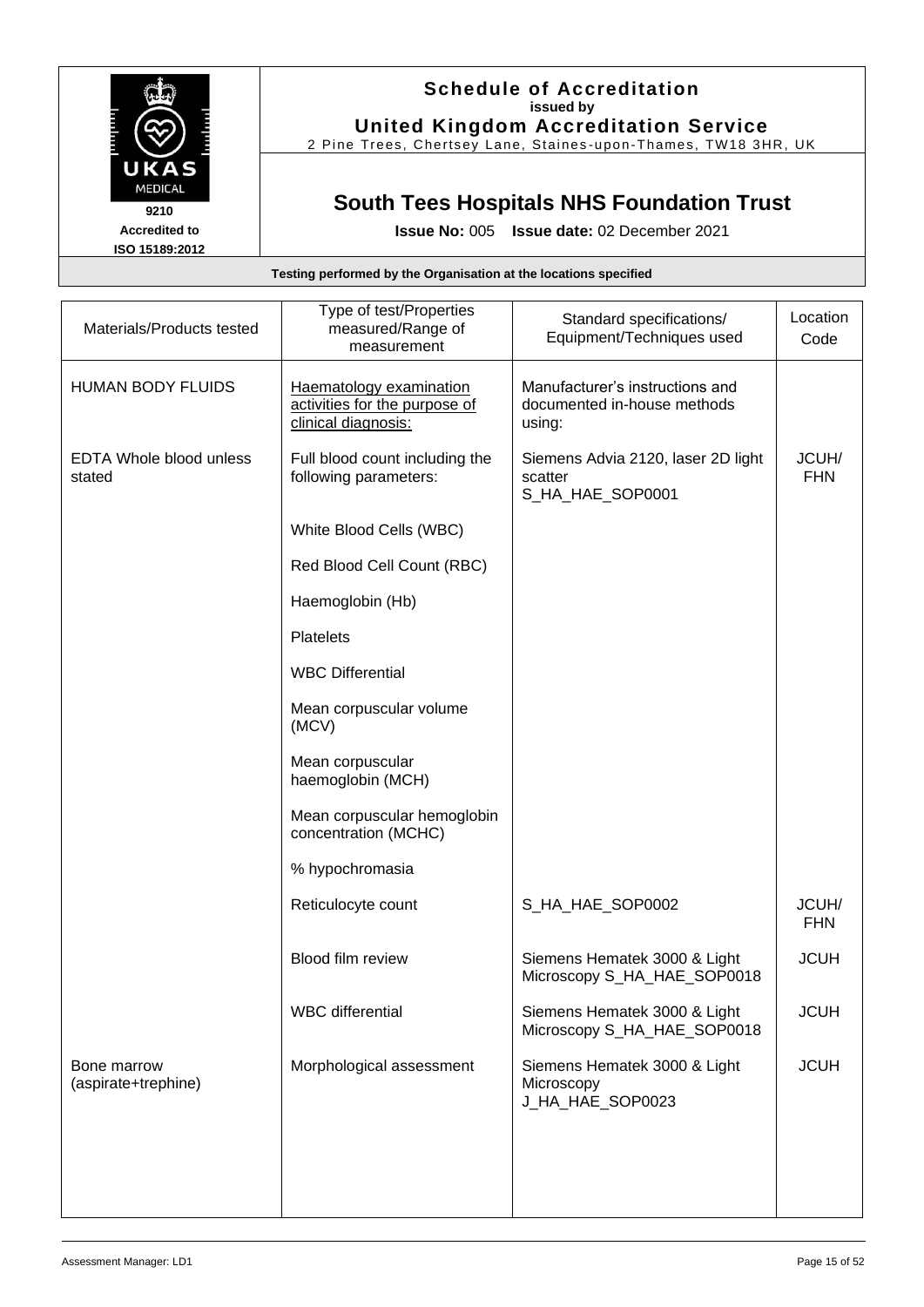

2 Pine Trees, Chertsey Lane, Staines -upon -Thames, TW18 3HR, UK

## **South Tees Hospitals NHS Foundation Trust**

**Issue No:** 005 **Issue date:** 02 December 2021

| Materials/Products tested                | Type of test/Properties<br>measured/Range of<br>measurement                                                                                                        | Standard specifications/<br>Equipment/Techniques used                                                                                                                                  | Location<br>Code    |
|------------------------------------------|--------------------------------------------------------------------------------------------------------------------------------------------------------------------|----------------------------------------------------------------------------------------------------------------------------------------------------------------------------------------|---------------------|
| <b>HUMAN BODY FLUIDS</b>                 | Haematology examination<br>activities for the purpose of<br>clinical diagnosis: (cont'd)                                                                           | Manufacturer's instructions and<br>documented in-house methods<br>using:                                                                                                               |                     |
| <b>EDTA Whole blood unless</b><br>stated | Malaria Screen for detection<br>of:<br>Plasmodium falciparum<br>Plasmodium vivax<br>Plasmodium ovale<br>Plasmodium malariae<br>Blood film for malaria<br>detection | Alere BinaxNOW rapid<br>immunodiagnostic strip<br>S_HA_HAE_SOP0024<br>Blood Film review using manual<br>Giemsa (thin film) and Gurr Field's<br>(thick film) stains<br>S_HA_HAE_SOP0024 | JCUH/<br><b>FHN</b> |
|                                          | Blood film for assessment of<br>morphology                                                                                                                         | Siemens Hematek 3000 & Light<br>microscope, Microscopy<br>S_HA_HAE_SOP0018                                                                                                             | <b>JCUH</b>         |
|                                          | <b>ESR</b>                                                                                                                                                         | <b>Starrsed Compact and Starrsed</b><br>ST, Westergren sedimentation,<br>J_HA_HAE_SOP0088                                                                                              | <b>JCUH</b>         |
|                                          | Plasma Viscosity                                                                                                                                                   | Benson Plasma viscometer<br>J_HA_HAE_SOP0120                                                                                                                                           | <b>JCUH</b>         |
| Whole blood, serum, plasma               | Infectious mononucleosis<br>heterophile antibodies                                                                                                                 | Abbott Clearview IM, rapid<br>immunodiagnostic strip,<br>S_HA_HAE_SOP0010                                                                                                              | JCUH/<br><b>FHN</b> |
|                                          | Haemoglobinopathy Screen:<br>HbA, C, E, F                                                                                                                          | Bio-Rad Variant II High<br>performance liquid chromatography<br>J_HA_HAE_SOP0013                                                                                                       | <b>JCUH</b>         |
|                                          | Haemoglobin S                                                                                                                                                      | Sickledex qualitative solubility test<br>J_HA_HAE_SOP0012                                                                                                                              | <b>JCUH</b>         |
|                                          |                                                                                                                                                                    |                                                                                                                                                                                        |                     |
|                                          |                                                                                                                                                                    |                                                                                                                                                                                        |                     |
|                                          |                                                                                                                                                                    |                                                                                                                                                                                        |                     |

**Testing performed by the Organisation at the locations specified**

**Accredited to ISO 15189:2012**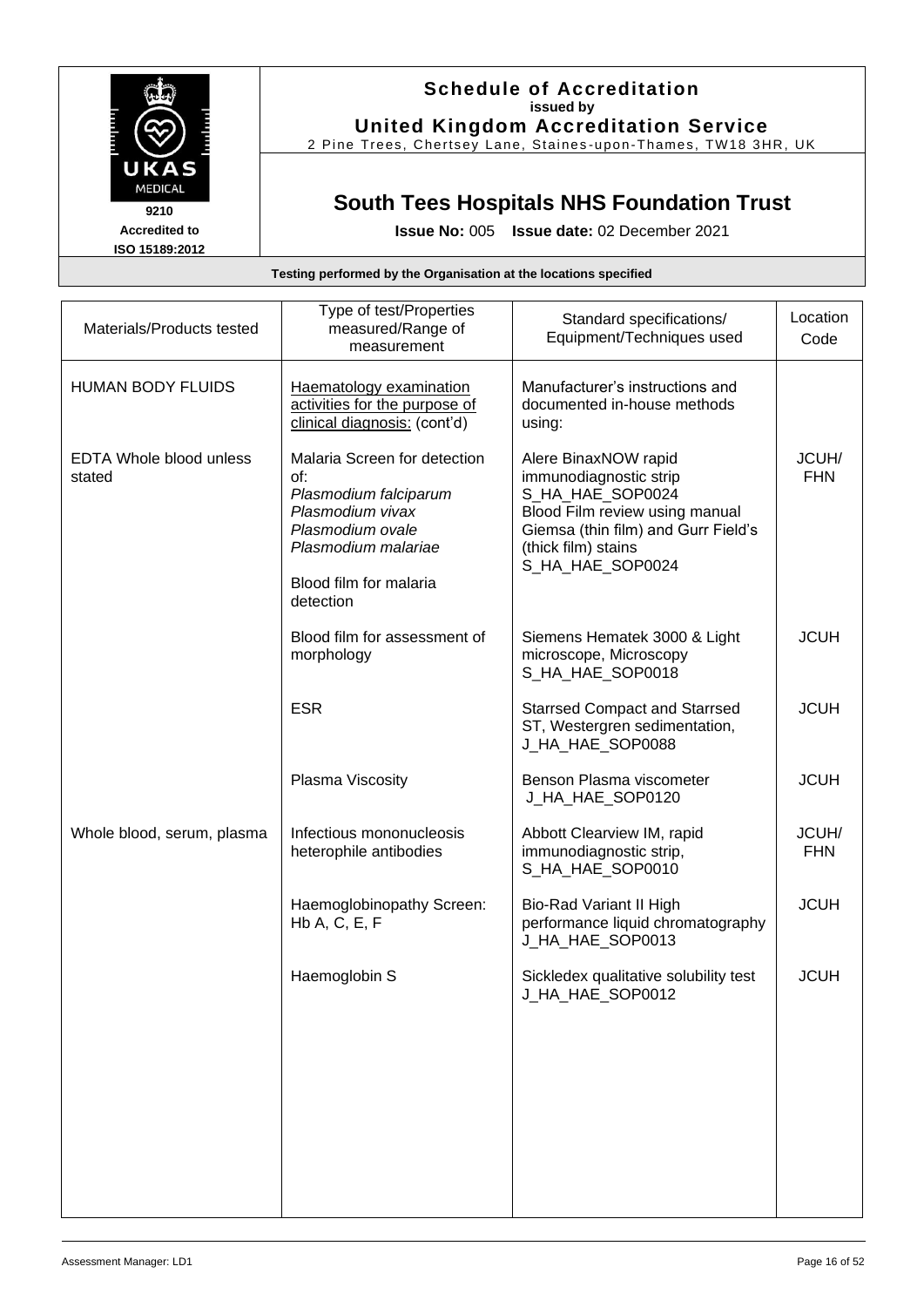

## **Schedule of Accreditation issued by United Kingdom Accreditation Service**

2 Pine Trees, Chertsey Lane, Staines -upon -Thames, TW18 3HR, UK

# **South Tees Hospitals NHS Foundation Trust**

| Testing performed by the Organisation at the locations specified |  |  |
|------------------------------------------------------------------|--|--|
|------------------------------------------------------------------|--|--|

| Materials/Products tested             | Type of test/Properties<br>measured/Range of<br>measurement                                      | Standard specifications/<br>Equipment/Techniques used                                                    | Location<br>Code    |
|---------------------------------------|--------------------------------------------------------------------------------------------------|----------------------------------------------------------------------------------------------------------|---------------------|
| <b>HUMAN BODY FLUIDS</b>              | Haematology examination<br>activities for the purpose of<br>clinical diagnosis: (cont'd)         | Manufacturer's instructions and<br>documented in-house methods<br>using:                                 | <b>JCUH</b>         |
| CSF slides prepared as<br>below       | Identification of WBC                                                                            | Wright Giemsa staining on<br>Hematek<br>J_HA_HAE_SOP0085                                                 |                     |
| <b>HUMAN BODY FLUIDS</b>              | Coagulation examination<br>activities for the purpose of<br>clinical diagnosis and<br>monitoring | Manufacturer's instructions and<br>documented in-house methods<br>using:                                 |                     |
| Citrated whole blood unless<br>stated |                                                                                                  | Stago Star Max Analyser<br>Clot formation/ Chromogenic/<br>Immunoturbidometric using<br>procedures below | JCUH/<br><b>FHN</b> |
|                                       | Coagulation screen including:                                                                    | S_HA_CD_SOP0001                                                                                          |                     |
|                                       | Prothrombin Time/Ratio                                                                           |                                                                                                          |                     |
|                                       | <b>Activated Partial Prothrombin</b><br>Time/Ratio                                               |                                                                                                          |                     |
|                                       | Fibrinogen level                                                                                 |                                                                                                          |                     |
|                                       | Warfarin monitoring (INR)                                                                        | S_HA_CD_SOP0002                                                                                          |                     |
|                                       | <b>Thrombin Time</b>                                                                             | S_HA_CD_SOP0004                                                                                          |                     |
|                                       | Reptilase Time                                                                                   | S_HA_CD_SOP0005                                                                                          |                     |
|                                       | D-Dimer                                                                                          | S_HA_CD_SOP0006                                                                                          |                     |
|                                       | Anti Xa (Apixaban,<br>Rivaroxaban, Edoxaban,<br>UFH, Fondaparinux)                               | S_HA_CD_SOP0009                                                                                          |                     |
|                                       | Dabigatran                                                                                       | S_HA_CD_SOP0054                                                                                          |                     |
|                                       |                                                                                                  |                                                                                                          |                     |
|                                       |                                                                                                  |                                                                                                          |                     |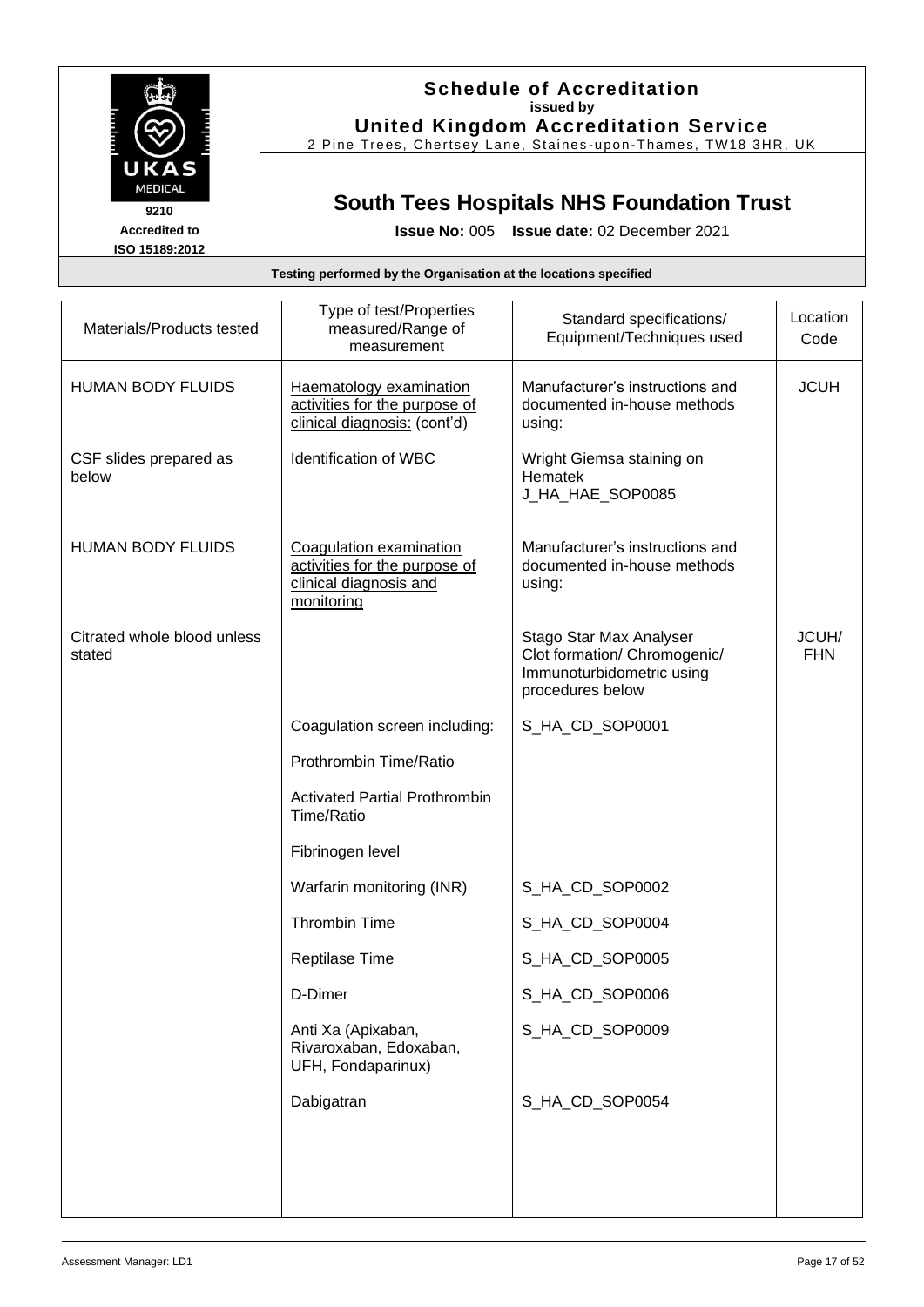

### **Schedule of Accreditation issued by United Kingdom Accreditation Service**

2 Pine Trees, Chertsey Lane, Staines -upon -Thames, TW18 3HR, UK

## **South Tees Hospitals NHS Foundation Trust**

**Issue No:** 005 **Issue date:** 02 December 2021

#### **Testing performed by the Organisation at the locations specified** Materials/Products tested Type of test/Properties measured/Range of measurement Standard specifications/ Equipment/Techniques used **Location** Code HUMAN BODY FLUIDS | Coagulation examination activities for the purpose of clinical diagnosis: (cont'd) Manufacturer's instructions and documented in-house methods using: JCUH Citrated whole blood unless stated (cont'd) Stago Star Max Analyser (cont'd) Factor assays: Factor II Factor V Factor VII Factor X Factor VIII Factor IX Factor XI Factor XII Factor XIII S\_HA\_CD\_SOP0011 S\_HA\_CD\_SOP0072 Thrombophillia screen including: S\_HA\_CD\_SOP0007 ATIII S\_HA\_CD\_SOP0023 Protein C S\_HA\_CD\_SOP0024 Protein S S\_HA\_CD\_SOP0014 Lupus anticoagulant screen | S\_HA\_CD\_SOP0010 Von Willebrand factor antigen | S\_HA\_CD\_SOP0032 Von Willebrand RICOF SAME SCROOMS Thromboelastography (TEG) | Haemonetics Haemoscope thromboelastography TEG6S\_HA\_CD\_SOP0053 Lithium Heparin Whole Blood TEG Platelet Mapping SAMIC SOP0053 Serum | Heparin Induced Thrombocytopenia (HIT) test Biorad ID-PaGIA Heparin/PF4 Particle Gel agglutination assay S\_HA\_CD\_SOP0015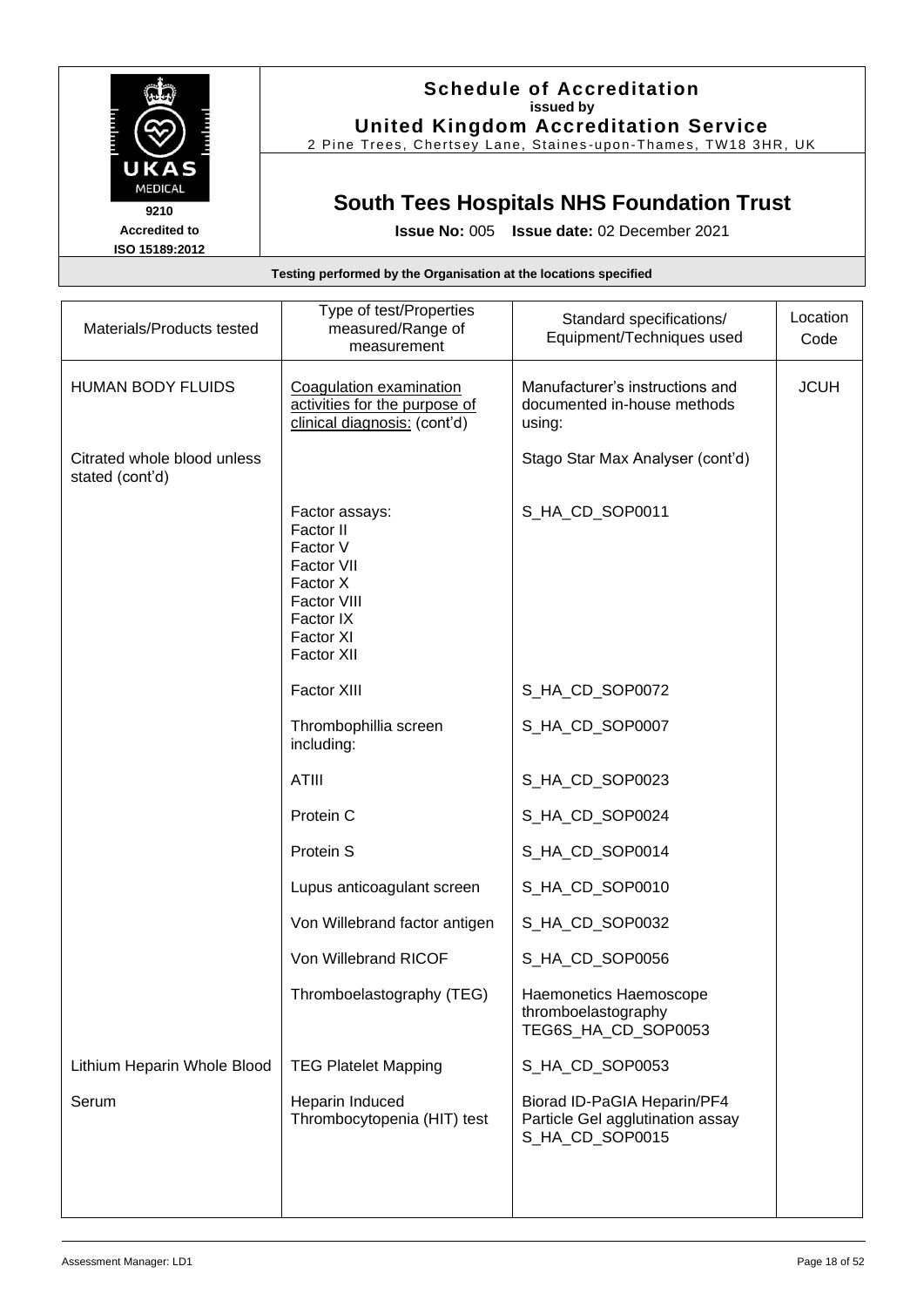

### **Schedule of Accreditation issued by United Kingdom Accreditation Service**

2 Pine Trees, Chertsey Lane, Staines -upon -Thames, TW18 3HR, UK

## **South Tees Hospitals NHS Foundation Trust**

| Testing performed by the Organisation at the locations specified |                                                                                                                                                                                                                                                                                                                                                                                                                                                              |                                                                                                                                                              |                  |
|------------------------------------------------------------------|--------------------------------------------------------------------------------------------------------------------------------------------------------------------------------------------------------------------------------------------------------------------------------------------------------------------------------------------------------------------------------------------------------------------------------------------------------------|--------------------------------------------------------------------------------------------------------------------------------------------------------------|------------------|
| Materials/Products tested                                        | Type of test/Properties<br>measured/Range of<br>measurement                                                                                                                                                                                                                                                                                                                                                                                                  | Standard specifications/<br>Equipment/Techniques used                                                                                                        | Location<br>Code |
| <b>HUMAN BODY FLUIDS</b>                                         | <b>Blood Transfusion</b><br>examination activities for the<br>purposes of clinical diagnosis:                                                                                                                                                                                                                                                                                                                                                                | Manufacturer's instructions and<br>documented in-house methods<br>using:                                                                                     | <b>JCUH</b>      |
| <b>EDTA Whole blood unless</b><br>stated                         | Group and Screen<br>ABO and RhD Blood group                                                                                                                                                                                                                                                                                                                                                                                                                  | Automated:<br>Grifols Erytra Analyser - column<br>agglutination<br>J_HA_BT_SOP0011<br>Manual:<br>Grifols DG - Gel column<br>agglutination<br>S_HA_BT_SOP0004 |                  |
|                                                                  | Red cell antibody screen:<br>Rhesus blood group<br>antibodies:<br>anti-Cw<br>anti-C<br>anti-c<br>anti-D<br>anti-E<br>anti-e<br>Kell System blood group<br>antibodies:<br>anti-K<br>anti-k<br>anti-Kpa<br>Kidd blood group antibodies:<br>anti-JKa<br>anti-JKb<br>Duffy blood group antibodies:<br>anti-Fya<br>anti Fyb<br>Lutheran blood group<br>antibodies:<br>anti-Lua<br>anti-Lub<br>MNS blood group antibodies:<br>anti-M<br>anti-N<br>anti-S<br>anti-s | Automated:<br>Grifols Erytra Analyser - column<br>agglutination<br>J_HA_BT_SOP0011Manual:<br>Grifols DG-Gel - column<br>agglutination<br>J_HA_BT_SOP0001     |                  |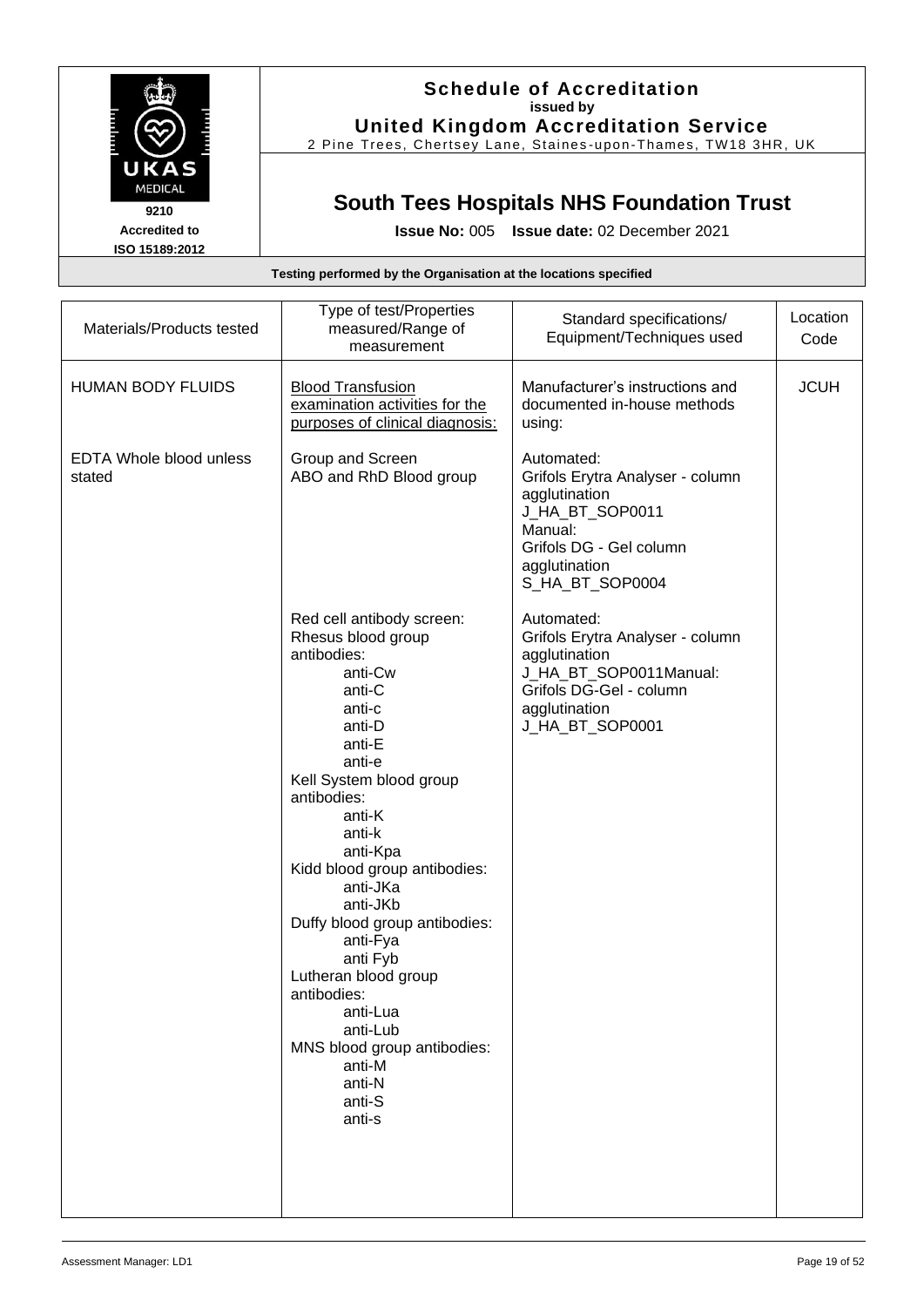

### **Schedule of Accreditation issued by United Kingdom Accreditation Service**

2 Pine Trees, Chertsey Lane, Staines-upon-Thames, TW18 3HR, UK

## **South Tees Hospitals NHS Foundation Trust**

**Issue No:** 005 **Issue date:** 02 December 2021

## **Testing performed by the Organisation at the locations specified** Materials/Products tested Type of test/Properties measured/Range of measurement Standard specifications/ Equipment/Techniques used **Location** Code HUMAN BODY FLUIDS | Blood Transfusion examination activities for the purposes of clinical diagnosis: (cont'd) Manufacturer's instructions and documented in-house methods using: **JCUH** EDTA Whole blood unless stated (cont'd) Prophylactic anti D screen | Grifols Erytra column agglutination S\_HA\_BT\_SOP0003 Serological Crossmatch | Grifols DG-Gel column agglutination J\_HA\_BT\_SOP0010 Direct Antiglobulin Test (DAT) | Grifols DG-Gel column agglutination S\_HA\_BT\_SOP0010 Antibody titre **Grifolds** Grifols DG-Gel column agglutination J\_HA\_BT\_SOP0005 Red Cell Phenotyping – Rhesus and Kell Grifols DG-Gel column agglutination S\_HA\_BT\_SOP0040 Kleihauer (FMH) CliniTech Shepard's Stain Kit acid elution S\_HA\_BT\_SOP0027 Differentiation of foetal from maternal blood Alkaline denaturation test S\_HA\_BT\_SOP0070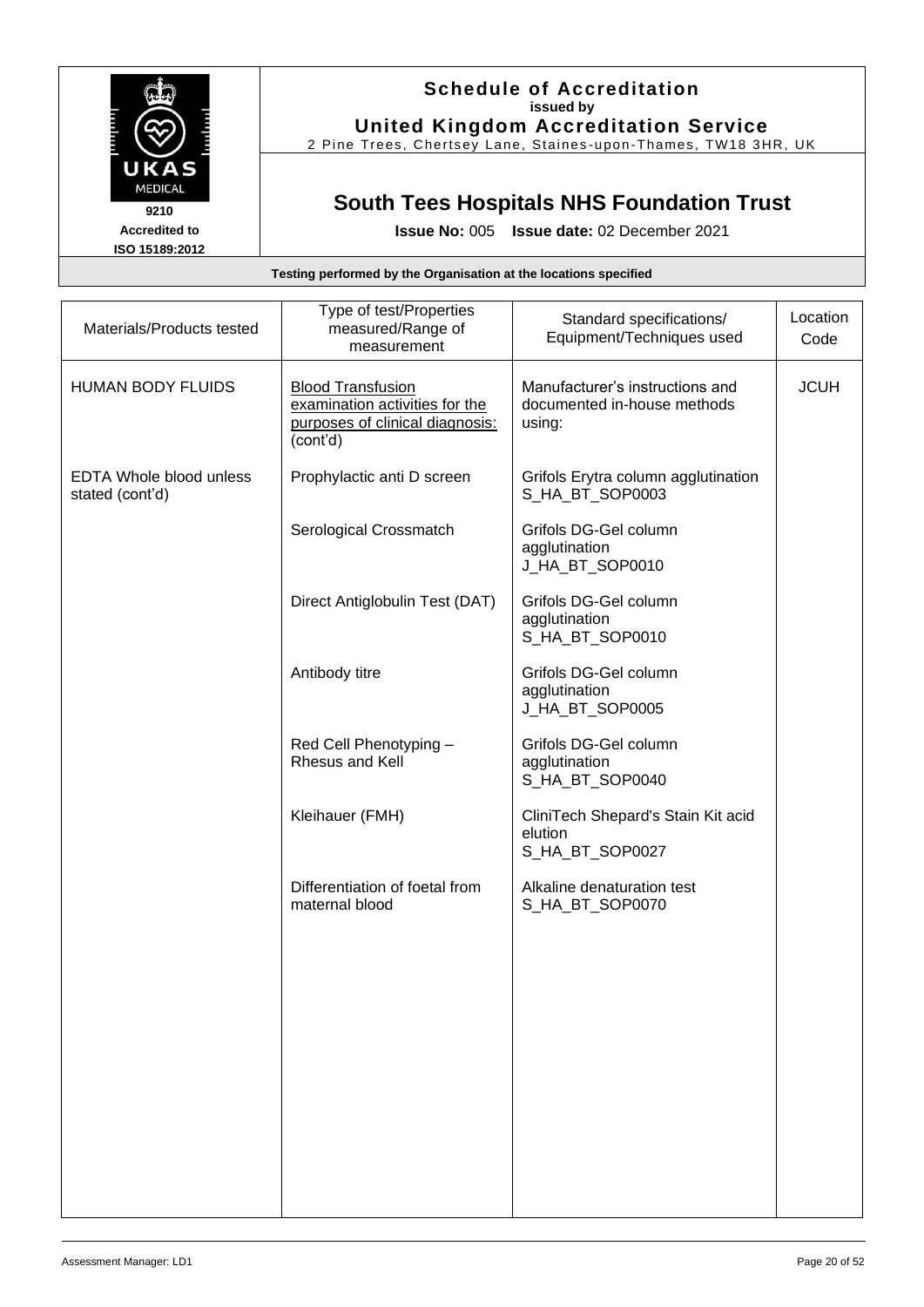

## **Schedule of Accreditation issued by United Kingdom Accreditation Service**

2 Pine Trees, Chertsey Lane, Staines -upon -Thames, TW18 3HR, UK

# **South Tees Hospitals NHS Foundation Trust**

| Testing performed by the Organisation at the locations specified |                                                                                |                                                                                   |                  |  |
|------------------------------------------------------------------|--------------------------------------------------------------------------------|-----------------------------------------------------------------------------------|------------------|--|
| Materials/Products tested                                        | Type of test/Properties<br>measured/Range of<br>measurement                    | Standard specifications/<br>Equipment/Techniques used                             | Location<br>Code |  |
| <b>HUMAN BODY FLUIDS</b>                                         | Immunology examination<br>activities for the purpose of<br>clinical diagnosis: | Manufacturer's instructions and<br>documented in-house methods<br>using:          | <b>JCUH</b>      |  |
| Serum unless stated                                              |                                                                                | <b>BNII Nephelometer</b><br>J_IMM_IC_SOP015                                       |                  |  |
|                                                                  | Rheumatoid factor                                                              |                                                                                   |                  |  |
| Serum and CSF                                                    | Immunoglobulin G                                                               |                                                                                   |                  |  |
|                                                                  | Immunoglobulin A                                                               |                                                                                   |                  |  |
|                                                                  | Ceruloplasmin                                                                  |                                                                                   |                  |  |
|                                                                  | Alpha 1 Antitrypsin                                                            |                                                                                   |                  |  |
|                                                                  | Haptoglobin                                                                    |                                                                                   |                  |  |
|                                                                  | Beta 2 Microglobulin                                                           |                                                                                   |                  |  |
|                                                                  | Total Immunoglobulin E                                                         |                                                                                   |                  |  |
|                                                                  | Complement C3                                                                  |                                                                                   |                  |  |
|                                                                  | Complement C4                                                                  |                                                                                   |                  |  |
| Serum and CSF                                                    | Albumin                                                                        |                                                                                   |                  |  |
|                                                                  | Anti-streptolysin O                                                            |                                                                                   |                  |  |
|                                                                  | C1 inhibitor                                                                   |                                                                                   |                  |  |
|                                                                  | Alpha 1 Acid Glycoprotein                                                      |                                                                                   |                  |  |
|                                                                  | Detection of allergen specific<br>IgE                                          | Phadia ImmunoCAP 250<br>Fluorenzyme immunoassay<br>(Immunocap)<br>J_IMM_AA_SOP028 |                  |  |
|                                                                  | Detection of specific<br>antibodies to:                                        | Phadia ImmunoCAP 250<br>Fluorenzyme immunoassay (ELiA)<br>J_IMM_AA_SOP028         |                  |  |
|                                                                  | Myeloperoxidase                                                                |                                                                                   |                  |  |
|                                                                  | Proteinase 3                                                                   |                                                                                   |                  |  |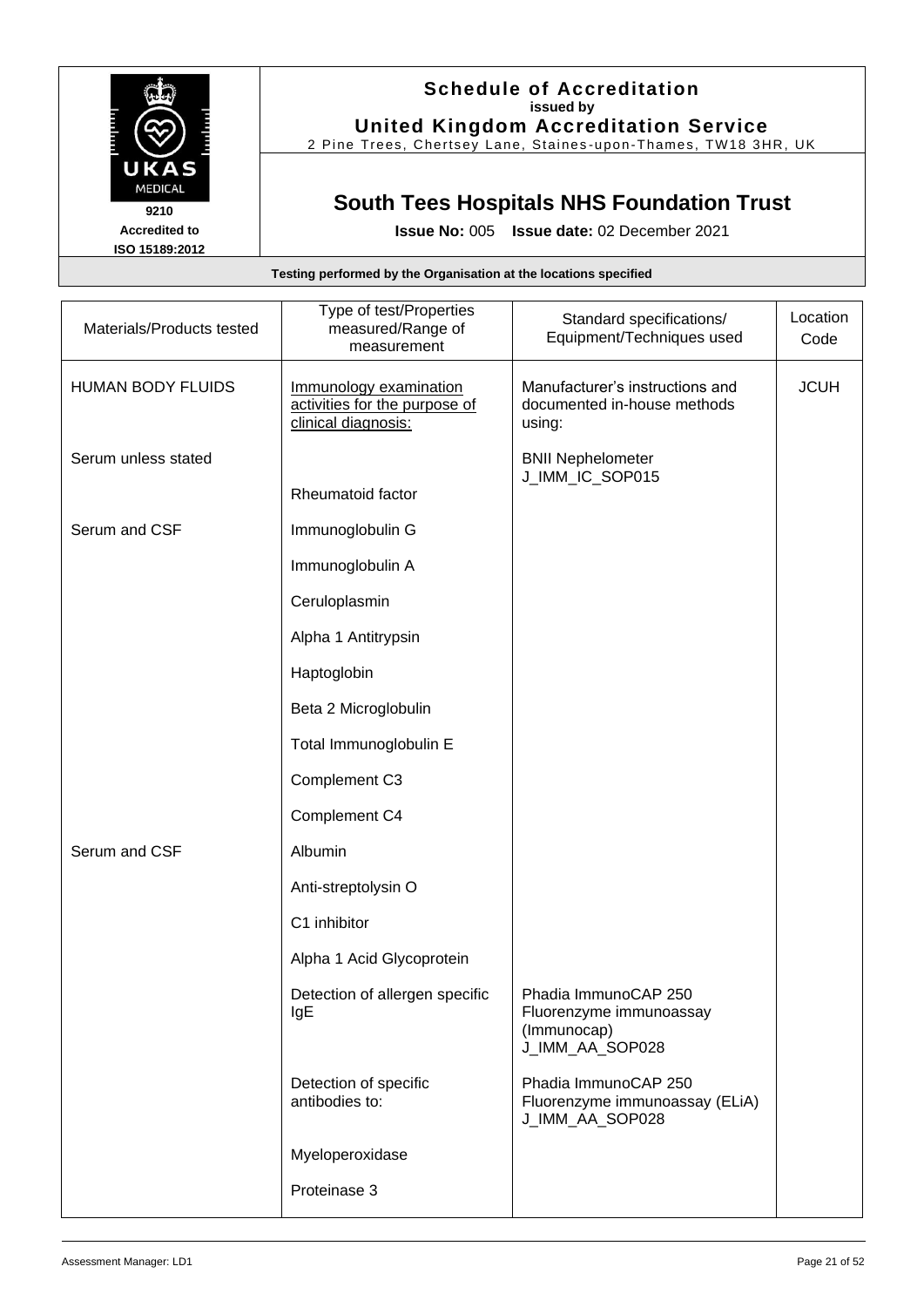

### **Schedule of Accreditation issued by United Kingdom Accreditation Service**

2 Pine Trees, Chertsey Lane, Staines -upon -Thames, TW18 3HR, UK

# **South Tees Hospitals NHS Foundation Trust**

| Testing performed by the Organisation at the locations specified |                                                                                         |                                                                          |                  |
|------------------------------------------------------------------|-----------------------------------------------------------------------------------------|--------------------------------------------------------------------------|------------------|
| Materials/Products tested                                        | Type of test/Properties<br>measured/Range of<br>measurement                             | Standard specifications/<br>Equipment/Techniques used                    | Location<br>Code |
| <b>HUMAN BODY FLUIDS</b>                                         | Immunology examination<br>activities for the purpose of<br>clinical diagnosis: (cont'd) | Manufacturer's instructions and<br>documented in-house methods<br>using: | <b>JCUH</b>      |
| Serum unless stated                                              | Detection of speficic<br>antibodies to:                                                 | Phadia ImmunoCAP 250 (cont'd)                                            |                  |
|                                                                  | <b>Glomerular Basement</b><br>Membrane                                                  |                                                                          |                  |
|                                                                  | <b>Cyclic Citrullinated Peptide</b>                                                     |                                                                          |                  |
|                                                                  | <b>Tissue Transglutaminase</b>                                                          |                                                                          |                  |
|                                                                  | dsDNA                                                                                   |                                                                          |                  |
|                                                                  | Cardiolipin                                                                             |                                                                          |                  |
|                                                                  | Beta 2 Glycoprotein                                                                     |                                                                          |                  |
|                                                                  | <b>ENA Symphony Screen</b>                                                              |                                                                          |                  |
|                                                                  | ENA - Ro                                                                                |                                                                          |                  |
|                                                                  | <b>ENA - Ro52</b>                                                                       |                                                                          |                  |
|                                                                  | <b>ENA - Ro60</b>                                                                       |                                                                          |                  |
|                                                                  | ENA - La                                                                                |                                                                          |                  |
|                                                                  | ENA - SMdp                                                                              |                                                                          |                  |
|                                                                  | <b>ENA - RNP</b>                                                                        |                                                                          |                  |
|                                                                  | ENA - Scl70                                                                             |                                                                          |                  |
|                                                                  | <b>ENA - Centromere</b>                                                                 |                                                                          |                  |
|                                                                  | ENA-Jo-1                                                                                |                                                                          |                  |
|                                                                  | Tryptase level                                                                          | Phadia Immunocap 250<br>J_IMM_AA_SOP028                                  |                  |
|                                                                  |                                                                                         |                                                                          |                  |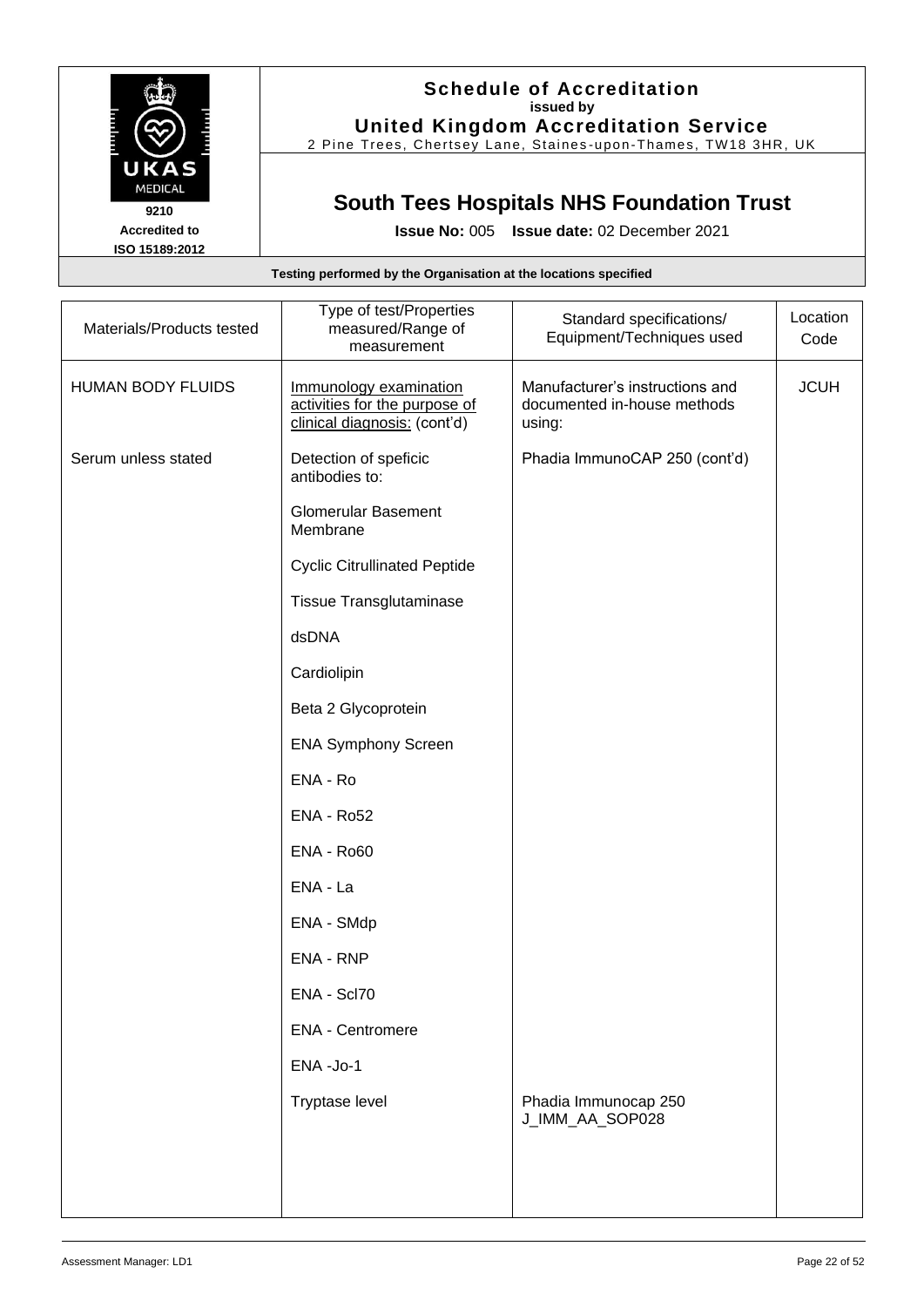

## **Schedule of Accreditation issued by United Kingdom Accreditation Service**

2 Pine Trees, Chertsey Lane, Staines -upon -Thames, TW18 3HR, UK

# **South Tees Hospitals NHS Foundation Trust**

|  | Testing performed by the Organisation at the locations specified |  |
|--|------------------------------------------------------------------|--|
|  |                                                                  |  |

| Materials/Products tested | Type of test/Properties<br>measured/Range of<br>measurement                                       | Standard specifications/<br>Equipment/Techniques used                                                         | Location<br>Code |
|---------------------------|---------------------------------------------------------------------------------------------------|---------------------------------------------------------------------------------------------------------------|------------------|
| <b>HUMAN BODY FLUIDS</b>  | Immunology examination<br>activities for the purpose of<br>clinical diagnosis: (cont'd)           | Manufacturer's instructions and<br>documented in-house methods<br>using:                                      | <b>JCUH</b>      |
| Serum unless stated       | Free light chains<br>IgG subclasses                                                               | <b>Binding Site Optilite</b><br>J-IMM-VER0017                                                                 |                  |
|                           | Cryoglobulins                                                                                     | Manual technique/ Cryocrit tube<br>Immunoprecipitation<br>J_IMM_IC_SOP016                                     |                  |
|                           | Abnormalities of serum<br>proteins including detection<br>and quantitation of monoclonal<br>bands | Serum Protein Capillary Zone<br>Electrophoresis and Immunotyping<br>using Sebia Capillarys<br>J_IMM_IC_SOP026 |                  |
| Urine                     | Detection of Bence-Jones<br>protein and monoclonal band<br>identification                         | Agarose gel electrophoresis using<br>Sebia Hydrasys<br>J_IMM_IC_SOP027                                        |                  |
|                           | Detection and identification of<br>monoclonal bands                                               | Agarose gel electrophoresis using<br>Sebia Hydrasys<br>J_IMM_IC_SOP027                                        |                  |
|                           | Detection of the following<br>antibodies:                                                         | Menarini Zenit SP+ slide processor<br>Indirect Immunofluorescence<br>J_IMM_AA_SOP024                          |                  |
|                           | Anti-nuclear antibody (ANA)                                                                       |                                                                                                               |                  |
|                           | Anti-mitochondrial antibody<br>(AMA)                                                              |                                                                                                               |                  |
|                           | Anti-smooth muscle antibody<br>(SMA)                                                              |                                                                                                               |                  |
|                           | Gastric parietal cell antibody<br>(GPC)                                                           |                                                                                                               |                  |
|                           | Reticulin Antibody                                                                                |                                                                                                               |                  |
|                           |                                                                                                   |                                                                                                               |                  |
|                           |                                                                                                   |                                                                                                               |                  |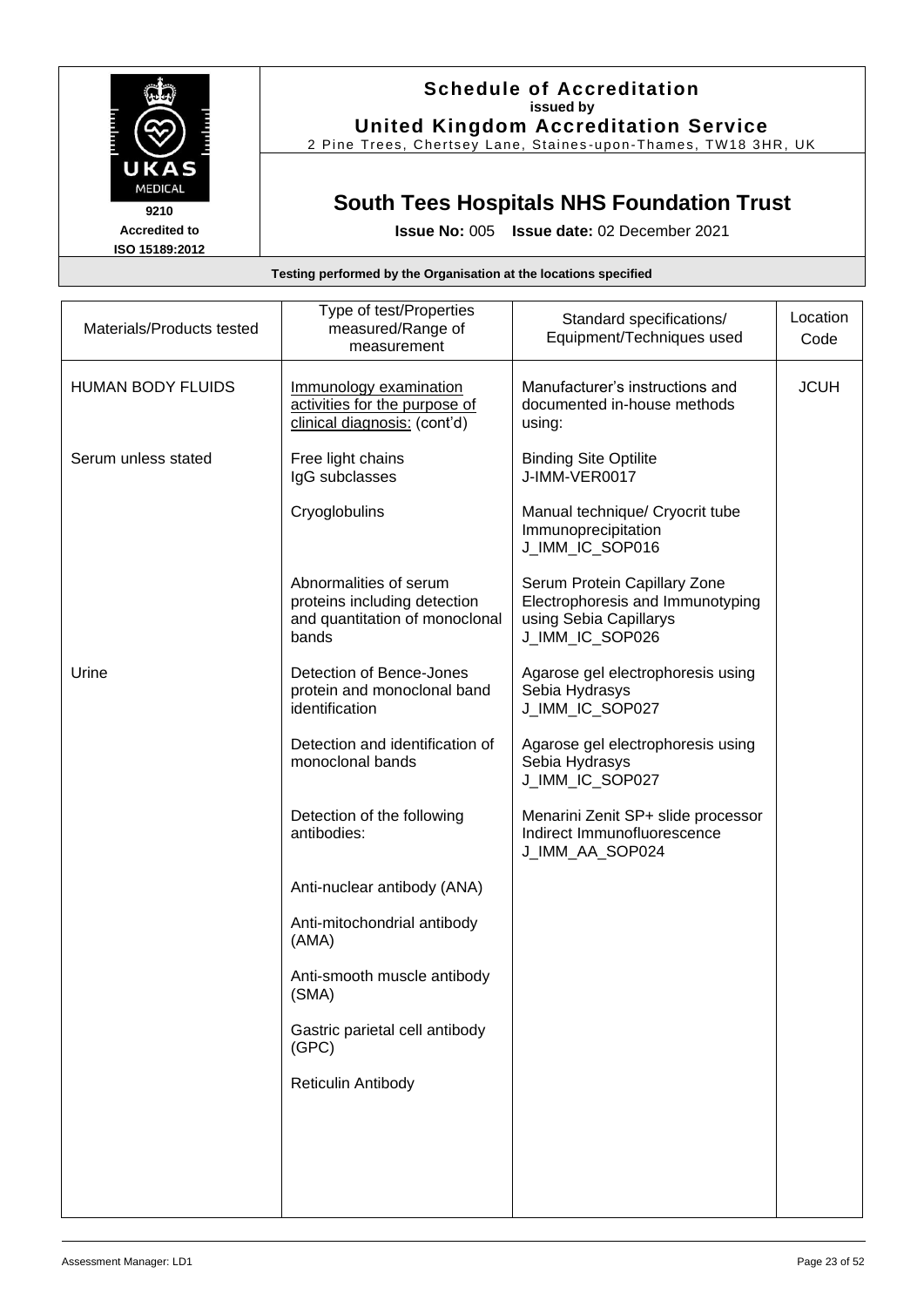

**ISO 15189:2012**

## **Schedule of Accreditation issued by United Kingdom Accreditation Service**

2 Pine Trees, Chertsey Lane, Staines -upon -Thames, TW18 3HR, UK

# **South Tees Hospitals NHS Foundation Trust**

**Issue No:** 005 **Issue date:** 02 December 2021

| Materials/Products tested | Type of test/Properties<br>measured/Range of<br>measurement                             | Standard specifications/<br>Equipment/Techniques used                                                      | Location<br>Code |
|---------------------------|-----------------------------------------------------------------------------------------|------------------------------------------------------------------------------------------------------------|------------------|
| <b>HUMAN BODY FLUIDS</b>  | Immunology examination<br>activities for the purpose of<br>clinical diagnosis: (cont'd) | Manufacturer's instructions and<br>documented in-house methods<br>using:                                   | <b>JCUH</b>      |
|                           | Liver kidney microsomal LKM                                                             | Zenit - Mouse LKS slides<br>J_IMM_AA_SOP024                                                                |                  |
|                           | <b>Endomysial Antibodies</b>                                                            | Zenit - Primate Distal Oespahagus<br>slides<br>J_IMM_AA_SOP024                                             |                  |
|                           |                                                                                         | Autoantibody slide interpretation by<br><b>LED Microscopy</b><br>J_IMM_AA_SOP025                           |                  |
|                           | Autoantibody Indirect<br>Immunofluorescence titres                                      | Menarini Zenit SP+ slide processor<br>Autoantibody<br>J_IMM_AA_SOP024                                      |                  |
| Serum unless stated       | Manual Autoantibody Indirect<br>Immunofluorescence screens:                             | Autoantibody manual slide<br>processing: Autoantibody<br><b>Manual Slide Processing</b><br>J_IMM_AA_SOP001 |                  |
|                           | Anti-nuclear antibody ANA                                                               |                                                                                                            |                  |
|                           | Anti-mitochondrial antibody<br><b>AMA</b>                                               |                                                                                                            |                  |
|                           | Anti-smooth muscle antibody<br><b>SMA</b>                                               |                                                                                                            |                  |
|                           | Gastric parietal cell antibody<br><b>GPC</b>                                            |                                                                                                            |                  |
|                           | Reticulin Antibody                                                                      |                                                                                                            |                  |
|                           | Liver kidney microsomal LKM                                                             |                                                                                                            |                  |
|                           |                                                                                         |                                                                                                            |                  |
|                           |                                                                                         |                                                                                                            |                  |
|                           |                                                                                         |                                                                                                            |                  |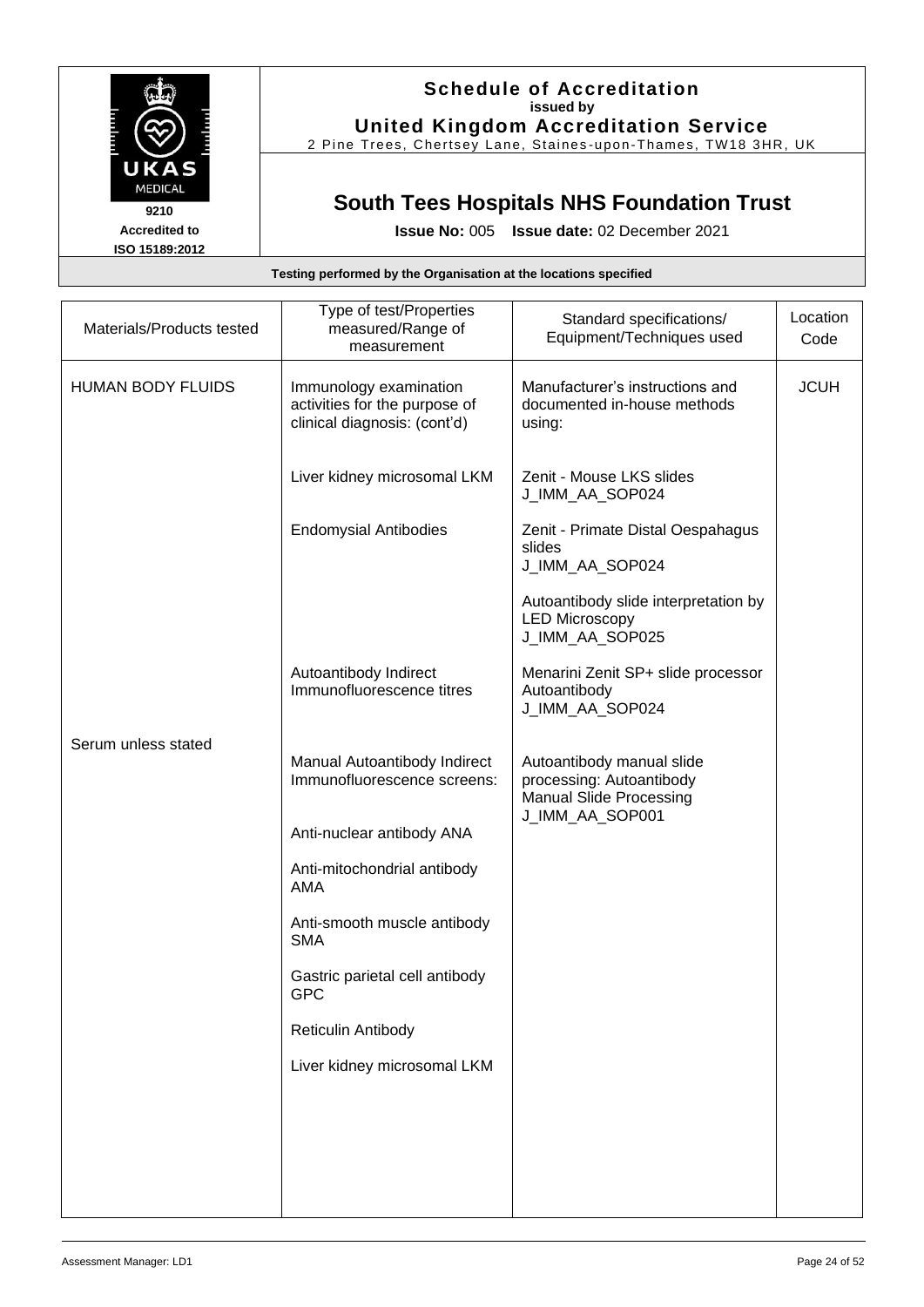

### **Schedule of Accreditation issued by United Kingdom Accreditation Service**

2 Pine Trees, Chertsey Lane, Staines -upon -Thames, TW18 3HR, UK

# **South Tees Hospitals NHS Foundation Trust**

**Issue No:** 005 **Issue date:** 02 December 2021

| Materials/Products tested | Type of test/Properties<br>measured/Range of<br>measurement                             | Standard specifications/<br>Equipment/Techniques used                                                                                                       | Location<br>Code |
|---------------------------|-----------------------------------------------------------------------------------------|-------------------------------------------------------------------------------------------------------------------------------------------------------------|------------------|
| <b>HUMAN BODY FLUIDS</b>  | Immunology examination<br>activities for the purpose of<br>clinical diagnosis: (cont'd) | Manufacturer's instructions and<br>documented in-house methods<br>using:                                                                                    | <b>JCUH</b>      |
|                           | Manual Autoantibody Indirect<br>Immunofluorescence titres:                              | Autoantibody Indirect<br>Immunofluorescence titres manual<br>slide processing Autoantibody<br>Indirect Immunofluorescence                                   |                  |
|                           | Anti-nuclear antibody ANA titre                                                         | Screen J_IMM_AA_SOP029                                                                                                                                      |                  |
|                           | Anti-mitochondrial antibody<br><b>AMA</b> titre                                         |                                                                                                                                                             |                  |
|                           | Anti-smooth muscle antibody<br><b>SMA</b> titre                                         |                                                                                                                                                             |                  |
|                           | Liver kidney microsomal LKM<br>titre                                                    |                                                                                                                                                             |                  |
|                           | <b>Endomysial Antibodies</b>                                                            | Manual slide process- Primate<br>distal<br>J_IMM_AA_SOP030                                                                                                  |                  |
|                           | Antibodies against specific<br>liver antigens                                           | Euroimmun Euroline Profile<br>Autoimmune Liver Diseases kit -<br>Manual method Immunoblot<br>J_IMM_AA_SOP031                                                |                  |
|                           | Skin Pemphigus/Pemphigoid<br>Antibodies                                                 | Manual slide process- Primate<br>distal oesphagus autoantibody -<br>Indirect Immunofluorescence<br><b>Screen Manual Slide Processing</b><br>J_IMM_AA_SOP030 |                  |
|                           |                                                                                         |                                                                                                                                                             |                  |
|                           |                                                                                         |                                                                                                                                                             |                  |
|                           |                                                                                         |                                                                                                                                                             |                  |
|                           |                                                                                         |                                                                                                                                                             |                  |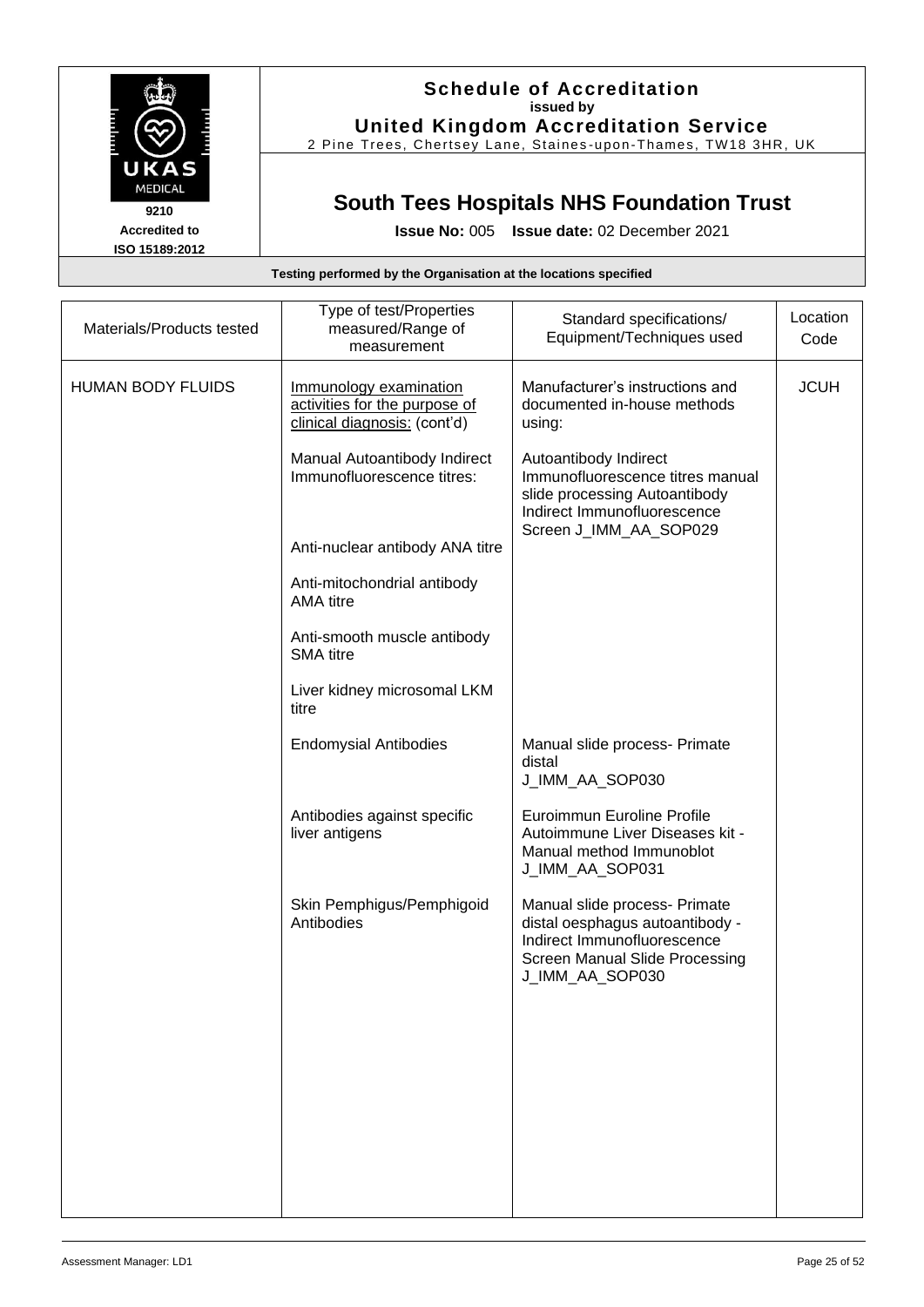

### **Schedule of Accreditation issued by United Kingdom Accreditation Service**

2 Pine Trees, Chertsey Lane, Staines -upon -Thames, TW18 3HR, UK

# **South Tees Hospitals NHS Foundation Trust**

| Testing performed by the Organisation at the locations specified                    |                                                                                                                                    |                                                                                                                                                                                                                                                                                             |                     |
|-------------------------------------------------------------------------------------|------------------------------------------------------------------------------------------------------------------------------------|---------------------------------------------------------------------------------------------------------------------------------------------------------------------------------------------------------------------------------------------------------------------------------------------|---------------------|
| Materials/Products tested                                                           | Type of test/Properties<br>measured/Range of<br>measurement                                                                        | Standard specifications/<br>Equipment/Techniques used                                                                                                                                                                                                                                       | Location<br>Code    |
| <b>HUMAN BODY TISSUES</b>                                                           | Histopathological examination<br>activities for the purpose of<br>clinical diagnosis:                                              | In-house documented procedures<br>using manual methods or analysers<br>in conjunction with manufacturers'<br>instructions as specified:                                                                                                                                                     |                     |
| Tissue: biopsy, excision,<br>resection, neuropathology<br>and post-mortem specimens | Examination of tissues to<br>identify or exclude<br>morphological and cytological<br>abnormalities for the purpose<br>of diagnosis | Specimen dissection Based on<br>RCPath guidelines using Lexacom.<br>Macropath, safety cabinet,<br>downdraft benches.<br>SOP <sub>s</sub> :<br>F_CP_HCU_SOP0006;<br>S_CP_H01_SOP0012;<br>J_CP_H01_SOP0136;<br>J_CP_H01_SOP0148;<br>S_CP_H01_SOP0237;<br>S CP H01 SOP0414<br>J_CP_H05_SOP0126 | JCUH/<br><b>FHN</b> |
| Formalin fixed tissue                                                               |                                                                                                                                    | Tissue processing using<br><b>ThermoShandon Excelsior AS</b><br>processor<br>J_CP_H02_SOP0137                                                                                                                                                                                               | <b>JCUH</b>         |
|                                                                                     |                                                                                                                                    | Embedding using Leica EG1160<br>and Sakura Tissue Tek embedding<br>centres<br>S_CP_H02_SOP0129                                                                                                                                                                                              | <b>JCUH</b>         |
| Formalin fixed paraffin<br>embedded tissue blocks                                   |                                                                                                                                    | Tissue sectioning by Microtomy<br>Leica Histocore Multicut<br>S_CP_H02_SOP0282                                                                                                                                                                                                              | <b>JCUH</b>         |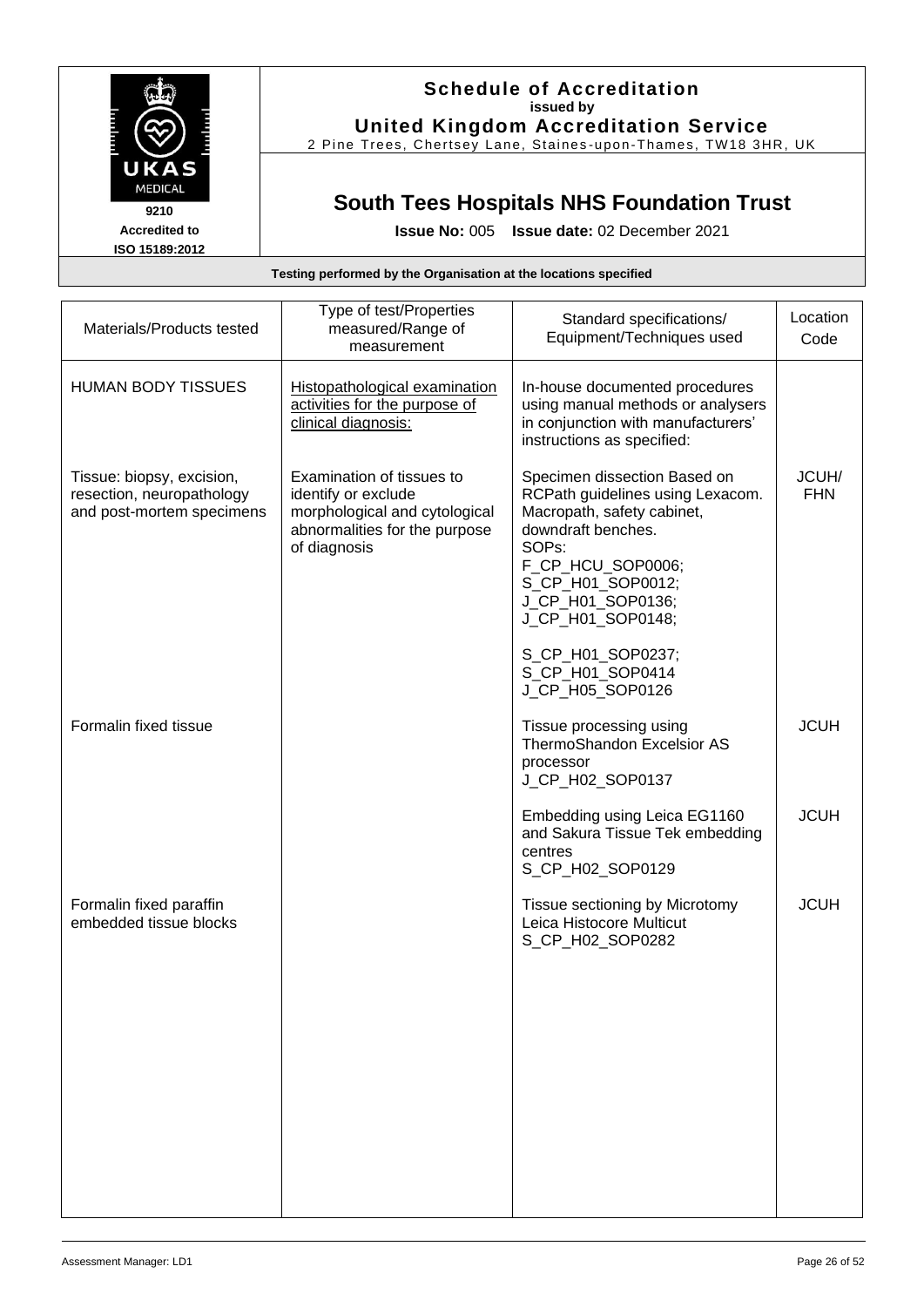

### **Schedule of Accreditation issued by United Kingdom Accreditation Service**

2 Pine Trees, Chertsey Lane, Staines-upon-Thames, TW18 3HR, UK

# **South Tees Hospitals NHS Foundation Trust**

| Testing performed by the Organisation at the locations specified                     |                                                                                                                                                           |                                                                                                                                                                                                                                                       |                     |
|--------------------------------------------------------------------------------------|-----------------------------------------------------------------------------------------------------------------------------------------------------------|-------------------------------------------------------------------------------------------------------------------------------------------------------------------------------------------------------------------------------------------------------|---------------------|
| Materials/Products tested                                                            | Type of test/Properties<br>measured/Range of<br>measurement                                                                                               | Standard specifications/<br>Equipment/Techniques used                                                                                                                                                                                                 | Location<br>Code    |
| <b>HUMAN BODY TISSUES</b>                                                            | <b>Histopathological examination</b><br>activities for the purpose of<br>clinical diagnosis: (cont'd)                                                     | In-house documented procedures<br>using manual methods or analysers<br>in conjunction with manufacturers'<br>instructions as specified:                                                                                                               | <b>JCUH</b>         |
| Fresh frozen tissue<br>Muscle biopsies                                               | Intra operative frozen section<br>and neuropathogy smears for<br>rapid diagnosis to identify or<br>exclude morphological and<br>cytological abnormalities | Preparation of frozen sections and<br>smears: Leica CM 1850 Cryostat<br>and rapid H&E staining protocol<br>S_CP_H05_SOP0141<br>Neuropathology rapid diagnosis,<br>including manual Toluidine blue<br>staining protocol for smears<br>J CP HO5 SOP0126 | <b>JCUH</b>         |
| Muscle biopsies                                                                      | Confirmation of inflammatory<br>myopathies                                                                                                                | Muscle biopsies<br>J_CP_H05_SOP0184<br>Rapid manual Haematoxylin and<br>Eosin stain protocol<br>J_CP_H05_SOP0141.                                                                                                                                     |                     |
| <b>Formalin Fixed Paraffin</b><br>Embedded (FFPE) wax<br>blocks of processed tissue. | Routine morphological staining<br>for the detection and<br>identification of clinically<br>abnormal and normal cells and<br>tissue components             | Automated Haematoxylin and<br>Eosin staining and coverslipping<br>using Sakura Tissue Tek Prisma<br>J_CP_H02_SOP0406<br>J_CP_H02_SOP0399                                                                                                              | <b>JCUH</b>         |
| <b>FFPE slides</b>                                                                   |                                                                                                                                                           | Interpretive/diagnostic microscopy<br>Renal: J_CP_H05_SOP0146;<br>Skin: J_CP_H05_SOP0147                                                                                                                                                              | JCUH/<br><b>FHN</b> |
|                                                                                      | Routine morphological staining<br>for the detection of:                                                                                                   |                                                                                                                                                                                                                                                       |                     |
| FFPE slides and frozen<br>sections and smears                                        | Identification of nuclei, cell<br>cytoplasm and most<br>connective tissues in cells and<br>tissues                                                        | <b>Automated Sakura Tissue Tek</b><br>stainer<br>Haematoxylin & Eosin stain<br>Manual Haematoxylin & Eosin stain<br>J_CP_H02_SOP0406                                                                                                                  | <b>JCUH</b>         |
|                                                                                      |                                                                                                                                                           |                                                                                                                                                                                                                                                       |                     |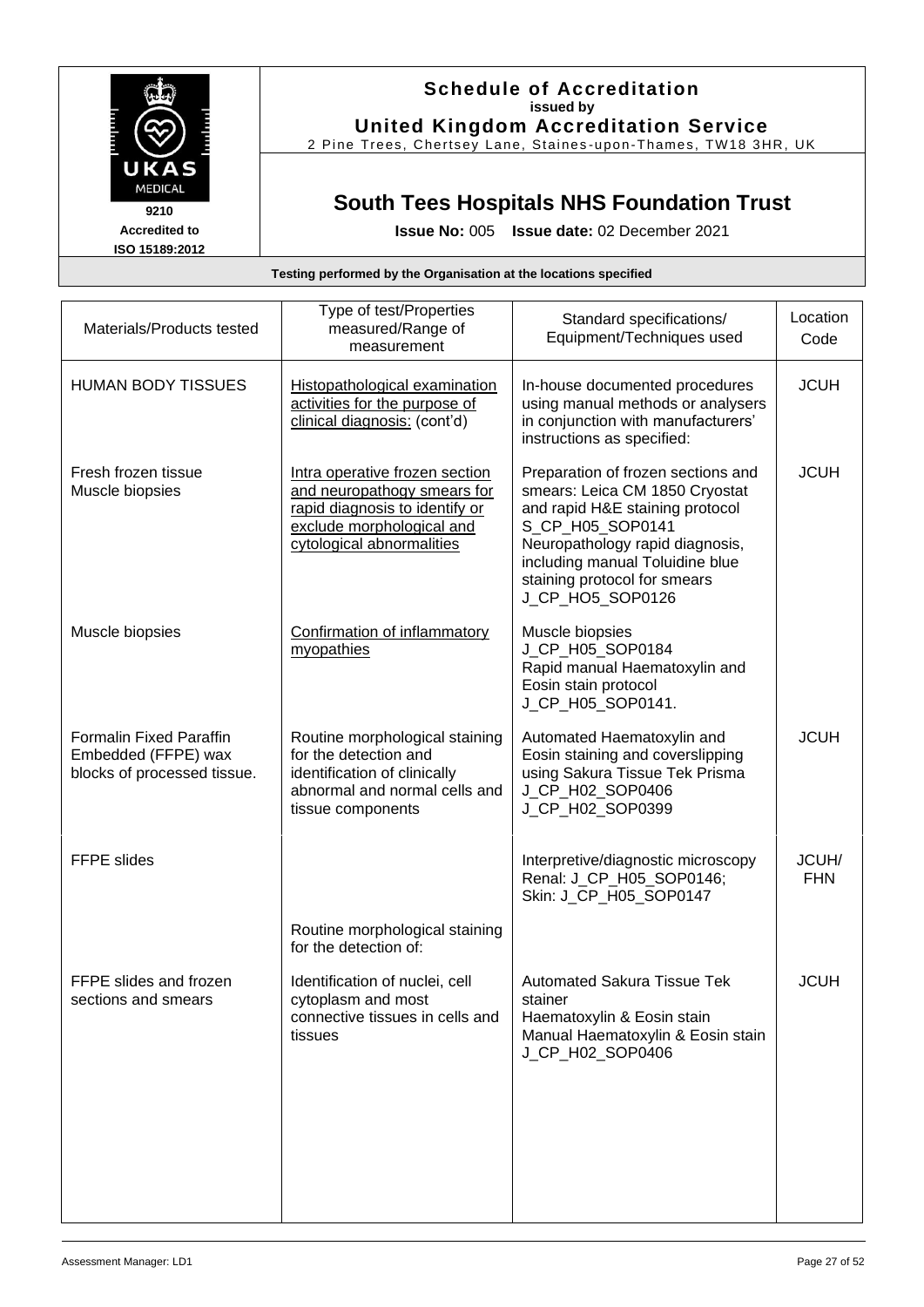

### **Schedule of Accreditation issued by United Kingdom Accreditation Service**

2 Pine Trees, Chertsey Lane, Staines -upon -Thames, TW18 3HR, UK

## **South Tees Hospitals NHS Foundation Trust**

|                           | Testing performed by the Organisation at the locations specified                                                                                    |                                                                                                                                         |                  |
|---------------------------|-----------------------------------------------------------------------------------------------------------------------------------------------------|-----------------------------------------------------------------------------------------------------------------------------------------|------------------|
| Materials/Products tested | Type of test/Properties<br>measured/Range of<br>measurement                                                                                         | Standard specifications/<br>Equipment/Techniques used                                                                                   | Location<br>Code |
| <b>HUMAN BODY TISSUES</b> | Histopathological examination<br>activities for the purpose of<br>clinical diagnosis: (cont'd)                                                      | In-house documented procedures<br>using manual methods or analysers<br>in conjunction with manufacturers'<br>instructions as specified: | <b>JCUH</b>      |
| <b>FFPE tissue slides</b> | Special Staining to identify<br>suspected pathogens or<br>demonstrate specific cellular<br>components to aid the<br>evaluation of disease states: : | <b>Manual and Sakura Tissue Tek</b><br>automated stainer<br>J_CP_H02_SOP0406<br>See below - M=manual, A=<br>Automated, B=Both           |                  |
|                           | Acid mucins                                                                                                                                         | Alcian blue (M)<br>J_CP_H10_SOP0154                                                                                                     |                  |
|                           | Fibrin, collagen, muscle                                                                                                                            | MSB (M)<br>J_CP_H10_SOP0158                                                                                                             |                  |
|                           | <b>Basement membrane</b>                                                                                                                            | PASilver (M)<br>J_CP_H10_SOP0161                                                                                                        |                  |
|                           | Haemosiderin                                                                                                                                        | Perl's Prussian blue<br>(M)J_CP_H10_SOP0162                                                                                             |                  |
|                           | Amyloid                                                                                                                                             | Sirius red (M)<br>J_CP_H10_SOP0165                                                                                                      |                  |
|                           | Fibrin, collagen, muscle                                                                                                                            | Trichrome (M)<br>J_CP_H10_SOP0166                                                                                                       |                  |
|                           | Tubercle bacilli                                                                                                                                    | Ziehl Nielson (M)<br>J_CP_H10_SOP0168                                                                                                   |                  |
|                           | Mycobacterium leprae                                                                                                                                | Wade Fite (M)<br>J_CP_H10_SOP0170                                                                                                       |                  |
|                           | Mast cells                                                                                                                                          | Toluidene blue<br>(M)J_CP_H10_SOP0175                                                                                                   |                  |
|                           | Fungi                                                                                                                                               | Grocott-Gomori<br>(M)J_CP_H10_SOP0177                                                                                                   |                  |
|                           | Melanin                                                                                                                                             | Masson Fontana<br>(M)J_CP_H10_SOP0178                                                                                                   |                  |
|                           | Copper associated proteins                                                                                                                          | Shikata orcein<br>(M)J_CP_H10_SOP0180                                                                                                   |                  |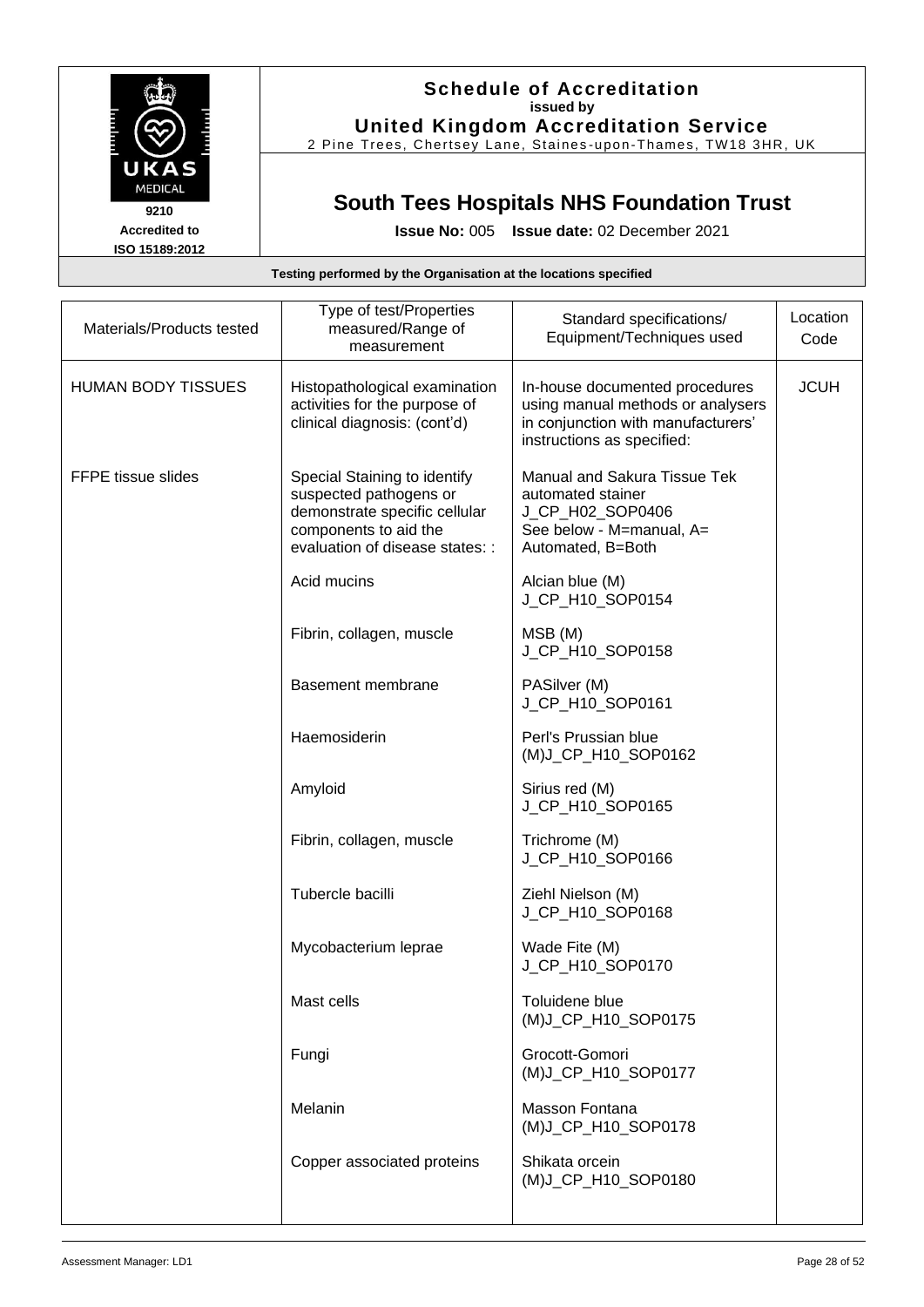

### **Schedule of Accreditation issued by United Kingdom Accreditation Service**

2 Pine Trees, Chertsey Lane, Staines -upon -Thames, TW18 3HR, UK

## **South Tees Hospitals NHS Foundation Trust**

**Issue No:** 005 **Issue date:** 02 December 2021

| Materials/Products tested | Type of test/Properties<br>measured/Range of<br>measurement                                                                                                     | Standard specifications/<br>Equipment/Techniques used                                                                                                | Location<br>Code |
|---------------------------|-----------------------------------------------------------------------------------------------------------------------------------------------------------------|------------------------------------------------------------------------------------------------------------------------------------------------------|------------------|
| <b>HUMAN BODY TISSUES</b> | <b>Histopathological examination</b><br>activities for the purpose of<br>clinical diagnosis: (cont'd)                                                           | In-house documented procedures<br>using manual methods or analysers<br>in conjunction with manufacturers'                                            | <b>JCUH</b>      |
| FFPE tissue slides        | Special Staining to identify<br>suspected pathogens or<br>demonstrate specific cellular<br>components to aid the<br>evaluation of disease states: :<br>(cont'd) | instructions as specified:<br>Manual and Sakura Tissue Tek<br>automated stainer<br>J_CP_H02_SOP0406<br>See below - M=manual, A=<br>Automated, B=Both | <b>JCUH</b>      |
|                           | <b>Reticulin fibres</b>                                                                                                                                         | Gordon & Sweet<br>(M)J_CP_H10_SOP0208                                                                                                                |                  |
|                           | Blood cells - plasma cells,<br>megakaryocytes, mast cell<br>granules, neutrophil granules,<br>eosinophil granules                                               | Giemsa for trephines<br>(M)J_CP_H10_SOP0228                                                                                                          |                  |
|                           | <b>Elastic fibres</b>                                                                                                                                           | Millers S_CP_H10_SOP0156 (M)                                                                                                                         |                  |
|                           | Glycogen                                                                                                                                                        | PAS S_CP_H10_SOP0157<br>(M,A,B)                                                                                                                      |                  |
|                           | Acid mucins, neutral mucins                                                                                                                                     | Alcian blue-PAS (M,A,B)<br>S_CP_H10_SOP0163                                                                                                          |                  |
|                           | Collagen                                                                                                                                                        | Van Gieson (M)<br>S_CP_H10_SOP0167                                                                                                                   |                  |
|                           | Amyloid                                                                                                                                                         | Congo red (M)<br>S_CP_H10_SOP0172                                                                                                                    |                  |
|                           | Helicobacter                                                                                                                                                    | Giemsa staining for helicobacter<br>(M)<br>S_CP_H10_SOP0173                                                                                          |                  |
|                           | Gram positive and negative<br>organisms (bacteria)                                                                                                              | Gram Twort staining (M)<br>S_CP_H10_SOP0389                                                                                                          |                  |
|                           |                                                                                                                                                                 |                                                                                                                                                      |                  |
|                           |                                                                                                                                                                 |                                                                                                                                                      |                  |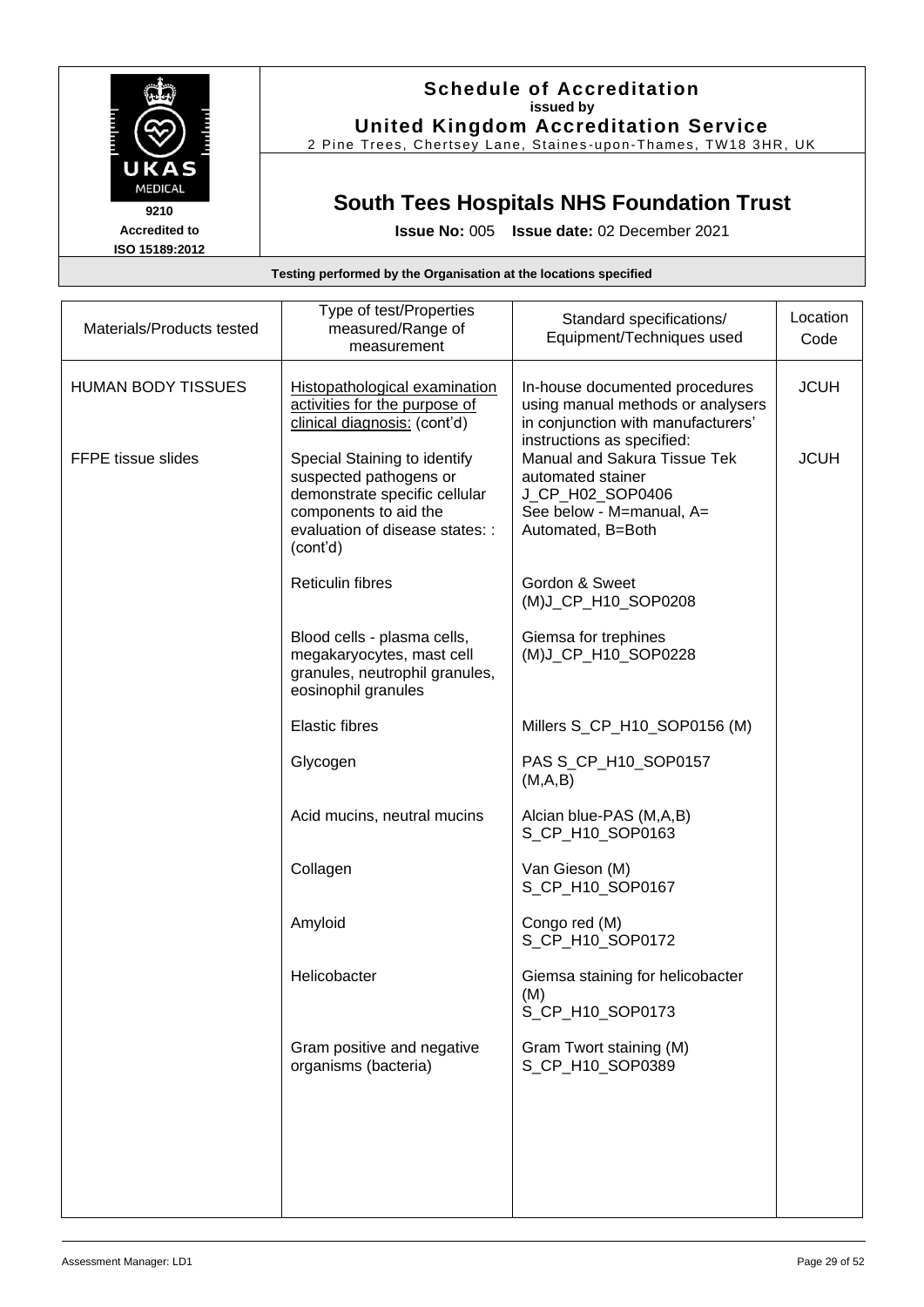

### **Schedule of Accreditation issued by United Kingdom Accreditation Service**

2 Pine Trees, Chertsey Lane, Staines -upon -Thames, TW18 3HR, UK

# **South Tees Hospitals NHS Foundation Trust**

**Issue No:** 005 **Issue date:** 02 December 2021

| Materials/Products tested | Type of test/Properties<br>measured/Range of<br>measurement                                                          | Standard specifications/<br>Equipment/Techniques used                                                                                   | Location<br>Code |
|---------------------------|----------------------------------------------------------------------------------------------------------------------|-----------------------------------------------------------------------------------------------------------------------------------------|------------------|
| <b>HUMAN BODY TISSUES</b> | Histopathological examination<br>activities for the purpose of<br>clinical diagnosis: (cont'd)                       | In-house documented procedures<br>using manual methods or analysers<br>in conjunction with manufacturers'<br>instructions as specified: | <b>JCUH</b>      |
| Renal biopsies            | Tissue morphology                                                                                                    | Immunofluorescence, paraffin H&E<br>and special stains<br>J_CP_H05_SOP0146                                                              |                  |
| Skin                      | Tissue morphology                                                                                                    | Immunofluorescence Microscopy,<br>J_CP_H05_SOP0147                                                                                      |                  |
| FFPE tissue slides        | Immmunocytochemistry<br>examination activities to detect<br>the following (cont'd):                                  | Ventana benchmark XT<br>Immunocytochemistry using<br>Ventana Ultraview kit<br>J_CP_H11_SOP0236                                          |                  |
|                           | Anaplastic large cell<br>lymphoma                                                                                    | Alk1                                                                                                                                    |                  |
|                           | Alpha-1-antitrypsin deficiency                                                                                       | a-1 antitrypsin                                                                                                                         |                  |
|                           | Yolk sac tumours,<br>hepatocellular carcinoma                                                                        | a-1-fetoprotein                                                                                                                         |                  |
|                           | Smooth, skeletal muscle<br>differentiation:<br>leiomyosarcoma,<br>rhabdomyosarcoma,<br>myofibroblasts, myoepithelium | Actin                                                                                                                                   |                  |
|                           |                                                                                                                      |                                                                                                                                         |                  |
|                           |                                                                                                                      |                                                                                                                                         |                  |
|                           |                                                                                                                      |                                                                                                                                         |                  |
|                           |                                                                                                                      |                                                                                                                                         |                  |
|                           |                                                                                                                      |                                                                                                                                         |                  |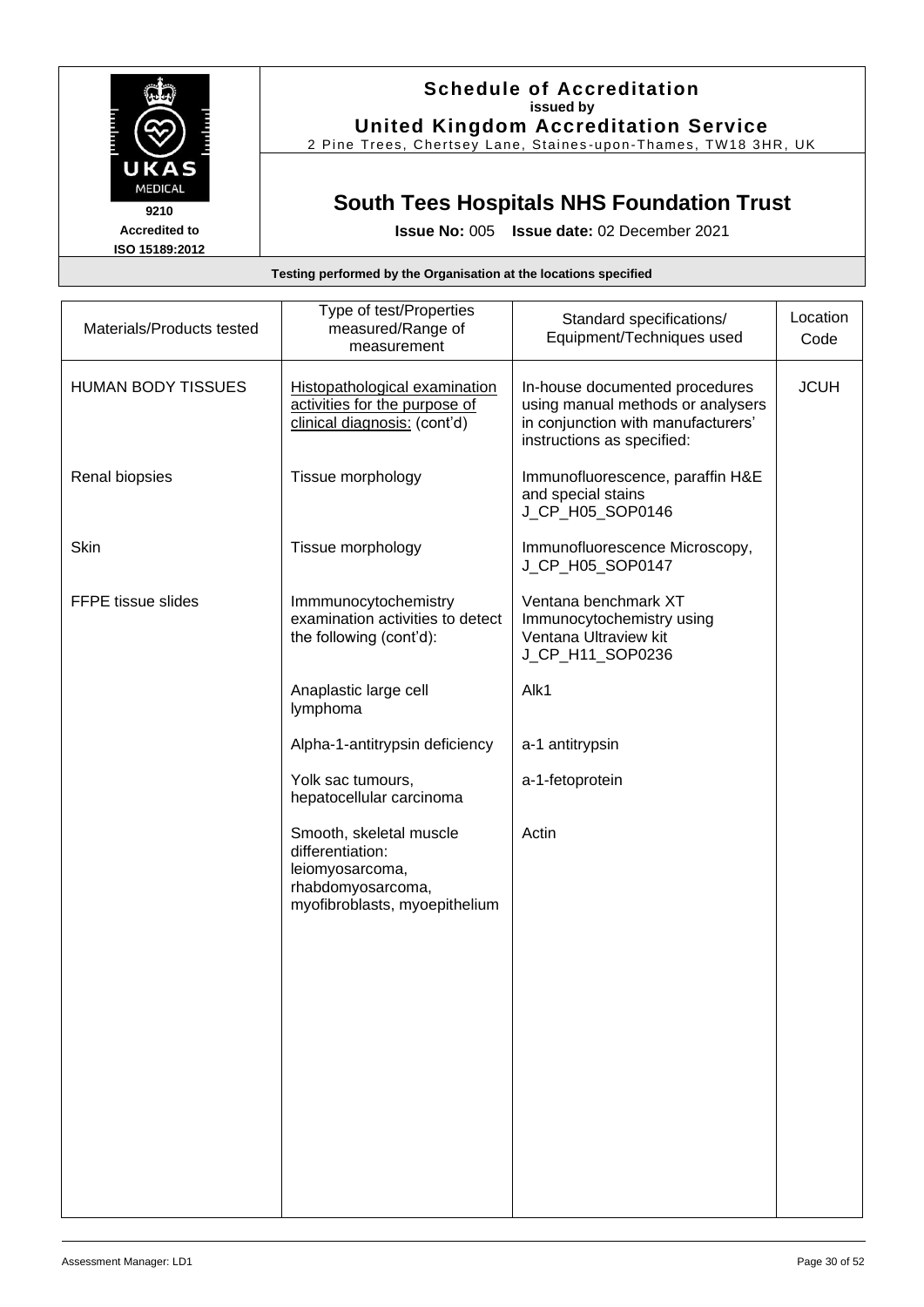

### **Schedule of Accreditation issued by United Kingdom Accreditation Service**

2 Pine Trees, Chertsey Lane, Staines -upon -Thames, TW18 3HR, UK

# **South Tees Hospitals NHS Foundation Trust**

**Issue No:** 005 **Issue date:** 02 December 2021

| Materials/Products tested | Type of test/Properties<br>measured/Range of<br>measurement                                      | Standard specifications/<br>Equipment/Techniques used | Location<br>Code |
|---------------------------|--------------------------------------------------------------------------------------------------|-------------------------------------------------------|------------------|
| FFPE tissue slides        | <b>Immmunocytochemistry</b><br>examination activities to detect<br>the following: (cont'd)       | Ventana benchmark XT (cont'd)                         | <b>JCUH</b>      |
|                           | Nodular lymphoma v. reactive<br>hyperplasia, subset of<br>lymphomas, carcinomas, and<br>sarcomas | BCL-2                                                 |                  |
|                           | Follicular lymphoma                                                                              | BCL-6                                                 |                  |
|                           | B-cell lymphoma                                                                                  | BOB-1                                                 |                  |
|                           | (Epithelial glycoprotein)<br>Subset of adenocarcinoma,<br>negative on mesothelioma               | BerEP4                                                |                  |
|                           | Alzheimer disease                                                                                | Beta amyloid                                          |                  |
|                           | Nuclear localization in<br>colorectal adenocarcinoma<br>and abdominal fibromatosis               | Beta catenin                                          |                  |
|                           | Thyroid C cells, medullary<br>carcinoma                                                          | Calcitonin                                            |                  |
|                           | Mesothelioma                                                                                     | Calretinin                                            |                  |
|                           | <b>Endometrial stromal tumours</b><br>vs. smooth muscle tumours                                  | Caldesmon                                             |                  |
|                           | Ovarian epithelial tumours                                                                       | CA125                                                 |                  |
|                           | Langerhans cells, histiocytosis<br>X                                                             | CD <sub>1a</sub>                                      |                  |
|                           | Lymphoid malignancy,<br>precursor and post-thymic<br>lymphomas and leukemias                     | CD <sub>2</sub>                                       |                  |
|                           | T cell lymphoma                                                                                  | CD7                                                   |                  |
|                           | Mature T cells, T cell<br>lymphoma                                                               | CD <sub>3</sub>                                       |                  |
|                           | T cell subset                                                                                    | CD <sub>4</sub>                                       |                  |
|                           | T cells, mantle zone cells,<br>small lymphocytic B cell<br>lymphoma                              | CD <sub>5</sub>                                       |                  |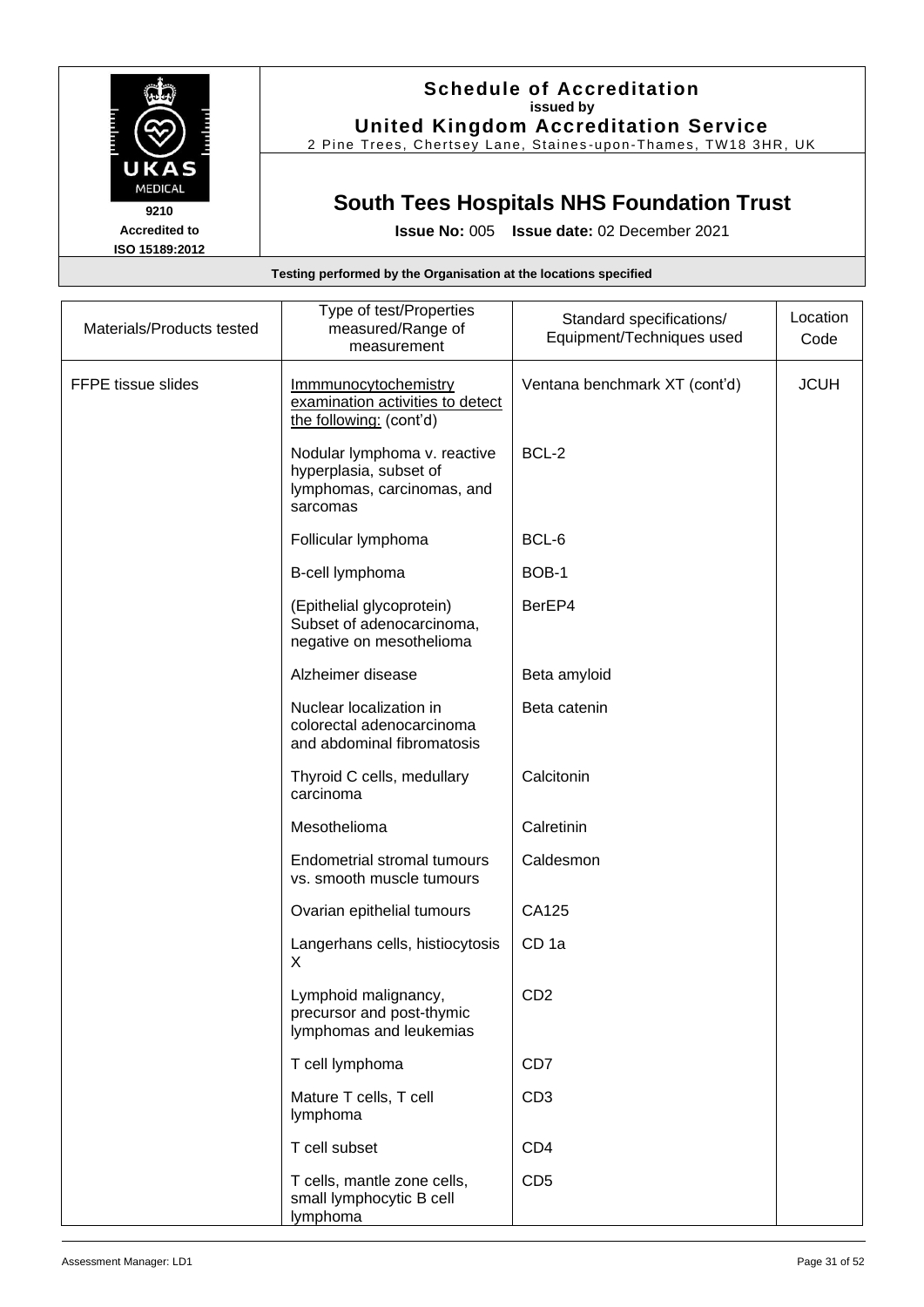

## **Schedule of Accreditation issued by United Kingdom Accreditation Service**

2 Pine Trees, Chertsey Lane, Staines -upon -Thames, TW18 3HR, UK

# **South Tees Hospitals NHS Foundation Trust**

**Issue No:** 005 **Issue date:** 02 December 2021

|                             | Testing performed by the Organisation at the locations specified                      |                                                       |                  |
|-----------------------------|---------------------------------------------------------------------------------------|-------------------------------------------------------|------------------|
| Materials/Products tested   | Type of test/Properties<br>measured/Range of<br>measurement                           | Standard specifications/<br>Equipment/Techniques used | Location<br>Code |
| FFPE tissue slides (cont'd) | Immmunocytochemistry<br>examination activities to detect<br>the following: (cont'd)   | Ventana benchmark XT (cont'd)                         | <b>JCUH</b>      |
|                             | T cell subset                                                                         | CD <sub>8</sub>                                       |                  |
|                             | Subset of lymphomas and<br>carcinomas                                                 | CD10                                                  |                  |
|                             | Reed-Sternberg cells of<br>Hodgkin lymphoma,<br>neutrophils, some<br>adenocarcinomas  | CD15                                                  |                  |
|                             | B cell and follicular dendritic<br>cells and tumours                                  | CD21                                                  |                  |
|                             | Small lymphocytic (B cell)<br>lymphoma                                                | CD23                                                  |                  |
|                             | Hodgkin lymphoma, anaplastic<br>large cell lymphoma,<br>embryonal carcinoma           | CD30                                                  |                  |
|                             | Endothelial cells and tumours                                                         | CD31                                                  |                  |
|                             | Endothelium and endothelial<br>tumours, leukaemia's, subset<br>of mesenchymal tumours | CD34                                                  |                  |
|                             | Hematopoietic neoplasms                                                               | CD <sub>38</sub>                                      |                  |
|                             | Natural killer cells (NK/T cell<br>lymphoma), neural tumours                          | CD56                                                  |                  |
|                             | Nerve sheath tumours, T cells<br>in NLPHL                                             | CD <sub>57</sub>                                      |                  |
|                             | Normal and abnormal<br>megakaryocytes, haemopoetic<br>malignancies                    | CD61                                                  |                  |
|                             | Macrophage marker and<br>histiocytic tumors                                           | CD68                                                  |                  |
|                             | B cell lymphomas                                                                      | CD79                                                  |                  |
|                             | PNET/Ewing tumours                                                                    | CD <sub>99</sub>                                      |                  |
|                             | Gastrointestinal stromal                                                              | CD117                                                 |                  |

tumours, mast cells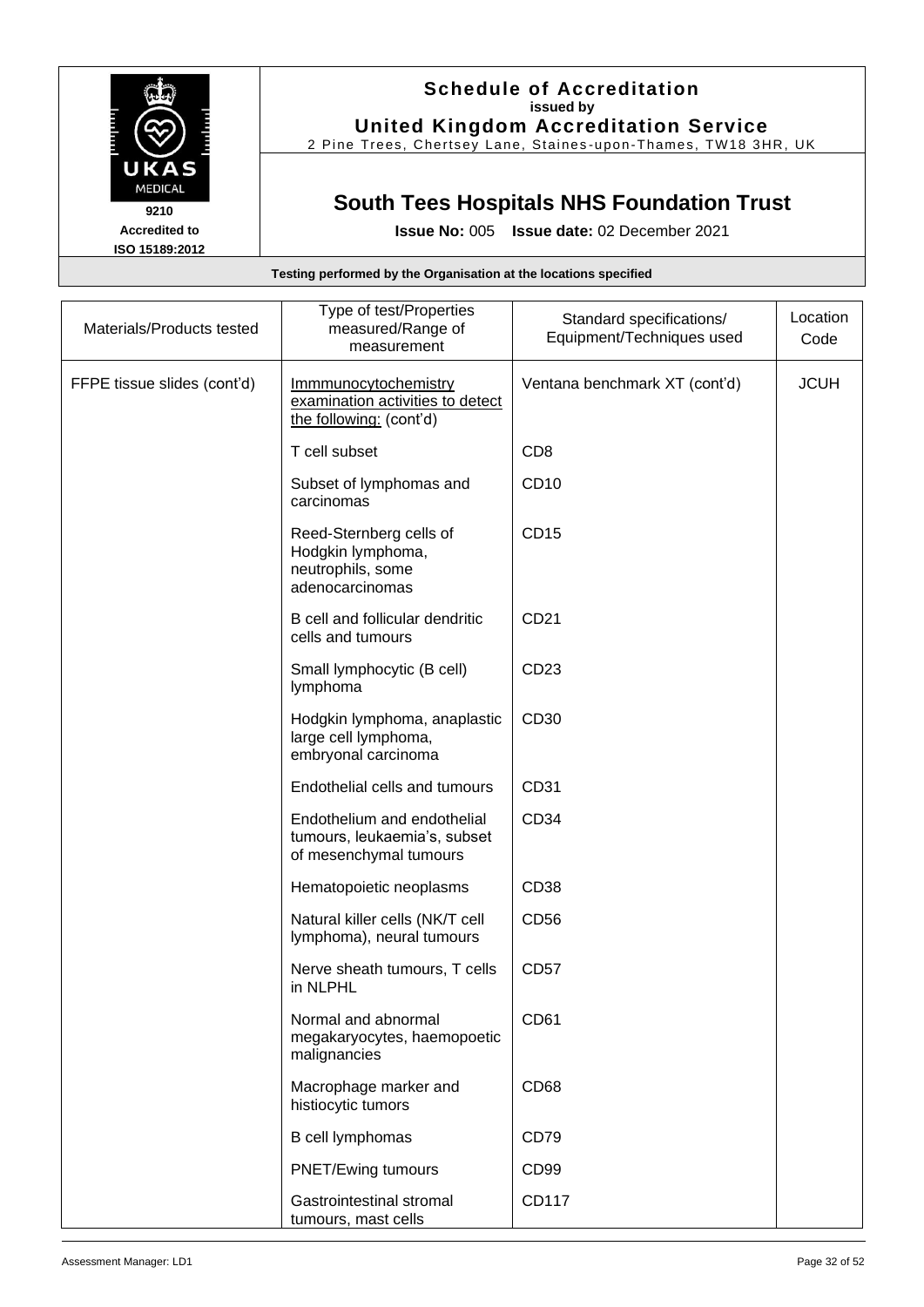

### **Schedule of Accreditation issued by United Kingdom Accreditation Service**

2 Pine Trees, Chertsey Lane, Staines-upon-Thames, TW18 3HR, UK

## **South Tees Hospitals NHS Foundation Trust**

**Issue No:** 005 **Issue date:** 02 December 2021

#### **Testing performed by the Organisation at the locations specified** Materials/Products tested Type of test/Properties measured/Range of measurement Standard specifications/ Equipment/Techniques used **Location** Code FFPE tissue slides (cont'd) | Immmunocytochemistry examination activities to detect the following: (cont'd) Ventana benchmark XT (cont'd) JCUH B cell lymphoblastic leukaemia lymphplasmocystoid leukaemia, plasma cells and myeloma CD138 Colorectal adenocarcinomas and subset of other GI adenocarcinomas CDX2 Adenocarcinoma subset, negative on mesothelioma CEA (mono) Adenocarcinoma subset, hepatocellular carcinoma (bile canalicular pattern), negative on mesothelioma CEA (poly) Neuroendocrine differentiation | Chromogranin Mesothelioma, squamous cell carcinoma, transitional cell carcinoma CK5 Pancreaticobiliary carcinomas, urothelial carcinoma, breast carcinoma, lung carcinoma, ovarian carcinoma CK7 Carcinoma subset CK19 GI tumours, transitional cell carcinoma, Merkel cell tumours CK20 Carcinoma subset; normal or hyperplastic prostate v. prostatic carcinomas CK34 - 34BE12 Mantle cell lymphoma | Cyclin D1 GM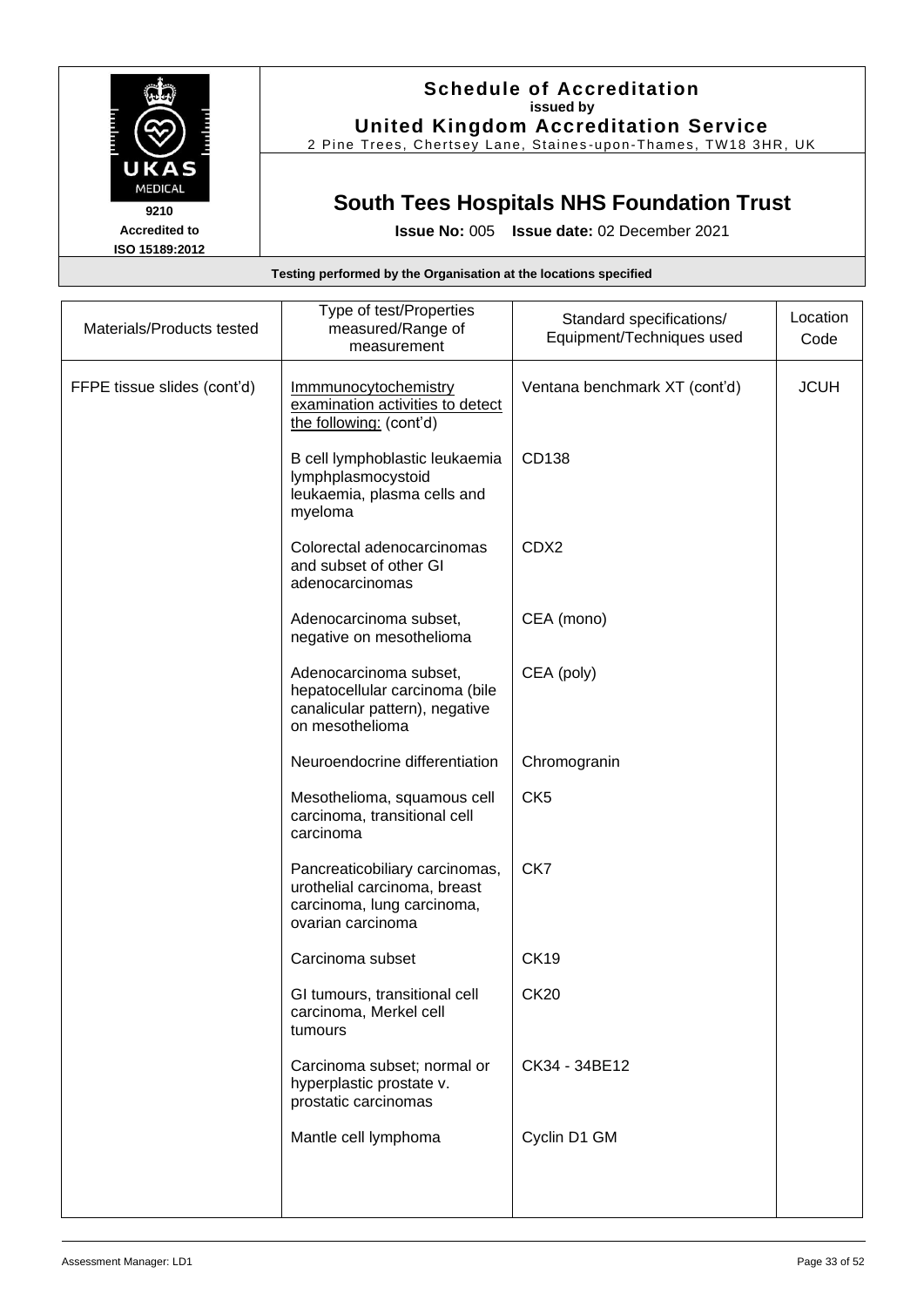

## **Schedule of Accreditation issued by United Kingdom Accreditation Service**

2 Pine Trees, Chertsey Lane, Staines-upon-Thames, TW18 3HR, UK

## **South Tees Hospitals NHS Foundation Trust**

|                             | Testing performed by the Organisation at the locations specified                                 |                                                       |                  |
|-----------------------------|--------------------------------------------------------------------------------------------------|-------------------------------------------------------|------------------|
| Materials/Products tested   | Type of test/Properties<br>measured/Range of<br>measurement                                      | Standard specifications/<br>Equipment/Techniques used | Location<br>Code |
| FFPE tissue slides (cont'd) | Immmunocytochemistry<br>examination activities to detect<br>the following: (cont'd)              | Ventana benchmark XT (cont'd)                         | <b>JCUH</b>      |
|                             | All epithelial cells and all<br>carcinomas                                                       | Cytokeratin AE1/AE3                                   |                  |
|                             | Epithelial cells, most<br>carcinomas, adenomatoid<br>tumor                                       | Cytokeratin CAM5.2                                    |                  |
|                             | Epithelial cells, most<br>carcinomas, mesothelioma                                               | <b>Cytokeratin MNF</b>                                |                  |
|                             | Skeletal, smooth muscle<br>tumours                                                               | Desmin                                                |                  |
|                             | Gastrointestinal stromal<br>tumors (GIST)                                                        | DOG-1                                                 |                  |
|                             | Epstein Barr Virus latent<br>membrane protein                                                    | EBV                                                   |                  |
|                             | Epithelial membrane antigen<br>Some carcinomas,<br>meningioma, anaplastic large<br>cell lymphoma | <b>EMA</b>                                            |                  |
|                             | Prostate adenocarcinomas                                                                         | <b>ERG</b>                                            |                  |
|                             | Prognostic and predictive<br>marker in breast and other<br>carcinomas                            | Estrogen receptor                                     |                  |
|                             | Positive on ductal, negative on<br>lobular breast carcinomas                                     | E-Cadherin                                            |                  |
|                             | Dermal dendrocytes,<br>dermatofibroma                                                            | Factor 13a                                            |                  |
|                             | Breast carcinomas and<br>urothelial carcinomas                                                   | GATA <sub>3</sub>                                     |                  |
|                             | Glioma                                                                                           | <b>GFAP</b>                                           |                  |
|                             | Breast, salivary, sweat gland<br>tumours                                                         | <b>GCDFP</b>                                          |                  |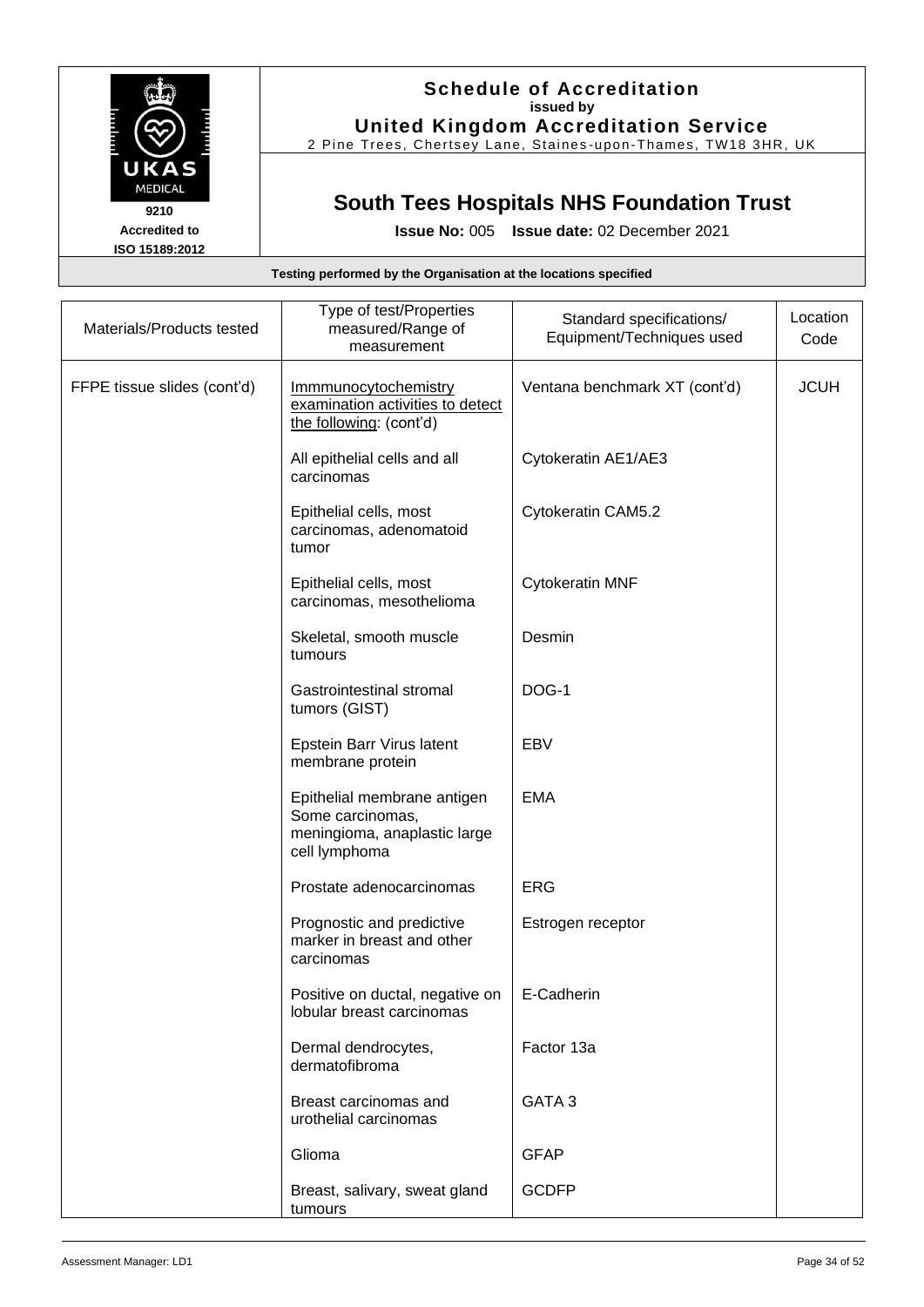

## **Schedule of Accreditation issued by United Kingdom Accreditation Service**

2 Pine Trees, Chertsey Lane, Staines -upon -Thames, TW18 3HR, UK

# **South Tees Hospitals NHS Foundation Trust**

| Testing performed by the Organisation at the locations specified |                                                                                                  |                               |             |
|------------------------------------------------------------------|--------------------------------------------------------------------------------------------------|-------------------------------|-------------|
| Materials/Products tested                                        | Type of test/Properties<br>measured/Range of                                                     | Standard specifications/      | Location    |
|                                                                  | measurement                                                                                      | Equipment/Techniques used     | Code        |
| FFPE tissue slides (cont'd)                                      | Immmunocytochemistry<br>examination activities to detect<br>the following: (cont'd)              | Ventana benchmark XT (cont'd) | <b>JCUH</b> |
|                                                                  | Trophoblasts and<br>choriocarcinoma                                                              | <b>HCG</b>                    |             |
|                                                                  | melanoma                                                                                         | HMB45                         |             |
|                                                                  | Subset of myeloma                                                                                | IgD                           |             |
|                                                                  | Subset of myeloma                                                                                | IgG                           |             |
|                                                                  | Subset of myeloma                                                                                | IgM                           |             |
|                                                                  | Granulosa cell tumours,<br>adrenal cortical tumours                                              | Inhibin                       |             |
|                                                                  | Myeloma, some B cell<br>lymphomas                                                                | Kappa                         |             |
|                                                                  | Hodgkin lymphoma, anaplastic<br>large cell lymphoma,<br>embryonal carcinoma                      | CD30                          |             |
|                                                                  | Cell proliferation marker                                                                        | <b>Ki67</b>                   |             |
|                                                                  | B cell lymphomas, target of<br>immunotherapy                                                     | L26 (CD20)                    |             |
|                                                                  | Myeloma, some B cell<br>lymphomas                                                                | Lambda                        |             |
|                                                                  | Common leukocyte antigen,<br>T200 antigen) Marker of<br>lymphocytes, hematolymphoid<br>processes | LCA (CD45)                    |             |
|                                                                  |                                                                                                  |                               |             |
|                                                                  |                                                                                                  |                               |             |
|                                                                  |                                                                                                  |                               |             |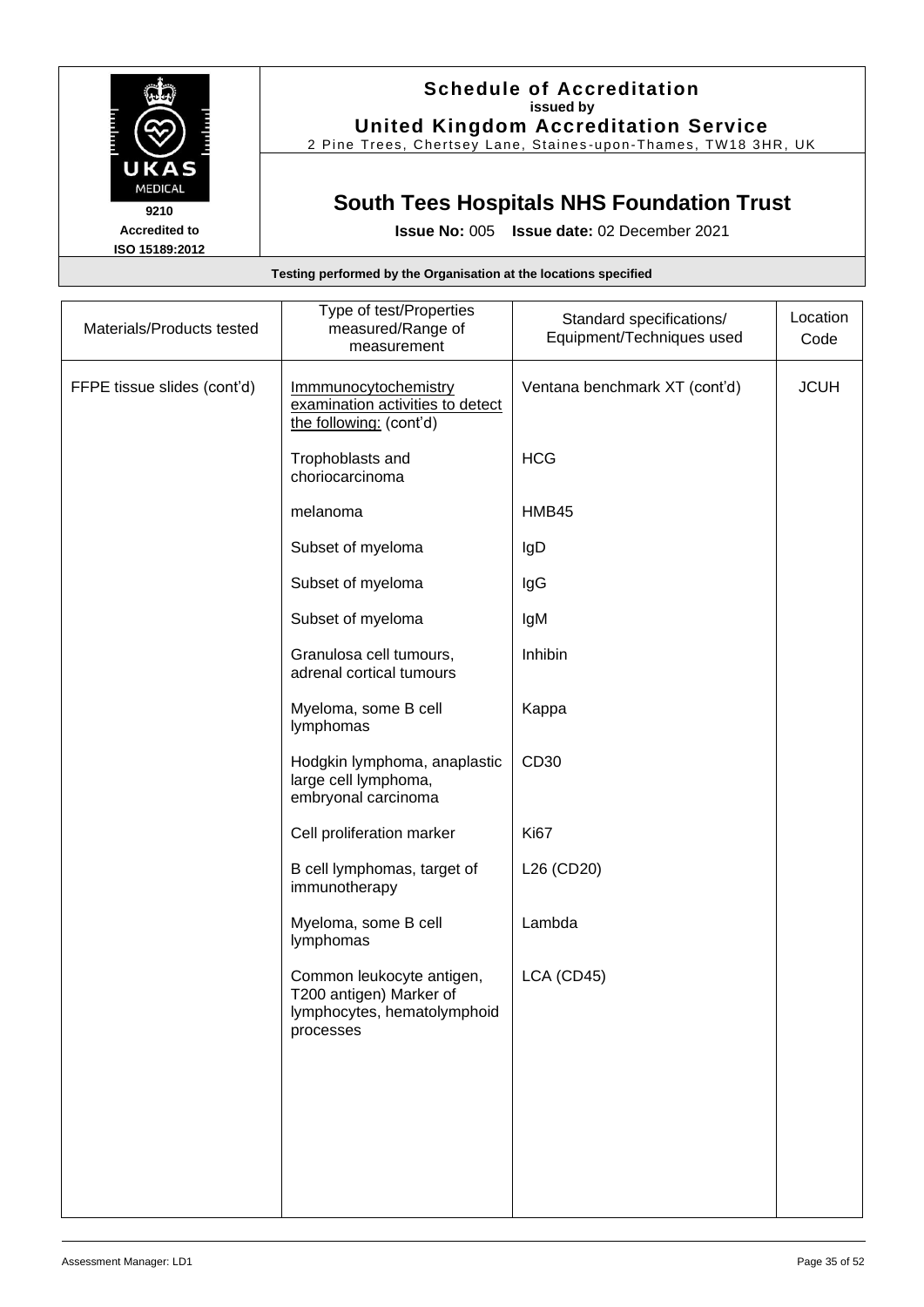

## **Schedule of Accreditation issued by United Kingdom Accreditation Service**

2 Pine Trees, Chertsey Lane, Staines -upon -Thames, TW18 3HR, UK

# **South Tees Hospitals NHS Foundation Trust**

|                             | Testing performed by the Organisation at the locations specified                                                        |                                                       |                  |
|-----------------------------|-------------------------------------------------------------------------------------------------------------------------|-------------------------------------------------------|------------------|
|                             |                                                                                                                         |                                                       |                  |
| Materials/Products tested   | Type of test/Properties<br>measured/Range of<br>measurement                                                             | Standard specifications/<br>Equipment/Techniques used | Location<br>Code |
| FFPE tissue slides (cont'd) | Immmunocytochemistry<br>examination activities to detect<br>the following: (cont'd)                                     | Ventana benchmark XT (cont'd)                         | <b>JCUH</b>      |
|                             | Reed-Sternberg cells of<br>Hodgkin lymphoma,<br>neutrophils, some<br>adenocarcinomas                                    | <b>CD15</b>                                           |                  |
|                             | Epstein Barr Virus                                                                                                      | <b>LMP</b>                                            |                  |
|                             | Melanoma, adrenal cortical<br>and ovarian stromal tumours                                                               | Melan A                                               |                  |
|                             | T cells, leukemias,<br>macrophages, often<br>coexpressed in B cell<br>lymphomas                                         | MT1 (CD43)                                            |                  |
|                             | <b>B</b> cell Lymphomas                                                                                                 | MUM-1                                                 |                  |
|                             | Granulocytes and histocytes,<br>marker of leukaemia                                                                     | Myeloperoxidase                                       |                  |
|                             | Rhabdomyosarcoma                                                                                                        | Myogenin                                              |                  |
|                             | Smooth muscle and skeletal<br>muscle                                                                                    | Myosin                                                |                  |
|                             | Lung adenocarcinomas                                                                                                    | Napsin A                                              |                  |
|                             | Neurons and neuronal<br>tumours                                                                                         | Neurofilament protein                                 |                  |
|                             | <b>B</b> cell Lymphomas                                                                                                 | PAX <sub>5</sub>                                      |                  |
|                             | Carcinoma including ovarian<br>serous carcinoma, clear cell<br>renal cell carcinoma, and<br>papillary thyroid carcinoma | PAX <sub>8</sub>                                      |                  |
|                             |                                                                                                                         |                                                       |                  |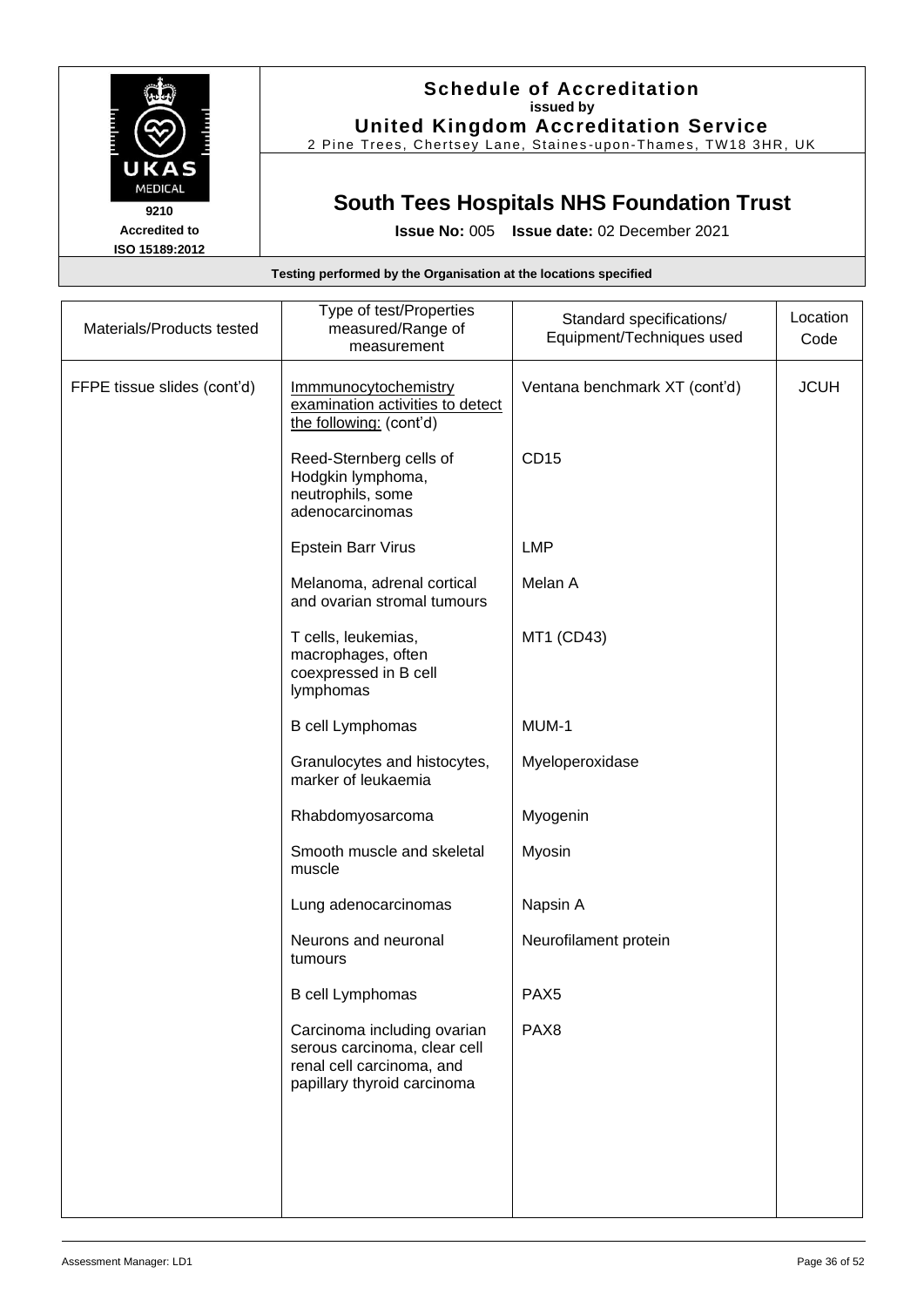

## **Schedule of Accreditation issued by United Kingdom Accreditation Service**

2 Pine Trees, Chertsey Lane, Staines -upon -Thames, TW18 3HR, UK

# **South Tees Hospitals NHS Foundation Trust**

**Issue No:** 005 **Issue date:** 02 December 2021

| Materials/Products tested   | Type of test/Properties<br>measured/Range of<br>measurement                                                                                       | Standard specifications/<br>Equipment/Techniques used | Location<br>Code |
|-----------------------------|---------------------------------------------------------------------------------------------------------------------------------------------------|-------------------------------------------------------|------------------|
| FFPE tissue slides (cont'd) | Immmunocytochemistry<br>examination activities to detect<br>the following: (cont'd)                                                               | Ventana benchmark X (cont'd)                          | <b>JCUH</b>      |
|                             | Placental alkaline<br>phosphatase Seminoma                                                                                                        | <b>PLAP</b>                                           |                  |
|                             | Lymphatic endothelium                                                                                                                             | Podoplanin                                            |                  |
|                             | Breast (prognostic and<br>predictive marker)<br>meningiomas                                                                                       | Progesterone                                          |                  |
|                             | Prostate carcinoma                                                                                                                                | <b>PSA</b>                                            |                  |
|                             | Prostate carcinoma                                                                                                                                | <b>PSAP</b>                                           |                  |
|                             | Prostate carcinoma                                                                                                                                | <b>PSMA</b>                                           |                  |
|                             | Cervical cancers, high grade<br>cervical intraepithelial<br>neoplasia, serous carcinomas,<br>squamous cell carcinoma in<br>oral pharynx.          | P <sub>16</sub>                                       |                  |
|                             | Tumour suppressor gene<br>product over expressed in<br>subset of malignancies -<br>marker of p53 mutation and<br>poor prognosis                   | P <sub>53</sub>                                       |                  |
|                             | Distinction between complete<br>and partial hydatidiform moles                                                                                    | P <sub>57</sub>                                       |                  |
|                             | Myoepithelial marker, in situ v.<br>infiltrating breast carcinoma;<br>squamous, transitional cell<br>marker; lost in prostatic<br>adenocarcinomas | P63                                                   |                  |
|                             | Prostate carcinoma marker                                                                                                                         | P504s                                                 |                  |
|                             | Primary renal cell carcinoma                                                                                                                      | Renal cell carcinoma                                  |                  |
|                             | Germ cell tumours                                                                                                                                 | SALL <sub>4</sub>                                     |                  |
|                             | Melanoma                                                                                                                                          | <b>SOX 10</b>                                         |                  |
|                             | Melanoma, Schwann cells,<br>neural support cells,<br>Langerhans histiocytes                                                                       | S100                                                  |                  |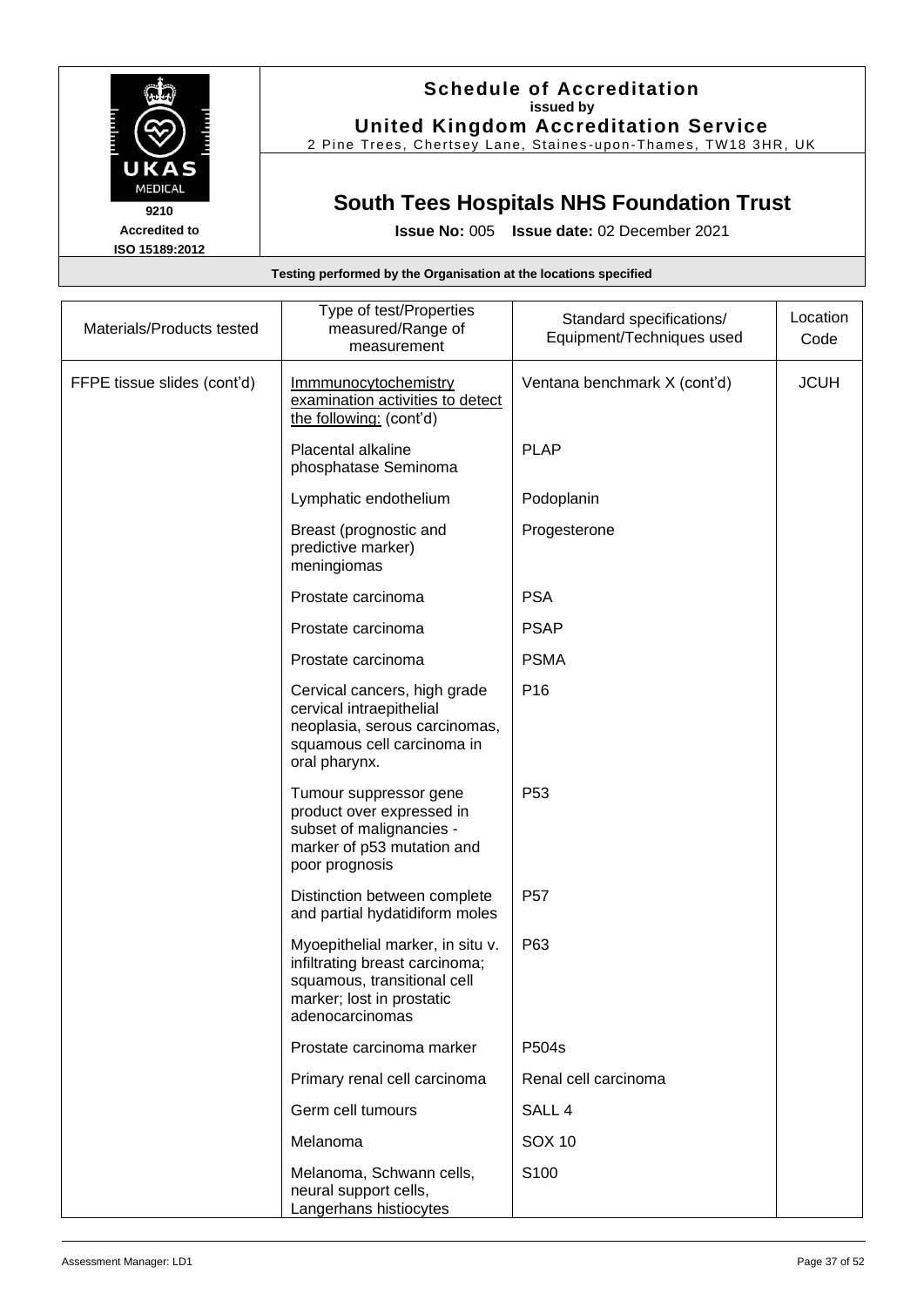

## **Schedule of Accreditation issued by United Kingdom Accreditation Service**

2 Pine Trees, Chertsey Lane, Staines -upon -Thames, TW18 3HR, UK

# **South Tees Hospitals NHS Foundation Trust**

|                             | Testing performed by the Organisation at the locations specified                                                                |                                                       |                  |
|-----------------------------|---------------------------------------------------------------------------------------------------------------------------------|-------------------------------------------------------|------------------|
| Materials/Products tested   | Type of test/Properties<br>measured/Range of<br>measurement                                                                     | Standard specifications/<br>Equipment/Techniques used | Location<br>Code |
| FFPE tissue slides (cont'd) | Immmunocytochemistry<br>examination activities to detect<br>the following: (cont'd)                                             | Ventana benchmark XT (cont'd)                         | <b>JCUH</b>      |
|                             | Neuroendocrine differentiation<br>(e.g., sm. cell CA),<br>neuroblastoma                                                         | Synaptophysin                                         |                  |
|                             | Progressive supranuclear<br>palsy                                                                                               | Tau                                                   |                  |
|                             | Acute lymphoblastic<br>lymphomas and leukaemias.                                                                                | <b>TDT</b>                                            |                  |
|                             | Mesothelioma                                                                                                                    | Thrombomodulin                                        |                  |
|                             | Thyroid follicular tumours                                                                                                      | Thyroglobulin                                         |                  |
|                             | Lung and thyroid carcinomas                                                                                                     | TTF-1                                                 |                  |
|                             | Sarcomas, lymphomas, co-<br>expressed with cytokeratin in<br>some carcinomas                                                    | Vimentin                                              |                  |
|                             | Wilm's tumour gene product -<br>desmoplastic small round cell<br>tumour, mesothelioma,<br>ovarian surface epithelial<br>tumours | WT1                                                   |                  |
|                             |                                                                                                                                 |                                                       |                  |
|                             |                                                                                                                                 |                                                       |                  |
|                             |                                                                                                                                 |                                                       |                  |
|                             |                                                                                                                                 |                                                       |                  |
|                             |                                                                                                                                 |                                                       |                  |
|                             |                                                                                                                                 |                                                       |                  |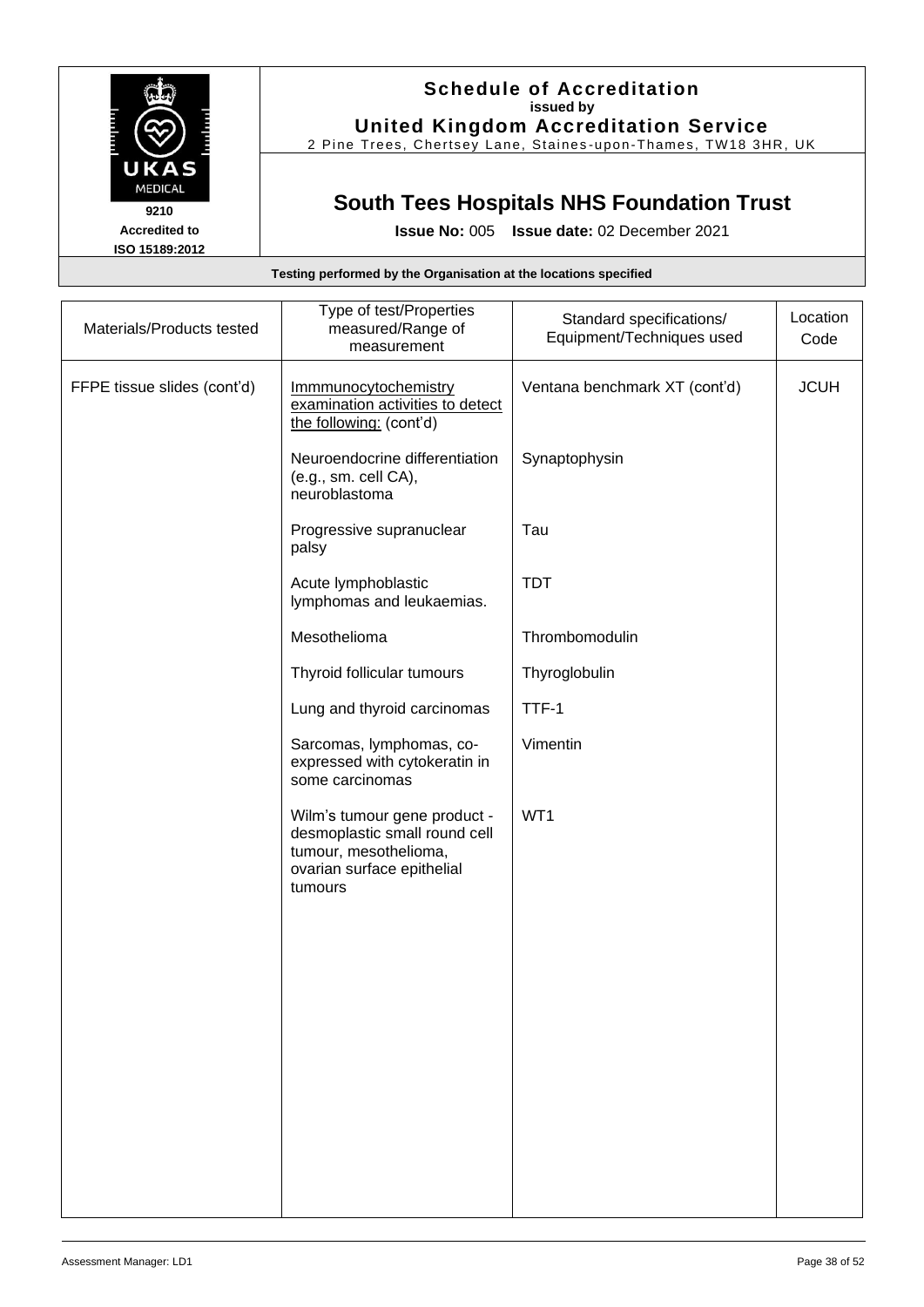

### **Schedule of Accreditation issued by United Kingdom Accreditation Service**

2 Pine Trees, Chertsey Lane, Staines -upon -Thames, TW18 3HR, UK

# **South Tees Hospitals NHS Foundation Trust**

**Issue No:** 005 **Issue date:** 02 December 2021

| Materials/Products tested                                                                                      | Type of test/Properties<br>measured/Range of<br>measurement                                                                  | Standard specifications/<br>Equipment/Techniques used                                                                                                                                                                                                             | Location<br>Code |
|----------------------------------------------------------------------------------------------------------------|------------------------------------------------------------------------------------------------------------------------------|-------------------------------------------------------------------------------------------------------------------------------------------------------------------------------------------------------------------------------------------------------------------|------------------|
| <b>HUMAN BODY TISSUES</b>                                                                                      | Immmunocytochemistry<br>examination activities to detect<br>the following: (cont'd)                                          | In-house documented procedures<br>using manual methods or analysers<br>in conjunction with manufacturers'<br>instructions as specified:                                                                                                                           | <b>JCUH</b>      |
| Frozen tissue sections                                                                                         | FITC IgA<br>FITC IgG<br>FITC IgM<br>FITC IgLambda<br>FITC IgKappa                                                            | Manual slide preparation and<br>Fluorescent microscope<br>J_CP_H05_SOP0147                                                                                                                                                                                        |                  |
|                                                                                                                | FITC IgC3<br>FITC IgC1q                                                                                                      |                                                                                                                                                                                                                                                                   |                  |
| <b>HUMAN BODY FLUIDS</b>                                                                                       | Cytopathology (Non-Gynae)<br>examination activities for the<br>purposes of clinical diagnosis:                               | Based on In-house Royal College<br>of Pathologists guidelines, British<br>Society for Clinical Cytology:<br>Codes of Practice, documented<br>procedures using manual methods<br>and analysers in conjunction with<br>manufacturers' instructions as<br>specified: | <b>JCUH</b>      |
| Biological material - slides,<br>Needle rinse fluid                                                            |                                                                                                                              | Diff-Quick staining<br>S_CP_CNG_SOP0019<br>Thinprep T2000 processor<br>J_CP_CTP_SOP0001                                                                                                                                                                           |                  |
| Fine Needle Aspirates:<br>Breast, Thyroid, Lung, Head<br>and Neck, Lymph nodes,<br>skin, other lesions/tissue. | Preparation and examination<br>of cellular material to identify<br>or exclude morphological and<br>cytological abnormalities | Safety cabinet, staining machine,<br>coverslipper:<br>J_CP_CNG_SOP0029<br>J_CP_CNG_SOP0057                                                                                                                                                                        |                  |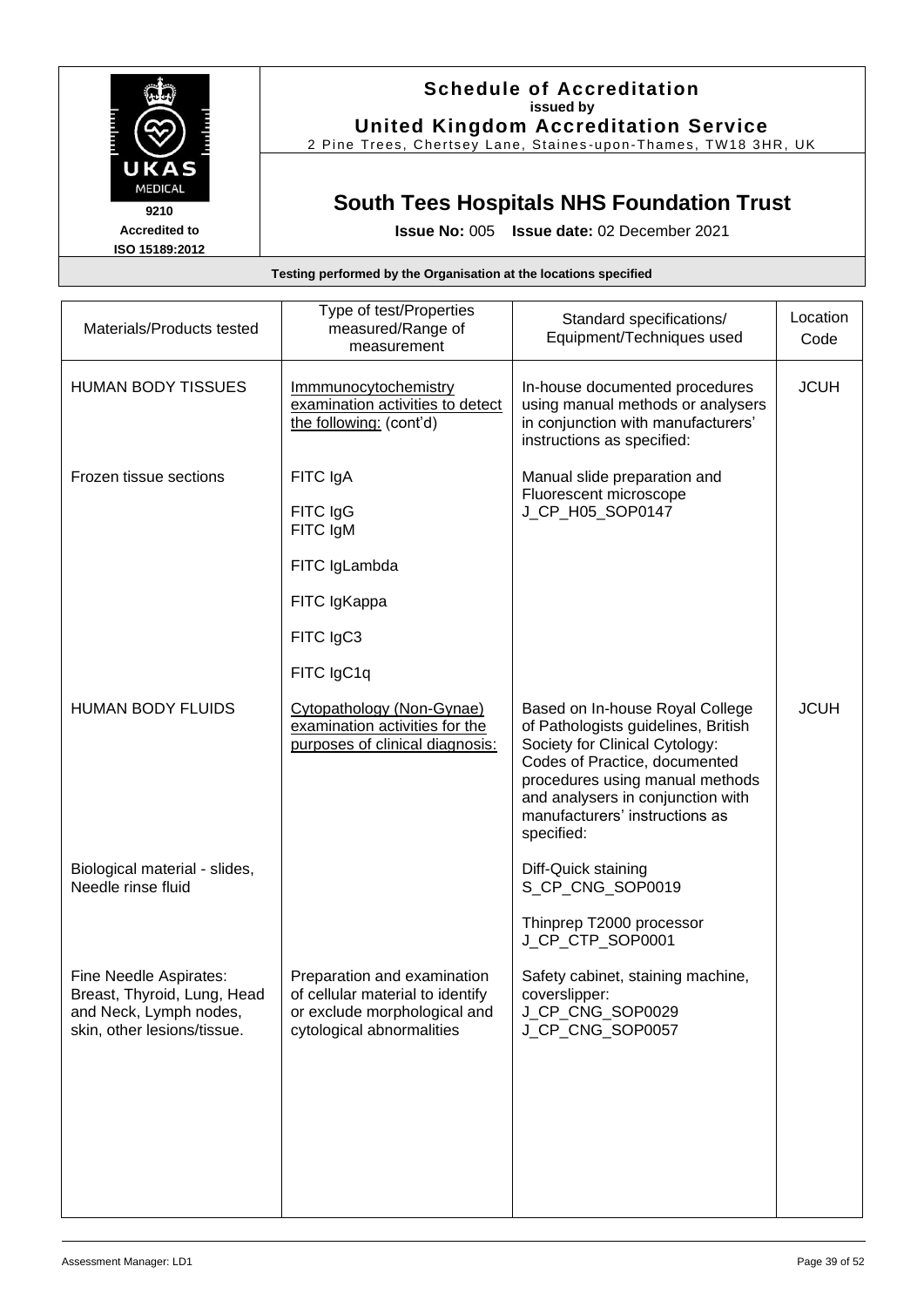

### **Schedule of Accreditation issued by United Kingdom Accreditation Service**

2 Pine Trees, Chertsey Lane, Staines -upon -Thames, TW18 3HR, UK

# **South Tees Hospitals NHS Foundation Trust**

**Issue No:** 005 **Issue date:** 02 December 2021

| Materials/Products tested                                                                                                                                                                                                                                | Type of test/Properties<br>measured/Range of<br>measurement                                                | Standard specifications/<br>Equipment/Techniques used                                                                                                                                                                                                             | Location<br>Code |
|----------------------------------------------------------------------------------------------------------------------------------------------------------------------------------------------------------------------------------------------------------|------------------------------------------------------------------------------------------------------------|-------------------------------------------------------------------------------------------------------------------------------------------------------------------------------------------------------------------------------------------------------------------|------------------|
| <b>HUMAN BODY FLUIDS</b>                                                                                                                                                                                                                                 | Cytopathology (Non-Gynae)<br>examination activities for the<br>purposes of clinical diagnosis:<br>(cont'd) | Based on In-house Royal College<br>of Pathologists guidelines, British<br>Society for Clinical Cytology:<br>Codes of Practice, documented<br>procedures using manual methods<br>and analysers in conjunction with<br>manufacturers' instructions as<br>specified: | <b>JCUH</b>      |
| Epithelial cells & non-<br>epithelial cells from:<br>Urine, Sputum, Serous fluid,<br>peritoneal washings, bladder<br>washings, CSF, cyst<br>aspirates, synovial fluid,<br>endometrial aspirate, needle<br>rinse fluids and other human<br>tissues/fluids | Determination of<br>presence/absence of<br>malignant and inflammatory<br>cells                             | Safety cabinet, centrifuge, cytospin,<br>T2000 staining machine,<br>coverslipper<br>S_CP_CNG_SOP0034<br>J_CP_CNG_SOP0049<br>S_CP_CNG_SOP0041<br>J_CP_CNG_SOP0011<br>S_CP_CNG_SOP0009J_CP_CNG<br>SOP0015<br>J_CP_CNG_SOP0029                                       |                  |
| Endoscopic<br>Washings/Brushings<br>Aspirated fluid                                                                                                                                                                                                      | Determination of<br>presence/absence of<br>malignant cells                                                 | S_CP_CNG_SOP0012                                                                                                                                                                                                                                                  |                  |
| Brush in transport medium                                                                                                                                                                                                                                | Determination of<br>presence/absence of<br>malignant cells                                                 | S_CP_CNG_SOP0013                                                                                                                                                                                                                                                  |                  |
| Nipple discharge                                                                                                                                                                                                                                         | Determination of<br>presence/absence of<br>malignant cells                                                 | J_CP_CNG_SOP0029                                                                                                                                                                                                                                                  |                  |
| Biological material - slides                                                                                                                                                                                                                             | Eosinophil staining in non-<br>gynae specimens                                                             | Safety cabinet, centrifuge<br>J_CP_CNG_SOP0020                                                                                                                                                                                                                    |                  |
| Cell suspension/fluid                                                                                                                                                                                                                                    | Cell block preparation (+/-<br>ICC                                                                         | Safety cabinet, centrifuge -<br>histology processing<br>S_CP_CNG_SOP0002                                                                                                                                                                                          |                  |
| Previously stained PAP<br>slides                                                                                                                                                                                                                         | Immunocytochemistry on<br>previously stained PAP slides                                                    | ICC processing<br>S_CP_CNG_SOP0055                                                                                                                                                                                                                                |                  |
|                                                                                                                                                                                                                                                          |                                                                                                            |                                                                                                                                                                                                                                                                   |                  |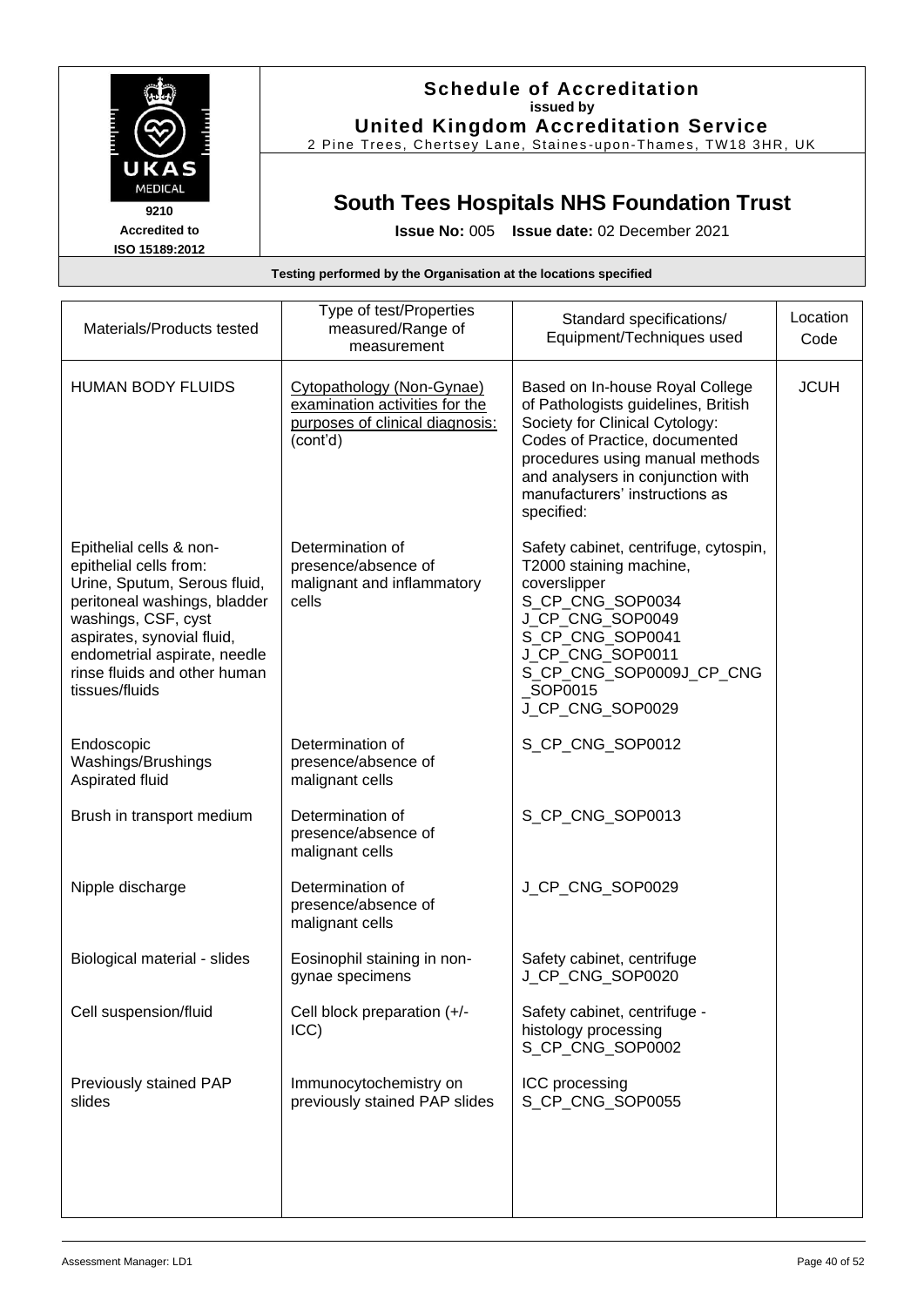

## **Schedule of Accreditation issued by United Kingdom Accreditation Service**

2 Pine Trees, Chertsey Lane, Staines -upon -Thames, TW18 3HR, UK

# **South Tees Hospitals NHS Foundation Trust**

| Testing performed by the Organisation at the locations specified |  |
|------------------------------------------------------------------|--|
|------------------------------------------------------------------|--|

| Materials/Products tested                                                                              | Type of test/Properties<br>measured/Range of<br>measurement                                                                                                                 | Standard specifications/<br>Equipment/Techniques used                                                                                                                                                                                                             | Location<br>Code |
|--------------------------------------------------------------------------------------------------------|-----------------------------------------------------------------------------------------------------------------------------------------------------------------------------|-------------------------------------------------------------------------------------------------------------------------------------------------------------------------------------------------------------------------------------------------------------------|------------------|
| <b>HUMAN BODY FLUIDS</b>                                                                               | Cytopathology (Non-Gynae)<br>examination activities for the<br>purposes of clinical diagnosis:<br>(cont'd)                                                                  | Based on In-house Royal College<br>of Pathologists guidelines, British<br>Society for Clinical Cytology:<br>Codes of Practice, documented<br>procedures using manual methods<br>and analysers in conjunction with<br>manufacturers' instructions as<br>specified: | <b>JCUH</b>      |
| Cell suspension                                                                                        | Treatment of ThinPrep halo's,<br>or those containing much<br>blood, protein or non-cellular<br>debris                                                                       | Safety cabinet, centrifuge, T2000,<br>staining machine, coverslipper<br>Hologic T2 Operator's Manual<br>J_CP_CNG_SOP0010                                                                                                                                          |                  |
| <b>CSF</b>                                                                                             | Smear preparation for the<br>purposes of staining/slide<br>reading for identification of<br>WBC (see above)                                                                 | Cytocentrifugation<br>J_CP_CNG_SOP0015                                                                                                                                                                                                                            |                  |
| Stained prepared slides                                                                                |                                                                                                                                                                             | Microscope<br>S_CP_CSC_SOP0014                                                                                                                                                                                                                                    |                  |
| Stained prepared slides<br>Fine needle aspirates from<br>ENT clinic - head and neck<br>lumps and bumps | BMS reporting of negative<br>non-gynae specimens<br>including urine, bronchial and<br>serous effusion samples<br>Determination of<br>presence/absence of<br>malignant cells | Microscope<br>J_CP_CMA_SOP0012<br>Safety cabinet, hair-dryer,<br>centrifuge, cytospin, T2000,<br>staining macine, coverslipper<br>J_CP_CNG_SOP0029                                                                                                                |                  |
| Fine needle aspirates from<br><b>Breast clinic</b>                                                     | Determination of<br>presence/absence of<br>malignant cells                                                                                                                  | J_CP_CNG_SOP0029<br>J_CP_CNG_SOP0011                                                                                                                                                                                                                              |                  |
| Slides prepared as above                                                                               | Morphological assessments<br>and interpretation/diagnosis                                                                                                                   | Using light microscopy                                                                                                                                                                                                                                            |                  |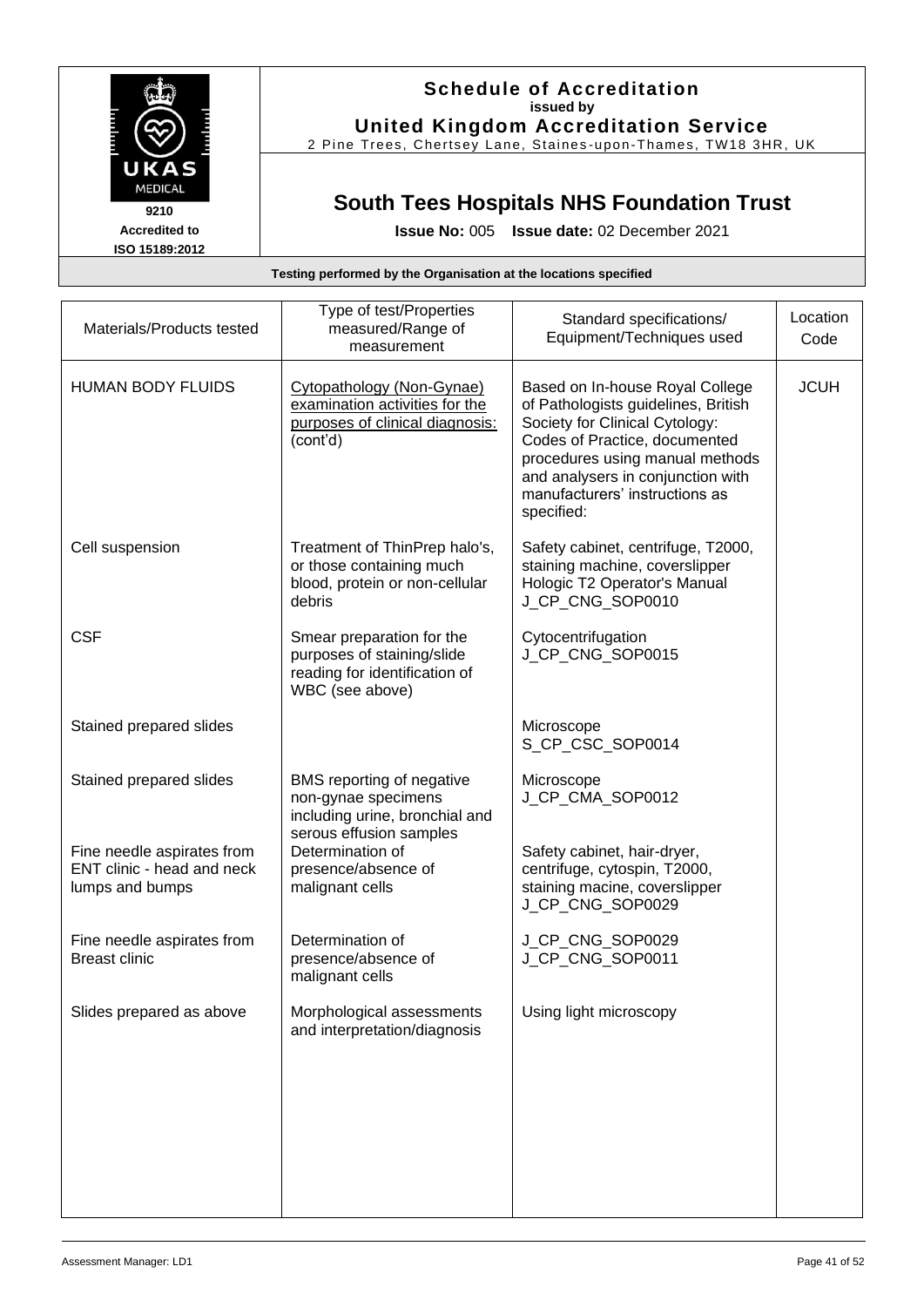

## **Schedule of Accreditation issued by United Kingdom Accreditation Service**

2 Pine Trees, Chertsey Lane, Staines -upon -Thames, TW18 3HR, UK

# **South Tees Hospitals NHS Foundation Trust**

**Issue No:** 005 **Issue date:** 02 December 2021

| i esting performed by the Organisation at the locations specified |                                                                                                              |                                                                                                                                                                                                        |                  |
|-------------------------------------------------------------------|--------------------------------------------------------------------------------------------------------------|--------------------------------------------------------------------------------------------------------------------------------------------------------------------------------------------------------|------------------|
| Materials/Products tested                                         | Type of test/Properties<br>measured/Range of<br>measurement                                                  | Standard specifications/<br>Equipment/Techniques used                                                                                                                                                  | Location<br>Code |
| <b>HUMAN TISSUES AND</b><br><b>FLUIDS</b>                         | Microbiological examination<br>activities for the purpose of<br>clinical diagnosis:                          | In-house documented procedures<br>following current Public Health<br>England (PHE) Standards for<br>Microbiological Investigations<br>(SMIs) and incorporating relevant<br>manufacturers' instructions | <b>JCUH</b>      |
|                                                                   | Isolation and characterisation<br>of microorganisms of clinical<br>significance                              | Uusing in-house procedures listed<br>below:                                                                                                                                                            |                  |
| <b>Blood</b>                                                      | Isolation and characterisation<br>of microorganisms of clinical<br>significance                              | <b>Biomerieux BacTAlert automated</b><br>continuous monitoring blood culture<br>system and standard<br>bacteriological culture, identification<br>and microscopy methods<br>S_B_SPE0006                |                  |
| Bone, tissue, prosthetics,<br>joints                              | Isolation and characterisation<br>of microorganisms of clinical<br>significance                              | Standard bacteriological culture,<br>identification and microscopy<br>methods and enrichment culture<br>S_B_SPE0057                                                                                    |                  |
| <b>CSF</b>                                                        | Quantitative cell counts,<br>Isolation and characterisation<br>of microorganisms of clinical<br>significance | Quantitative cell counts using<br><b>KOVA</b> slides<br>S_B_SPE0044<br>Standard bacteriological culture,<br>identification and microscopy<br>methods<br>S_B_SPE0007                                    |                  |
| <b>CSF</b> shunts                                                 | Isolation and characterisation<br>of microorganisms of clinical<br>significance                              | Standard bacteriological culture,<br>identification and microscopy<br>methods<br>S_B_SPE0007                                                                                                           |                  |
| <b>CAPD fluid</b>                                                 | Quantitative cell counts,<br>isolation and characterisation<br>of microorganisms of clinical<br>significance | Quantitative cell counts using<br>KOVA slides<br>S_B_SPE0044<br>Standard bacteriological culture,<br>identification and microscopy<br>methods<br>J_B_SPE0001                                           |                  |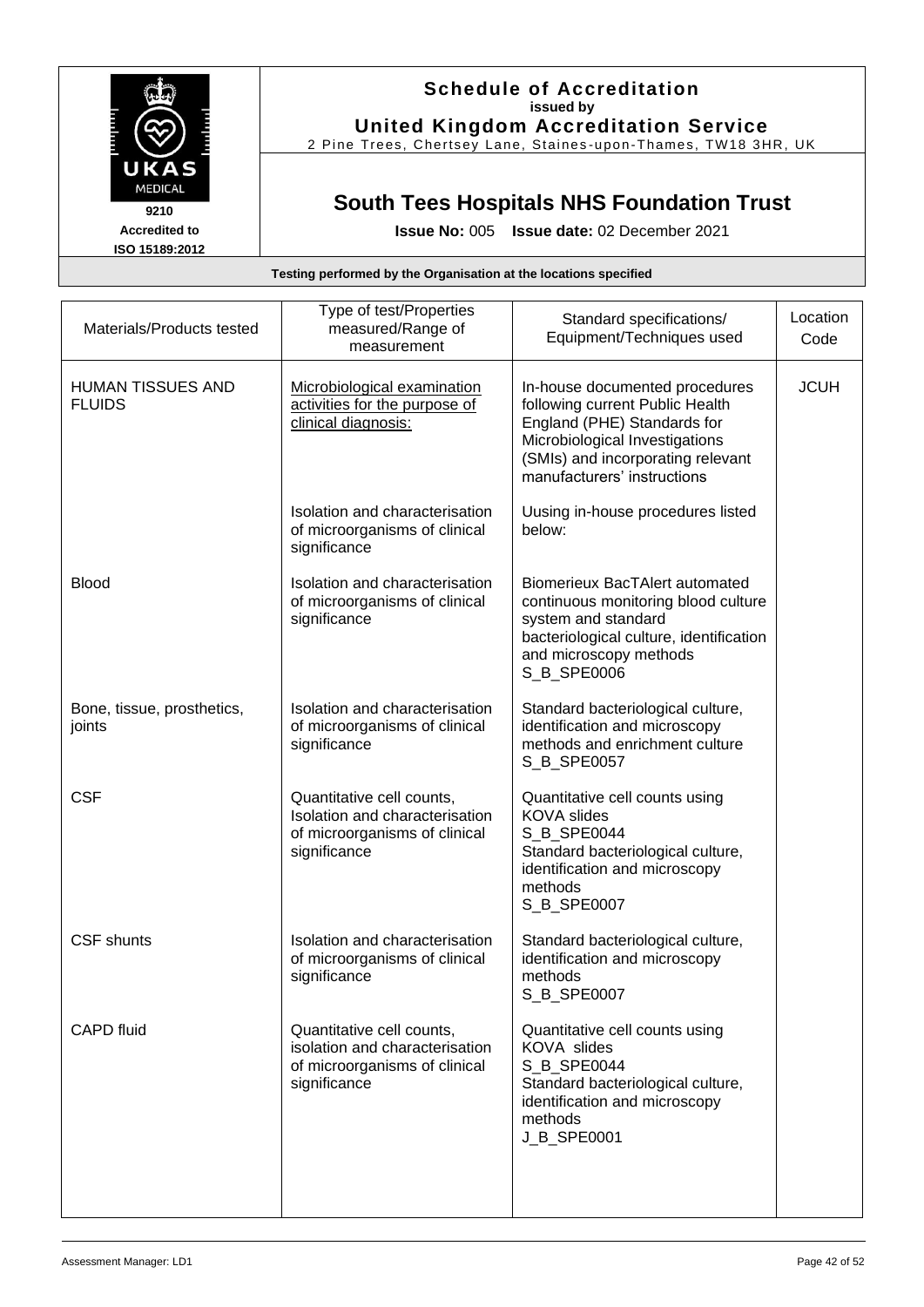

### **Schedule of Accreditation issued by United Kingdom Accreditation Service**

2 Pine Trees, Chertsey Lane, Staines -upon -Thames, TW18 3HR, UK

# **South Tees Hospitals NHS Foundation Trust**

**Issue No:** 005 **Issue date:** 02 December 2021

| Materials/Products tested                            | Type of test/Properties<br>measured/Range of<br>measurement                                                                                                              | Standard specifications/<br>Equipment/Techniques used                                                                                                                                                                                           | Location<br>Code |
|------------------------------------------------------|--------------------------------------------------------------------------------------------------------------------------------------------------------------------------|-------------------------------------------------------------------------------------------------------------------------------------------------------------------------------------------------------------------------------------------------|------------------|
| <b>HUMAN TISSUES AND</b><br><b>FLUIDS</b>            | Microbiological examination<br>activities for the purpose of<br>clinical diagnosis: (cont'd)                                                                             | In-house documented procedures<br>following current Public Health<br>England (PHE) Standards for<br>Microbiological Investigations<br>(SMIs) and incorporating relevant<br>manufacturers' instructions                                          | <b>JCUH</b>      |
| Corneal scrape/intraocular<br>fluid/contact lens     | Isolation and characterisation<br>of microorganisms of clinical<br>significance                                                                                          | Standard bacteriological culture,<br>identification and microscopy<br>methods<br>S_B_SPE0014                                                                                                                                                    |                  |
| Ear/Eye/Nose/Throat/Oral<br>swabs and Antral washout | Isolation and characterisation<br>of microorganisms of clinical<br>significance                                                                                          | Automated sample inoculation<br>using the Copan Walk Away<br>Specimen Processor (WASP)<br>S_B_EQU0013<br>Standard bacteriological culture,<br>identification and microscopy<br>methods<br>S_B_SPE0010, S_B_SPE0014,<br>S_B_SPE0020, S_B_SPE0022 |                  |
| Faeces                                               | Isolation of bacterial enteric<br>pathogens including:<br>Salmonella sp.<br>Shigella spp.<br>Vibrio spp.<br>Yersinia spp.<br>Escherichia coli O157<br>Campylobacter spp. | Standard bacteriological culture,<br>identification and microscopy<br>methods<br>S_B_SPE0003                                                                                                                                                    |                  |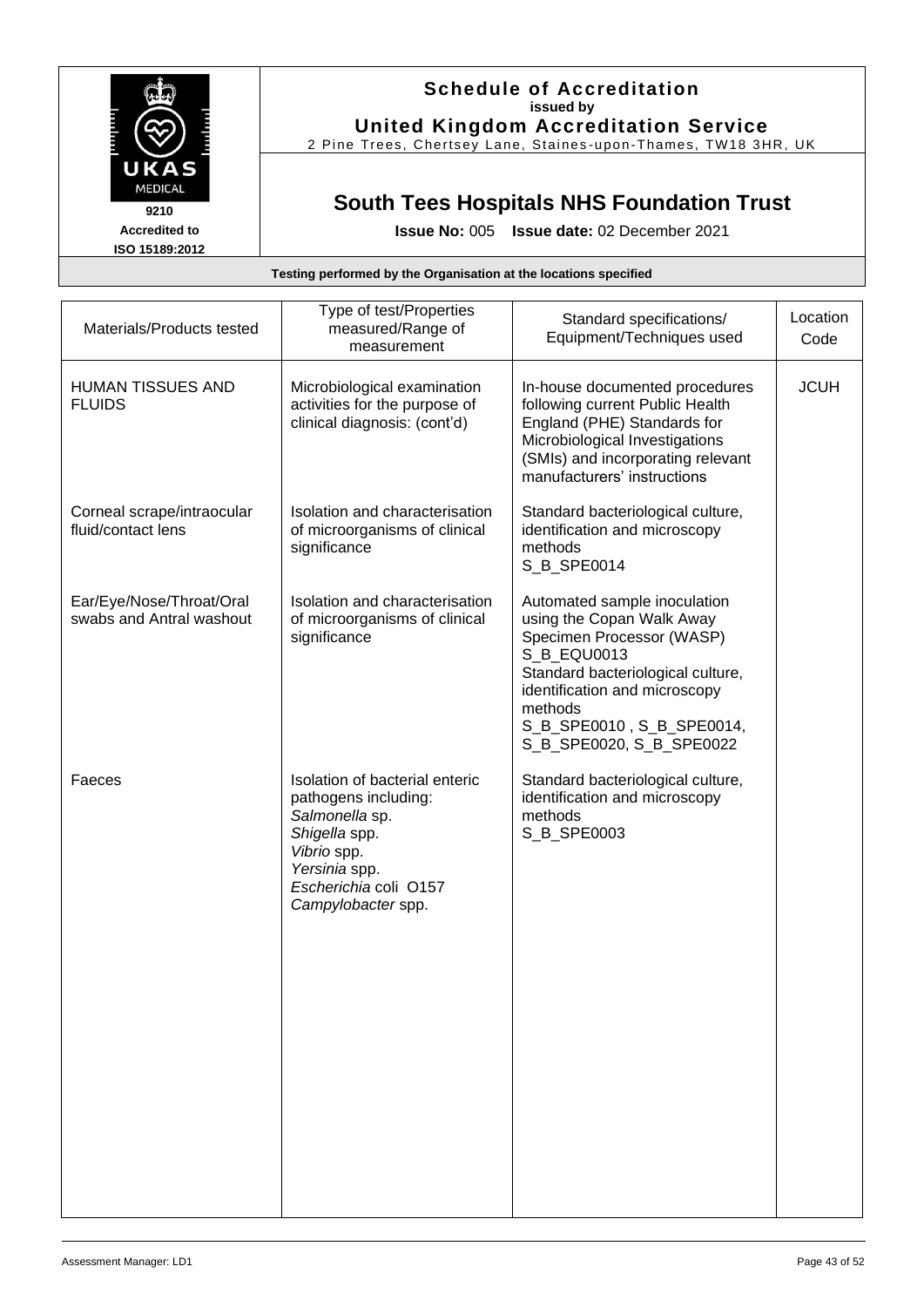

2 Pine Trees, Chertsey Lane, Staines -upon -Thames, TW18 3HR, UK

# **South Tees Hospitals NHS Foundation Trust**

**Accredited to ISO 15189:2012** **Issue No:** 005 **Issue date:** 02 December 2021

| Materials/Products tested                               | Type of test/Properties<br>measured/Range of<br>measurement                                                                                                                                                   | Standard specifications/<br>Equipment/Techniques used                                                                                                                                                                                                                             | Location<br>Code |
|---------------------------------------------------------|---------------------------------------------------------------------------------------------------------------------------------------------------------------------------------------------------------------|-----------------------------------------------------------------------------------------------------------------------------------------------------------------------------------------------------------------------------------------------------------------------------------|------------------|
| <b>HUMAN TISSUES AND</b><br><b>FLUIDS</b>               | Microbiological examination<br>activities for the purpose of<br>clinical diagnosis: (cont'd)                                                                                                                  | In-house documented procedures<br>following current Public Health<br>England (PHE) Standards for<br>Microbiological Investigations<br>(SMIs) and incorporating relevant<br>manufacturers' instructions                                                                            | <b>JCUH</b>      |
| Faeces                                                  | Detection of Clostridium<br>difficile glutamate<br>dehydrogenase and Toxins A<br>& B                                                                                                                          | <b>Techlab C.diff QuikChek Complete</b><br>for GDH and Toxins A & B, with<br>confirmation of positives by PCR<br>using Cepheid GeneXpert®<br>C.difficile kit<br>S_M_SPE0001                                                                                                       |                  |
| Faeces, Urine                                           | Detection of Ova, Cysts and<br>Parasites (OCP)                                                                                                                                                                | Microscopic examination for ova<br>and cysts of human parasites either<br>direct and/or faecal concentration<br>using the Diasys Parasep system<br>S_B_SPE0035                                                                                                                    |                  |
| Feaces                                                  | Cryptosporidium oocysts                                                                                                                                                                                       | Auramine phenol/UV microscopic<br>examination<br>S_B_SPE0045, S_B_SPE0003                                                                                                                                                                                                         |                  |
| Genital/HVS/cervical/penile/<br>urethral swabs and IUCD | Isolation and characterisation<br>of microorganisms of clinical<br>significance, including<br>microscopy for the presence of<br>bacterial vaginosis and<br>Trichomonas vaginalis when<br>clinically indicated | Automated sample inoculation<br>using the Copan Walk Away<br>Specimen Processor (WASP)<br>S_B_EQU0013<br>Standard bacteriological culture,<br>identification and microscopy<br>methods using the Hayes<br>methodology and an inverted<br>microscope when indicated<br>S_B_SPE0009 |                  |
| Nose/throat and<br>groin/perineum swabs                 | Methicillin-Resistant<br>Staphylococcus aureus<br>(MRSA) screening                                                                                                                                            | Bacteriological culture using<br>Biomerieux ChromID MRSA agar<br>and PCR using Cepheid<br>GeneXpert MRSA NxG kit<br>S_B_SPE0024                                                                                                                                                   |                  |
| Pernasal swab                                           | Isolation and characterisation<br>of Pertussis spp                                                                                                                                                            | Standard bacteriological culture,<br>identification and microscopy<br>methods<br>S_B_SPE0026                                                                                                                                                                                      |                  |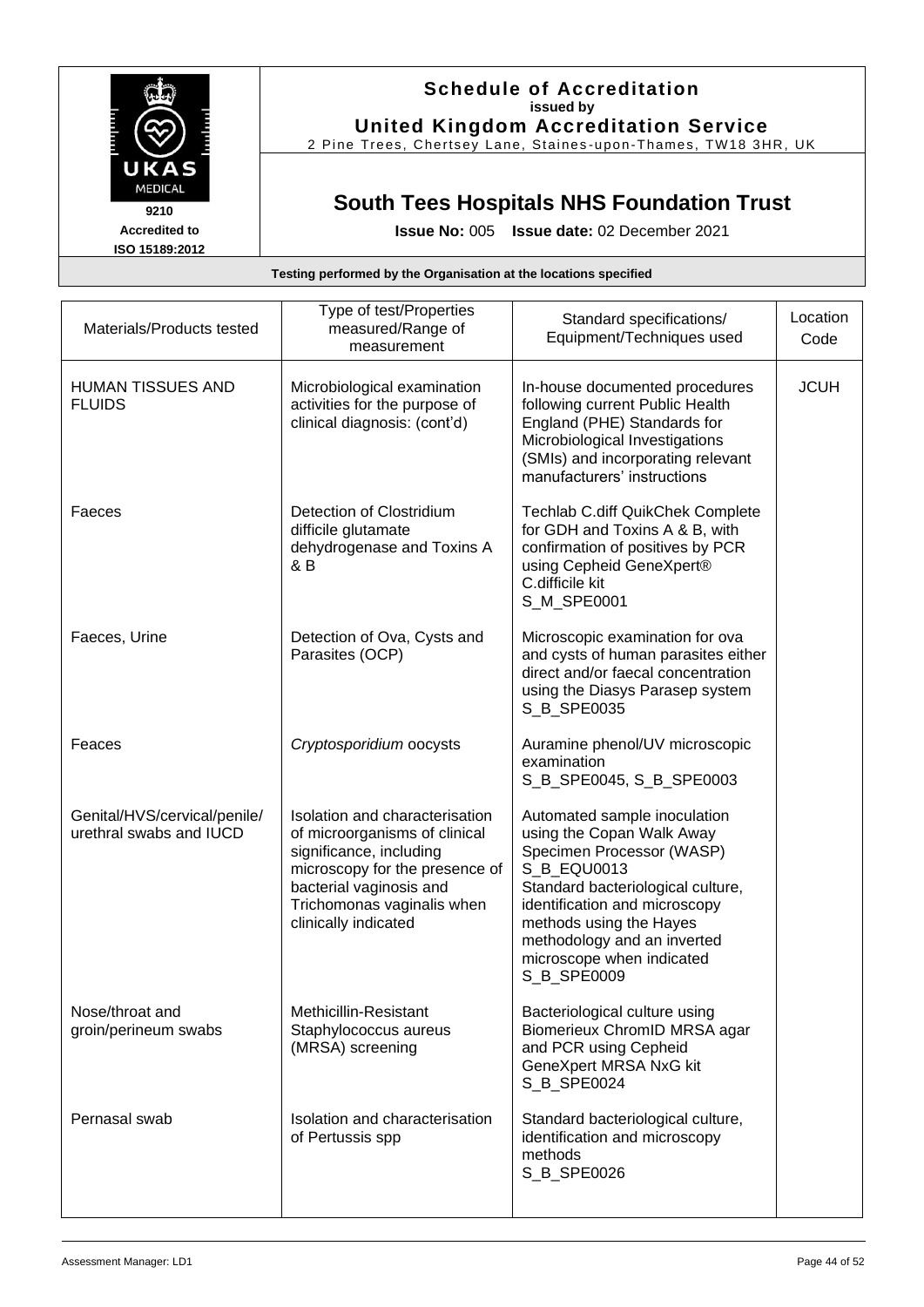

2 Pine Trees, Chertsey Lane, Staines -upon -Thames, TW18 3HR, UK

# **South Tees Hospitals NHS Foundation Trust**

**Accredited to ISO 15189:2012** **Issue No:** 005 **Issue date:** 02 December 2021

| Materials/Products tested                                              | Type of test/Properties<br>measured/Range of<br>measurement                                  | Standard specifications/<br>Equipment/Techniques used                                                                                                                                                           | Location<br>Code |
|------------------------------------------------------------------------|----------------------------------------------------------------------------------------------|-----------------------------------------------------------------------------------------------------------------------------------------------------------------------------------------------------------------|------------------|
| <b>HUMAN TISSUES AND</b><br><b>FLUIDS</b>                              | Microbiological examination<br>activities for the purpose of<br>clinical diagnosis: (cont'd) | In-house documented procedures<br>following current Public Health<br>England (PHE) Standards for<br>Microbiological Investigations<br>(SMIs) and incorporating relevant<br>manufacturers' instructions          | <b>JCUH</b>      |
| Pus/sterile/non-sterile fluids,<br>including bile and pleural<br>fluid | Isolation and characterisation<br>of microorganisms of clinical<br>significance              | Standard bacteriological culture,<br>identification and microscopy<br>methods and enrichment culture<br>S_B_SPE0008<br>Quantitative cell counts using<br>KOVA slides (sterile fluids)<br>S_B_SPE0044            |                  |
| Rectal swabs/faeces                                                    | Carbapenemase screening                                                                      | Bacteriological culture using<br><b>Biomerieux CarbaSmartChromID</b><br><b>Bi-plate</b><br>S_B_ANT0011<br>PCR using the Cepheid GeneXpert<br>Carba-R kit S_B_ANT0013                                            |                  |
| Skin/hair/nails/sputum                                                 | Isolation and characterisation<br>of fungi of clinical significance                          | Fungal culture, macroscopic<br>analysis and microscopic analysis<br>using Calcofluor white reagent/UV<br>microscope and Lactophenol<br>Cotton Blue/light microscope<br>S_B_SOP0004, S_B_SPE0049,<br>S_B_SPE0050 |                  |
| Sputum/pus/fluid                                                       | Identification of Acid and<br>Alcohol Fast Bacilli (AAFB                                     | Auramine phenol stain using<br>fluorescent microscopy<br>S_B_SOP0004                                                                                                                                            |                  |
| Sputum/respiratory<br>secretions/bronchoalveolar<br>lavage             | Isolation and characterisation<br>of microorganisms of clinical<br>significance              | Standard bacteriological culture,<br>identification and microscopy<br>methods<br>S B SPE0004                                                                                                                    |                  |
| Respiratory samples from<br>patients with Cystic Fibrosis              | Isolation and characterisation<br>of microorganisms of clinical<br>significance              | Standard bacteriological culture,<br>identification and microscopy<br>methods<br>S_B_SPE0055                                                                                                                    |                  |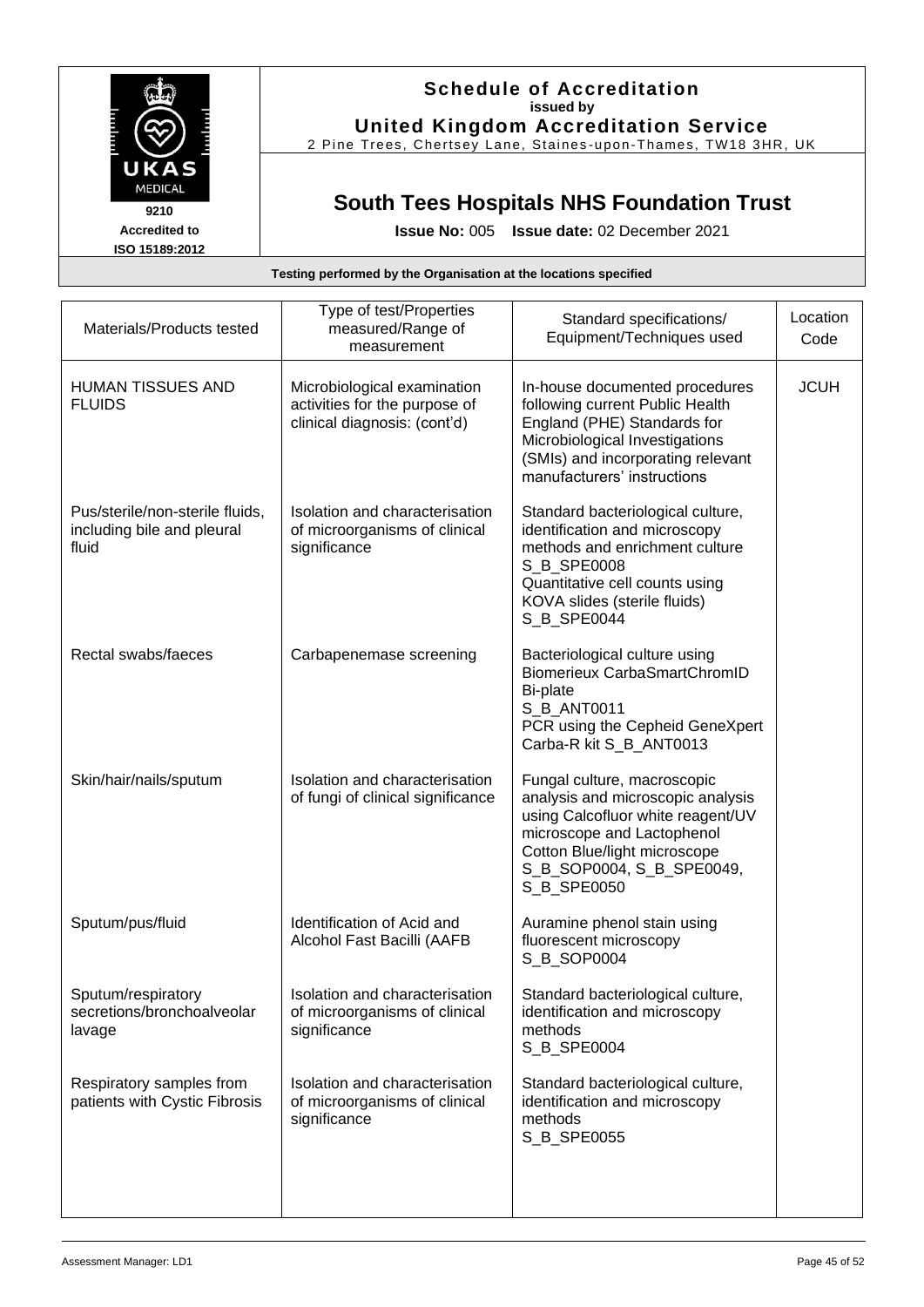

2 Pine Trees, Chertsey Lane, Staines -upon -Thames, TW18 3HR, UK

# **South Tees Hospitals NHS Foundation Trust**

**Accredited to ISO 15189:2012** **Issue No:** 005 **Issue date:** 02 December 2021

| Materials/Products tested                                          | Type of test/Properties<br>measured/Range of<br>measurement                                   | Standard specifications/<br>Equipment/Techniques used                                                                                                                                                  | Location<br>Code |
|--------------------------------------------------------------------|-----------------------------------------------------------------------------------------------|--------------------------------------------------------------------------------------------------------------------------------------------------------------------------------------------------------|------------------|
| <b>HUMAN TISSUES AND</b><br><b>FLUIDS</b>                          | Microbiological examination<br>activities for the purpose of<br>clinical diagnosis: (cont'd)  | In-house documented procedures<br>following current Public Health<br>England (PHE) Standards for<br>Microbiological Investigations<br>(SMIs) and incorporating relevant<br>manufacturers' instructions | <b>JCUH</b>      |
| Urine                                                              | Cell counts, culture and<br>characterisation of<br>microorganisms of clinical<br>significance | Automated cell counts using<br>Beckman Coulter iQ200 IRIS Sprint<br>analyser<br>S_B_EQU0005<br>Bacteriological culture using<br><b>Biomerieux CPSE Chromogenic</b><br>agar<br>S_B_SPE0001              |                  |
| Wound/skin/ulcer/abscess<br>swabs/IV line tips                     | Isolation and characterisation<br>of microorganisms of clinical<br>significance               | Automated sample inoculation<br>using the Copan Walk Away<br>Specimen Processor (WASP)<br>S B EQU0013                                                                                                  |                  |
| Bacterial & fungal isolates<br>cultured in-house from the<br>above | Identification/<br>classification of clinically<br>significant bacteria and fungi             | Automated identification using:<br><b>Bruker MALDI-TOF-MS</b><br>S_B_EQU0010                                                                                                                           |                  |
| Bacterial & fungal isolates<br>cultured in-house from the<br>above | Identification/classification of<br>clinically significant bacteria<br>and fungi              | <b>Biomerieux Analytical Profile Index</b><br>(API) test kits<br>S_B_SOP0060                                                                                                                           |                  |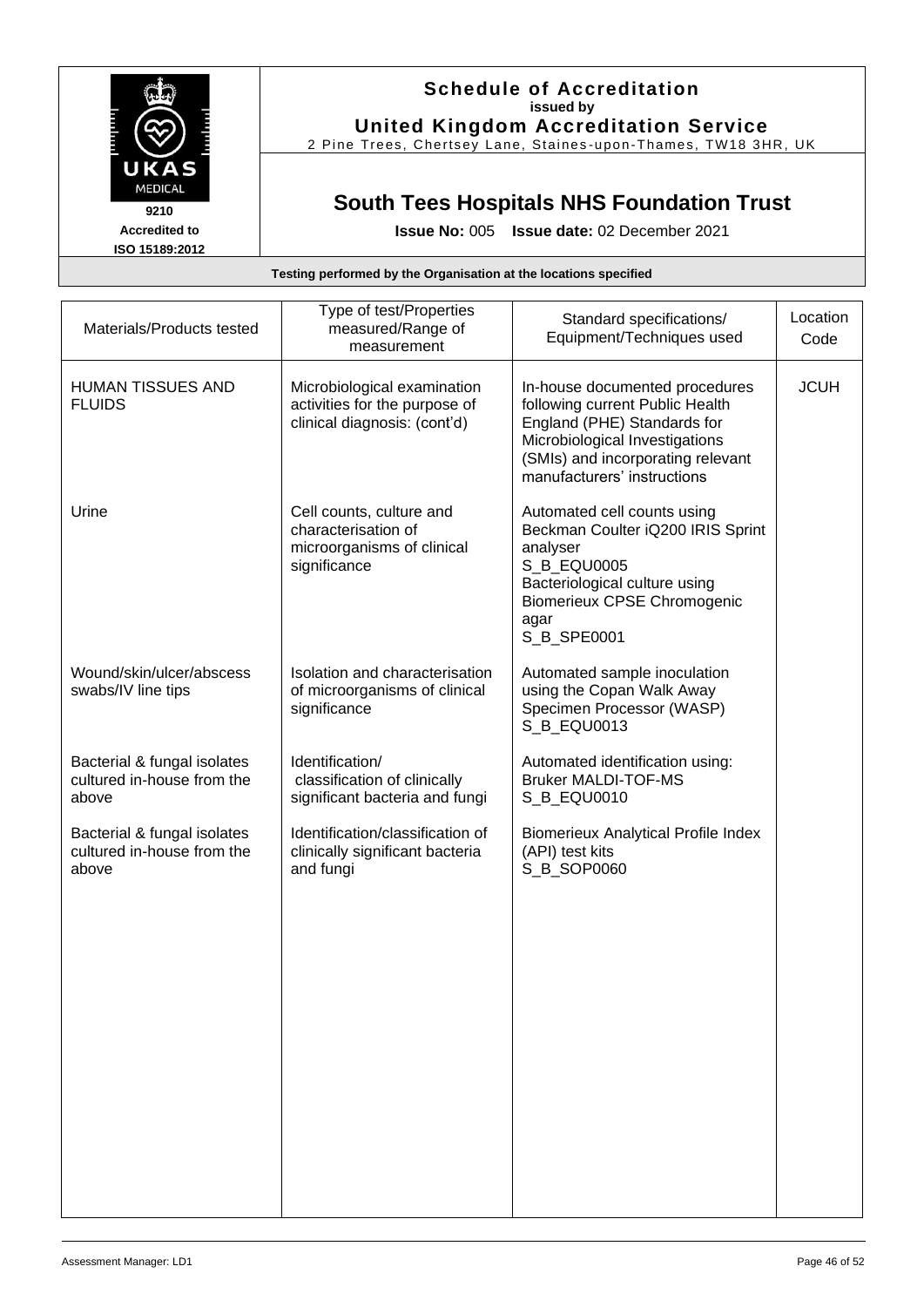

### **Schedule of Accreditation issued by United Kingdom Accreditation Service**

2 Pine Trees, Chertsey Lane, Staines -upon -Thames, TW18 3HR, UK

# **South Tees Hospitals NHS Foundation Trust**

**Issue No:** 005 **Issue date:** 02 December 2021

| Materials/Products tested                               | Type of test/Properties<br>measured/Range of<br>measurement                                  | Standard specifications/<br>Equipment/Techniques used                                                                                                                                                  | Location<br>Code |
|---------------------------------------------------------|----------------------------------------------------------------------------------------------|--------------------------------------------------------------------------------------------------------------------------------------------------------------------------------------------------------|------------------|
| <b>HUMAN TISSUES AND</b><br><b>FLUIDS</b>               | Microbiological examination<br>activities for the purpose of<br>clinical diagnosis: (cont'd) | In-house documented procedures<br>following current Public Health<br>England (PHE) Standards for<br>Microbiological Investigations<br>(SMIs) and incorporating relevant<br>manufacturers' instructions | <b>JCUH</b>      |
| Bacterial isolates cultured in-<br>house from the above | Antibiotic susceptibility testing                                                            | EUCAST methodology by disc<br>diffusion using zone size templates<br>S_B_ANT0009<br><b>EUCAST MICs E tests</b><br>S_B_ANT0002<br>Micro broth dilution using the Merlin<br>kit<br>S_B_ANT0015           |                  |
| Yeast isolates cultured in-<br>house from the above     | Antifungal susceptibility testing                                                            | Micro broth dilution using Sensititre<br>YeastOne kit<br>S_B_ORG0001                                                                                                                                   |                  |
|                                                         | <b>Extended Spectrum Beta-</b><br>Lactamases /AmpC                                           | MAST 4-disc D68C<br>S_B_ANT0009                                                                                                                                                                        |                  |
|                                                         | <b>Extended Spectrum Beta-</b><br>Lactamases                                                 | MAST 6-disc D52C<br>S_B_ANT0009                                                                                                                                                                        |                  |
|                                                         | AmpC                                                                                         | MAST 3-disc D69C<br>S_B_ANT0009                                                                                                                                                                        |                  |
| Bacterial isolates cultured in-<br>house from the above | Rapid Carbapenem detection<br>by PCR                                                         | Meropenem 10ug disc<br>S B ANT0014                                                                                                                                                                     |                  |
| Bacterial isolates cultured in-<br>house from the above | Rapid Carbapenemase<br>detection                                                             | Bio-Rad Rapid β Carba kit<br>S_B_ANT0012                                                                                                                                                               |                  |
| Bacterial isolates cultured in-<br>house from the above | Carbapenemase<br>confirmationdetection                                                       | Carba-R Kit<br>PCR using the Cepheid<br>GeneXpert®<br>S_B_ANT0013                                                                                                                                      |                  |
| Bacterial isolates cultured in-<br>house from the above | Salmonella confirmation                                                                      | Remel Salmonella anti sera<br>S_B_ORG0015                                                                                                                                                              |                  |
|                                                         |                                                                                              |                                                                                                                                                                                                        |                  |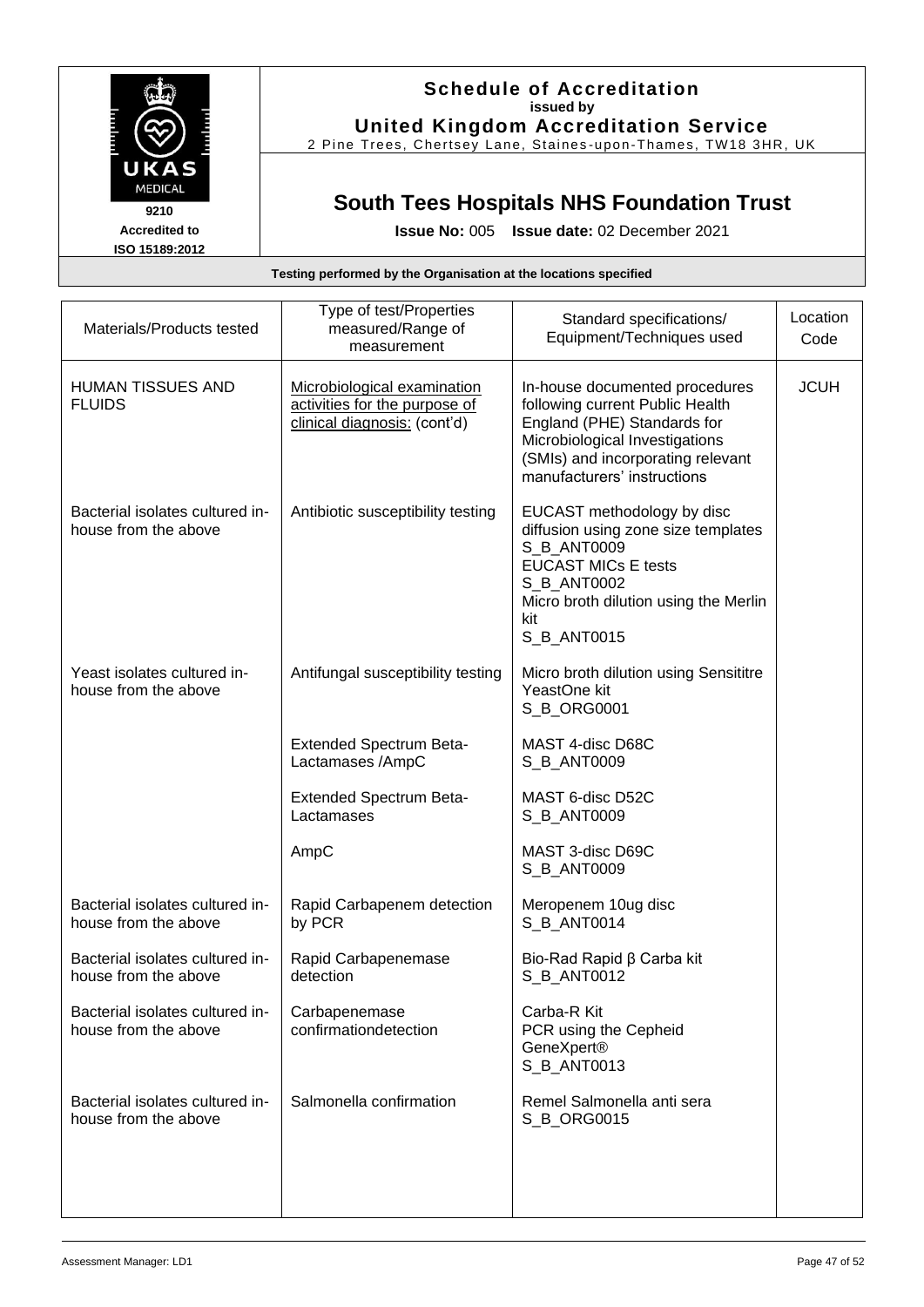

### **Schedule of Accreditation issued by United Kingdom Accreditation Service**

2 Pine Trees, Chertsey Lane, Staines -upon -Thames, TW18 3HR, UK

# **South Tees Hospitals NHS Foundation Trust**

**Issue No:** 005 **Issue date:** 02 December 2021

| Materials/Products tested                                      | Type of test/Properties<br>measured/Range of<br>measurement                                                                       | Standard specifications/<br>Equipment/Techniques used                                                                                                                                                  | Location<br>Code |
|----------------------------------------------------------------|-----------------------------------------------------------------------------------------------------------------------------------|--------------------------------------------------------------------------------------------------------------------------------------------------------------------------------------------------------|------------------|
| <b>HUMAN TISSUES AND</b><br><b>FLUIDS</b>                      | Microbiological examination<br>activities for the purpose of<br>clinical diagnosis: (cont'd)                                      | In-house documented procedures<br>following current Public Health<br>England (PHE) Standards for<br>Microbiological Investigations (SMIs)<br>and incorporating relevant<br>manufacturers' instructions | <b>JCUH</b>      |
| Bacterial isolates cultured in-<br>house from the above        | Meningitis confirmation                                                                                                           | Bio Rad Meningitis antisera kit<br>S B SPE0007                                                                                                                                                         |                  |
| Bacterial isolates cultured in-<br>house from the above        | Identification of Streptococcal<br>Groups A, B, C, D, F and G                                                                     | Prolab streptococcal grouping kit<br>S_B_ORG0028                                                                                                                                                       |                  |
| Staphylococcal isolates<br>cultured in-house from the<br>above | Detection of the fibrinogen<br>affinity (clumping factor), protein<br>A, and capsular polysaccharides<br>of Staphylococcus aureus | Pastorex Staph-plus kit<br>S_B_ORG0032                                                                                                                                                                 |                  |
| Bacterial isolates cultured in-<br>house from the above        | Identification/classification of<br>clinically significant<br>microorganisms                                                      | Gram staining<br>S_B_SPE0040                                                                                                                                                                           |                  |
|                                                                | Serological examination<br>activities for the purpose of<br>clinical diagnosis:                                                   | In-house documented procedures<br>using the following equipment and<br>SOPs:                                                                                                                           |                  |
| Serum unless stated                                            |                                                                                                                                   | Siemens Advia Centaur XP Direct<br>Chemiluminescence using Acridinium<br><b>Ester Technology</b><br>J_BC_END_SOP0065 and<br>procedures below                                                           |                  |
|                                                                | Hepatitis A IgM                                                                                                                   | S_V_SOP0065                                                                                                                                                                                            |                  |
|                                                                | Hepatitis A total antibody                                                                                                        | S_V_SOP0065                                                                                                                                                                                            |                  |
|                                                                | Hepatitis B surface antigen                                                                                                       | S_V_SOP0029                                                                                                                                                                                            |                  |
|                                                                | Hepatitis B core total antibody                                                                                                   | S_V_SOP0029                                                                                                                                                                                            |                  |
|                                                                | Hepatitis B surface antibody                                                                                                      | S_V_SOP0066                                                                                                                                                                                            |                  |
|                                                                | Hepatitis C antibody                                                                                                              | S_V_SOP0067                                                                                                                                                                                            |                  |
|                                                                | HIV antibody/antigen                                                                                                              | S V SOP0064                                                                                                                                                                                            |                  |
|                                                                | Syphilis total antibody                                                                                                           | S_V_SOP0045                                                                                                                                                                                            |                  |
|                                                                | Rubella IgG                                                                                                                       | S_V_SOP0068                                                                                                                                                                                            |                  |
|                                                                | Rubella IgM                                                                                                                       | S_V_SOP0068                                                                                                                                                                                            |                  |
|                                                                | Toxoplasma IgG                                                                                                                    | S_V_SOP000069                                                                                                                                                                                          |                  |
|                                                                | Toxoplasma IgM                                                                                                                    | S_V_SOP0065                                                                                                                                                                                            |                  |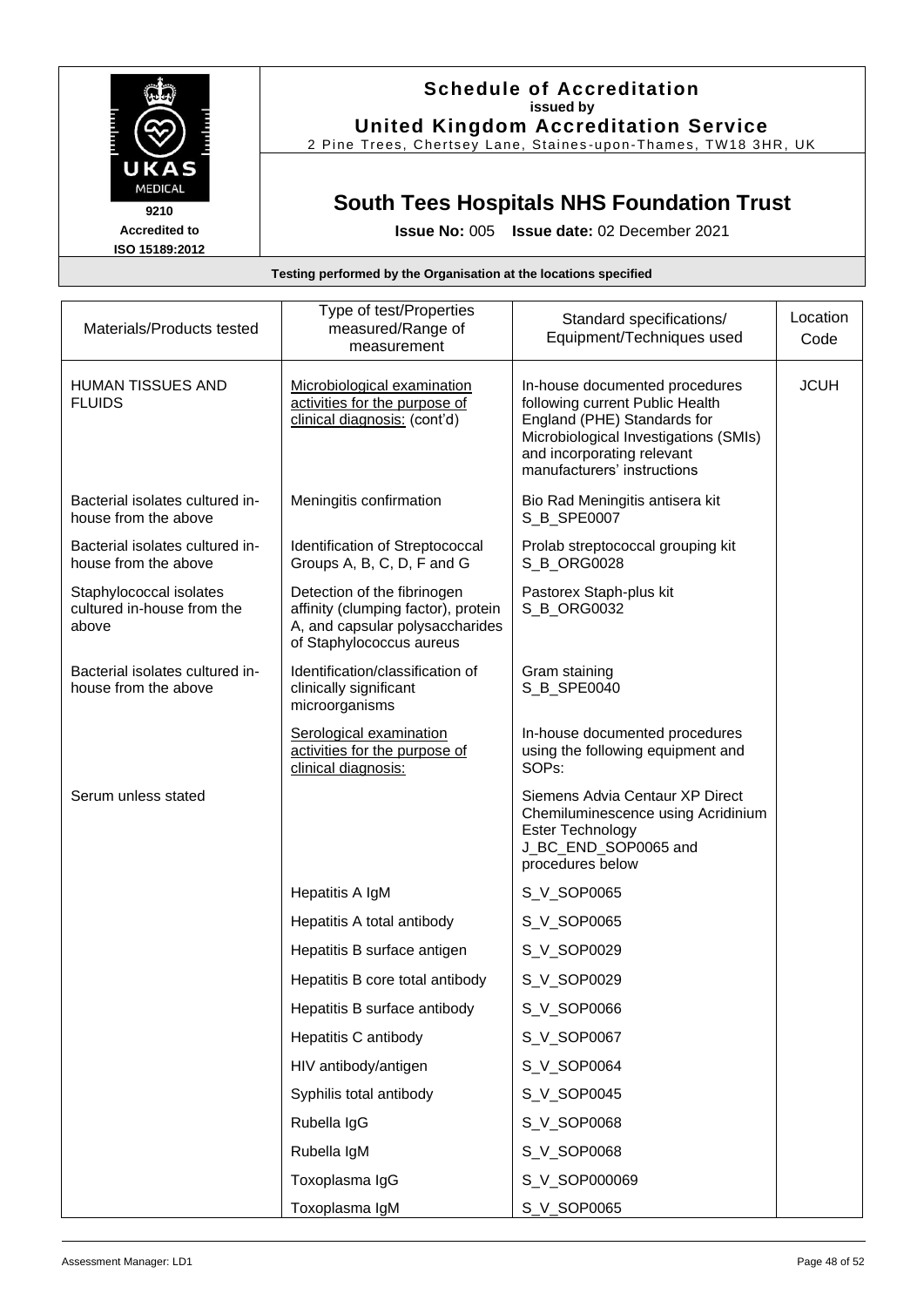

### **Schedule of Accreditation issued by United Kingdom Accreditation Service**

2 Pine Trees, Chertsey Lane, Staines -upon -Thames, TW18 3HR, UK

## **South Tees Hospitals NHS Foundation Trust**

**Issue No:** 005 **Issue date:** 02 December 2021

## **Testing performed by the Organisation at the locations specified** Materials/Products tested Type of test/Properties measured/Range of measurement Standard specifications/ Equipment/Techniques used **Location** Code HUMAN TISSUES AND FLUIDS Serological examination activities for the purpose of clinical diagnosis: (cont'd) In-house documented procedures using the following equipment and SOPs: **JCUH** Serum unless stated (cont'd) | signal and stated (cont'd) | Biomerieux Vidas 3 Enzyme linked fluorescent assay S\_V\_EQU0017 and procedures below Hepatitis B core IgM S\_V\_SOP0080 Hepatitis B 'e' antigen S\_V\_SOP0077 Hepatitis B 'e' antibody | S\_V\_SOP0078 HIV antibody/antigen S\_V\_SOP0080 HIV p24 antigen  $\vert$  S V SOP0080 Rubella IgG Subsets Subsetsion Subsetsion Subsetsion Subsetsion Subsetsion Subsetsion Subsetsion Subsetsion Su Cytomegalovirus IgG SQUESOP0076 Cytomegalovirus avidity **S** V SOP0076 Epstein Barr Virus (EBV) IgM | S\_V\_SOP0075 Epstein Barr Virus (EBV) IgG | S\_V\_SOP0075 Epstein Barr Virus Nuclear Antibody (EBNA) IgG S\_V\_SOP0075 Measles IgG Summary Summary Summary Services 1968 Varicella zoster IgG SU SOP0073 Borrelia IgG <br> S\_V\_SOP0070 Borrelia IgM SQP0071 Mumps IgG S V SOP0071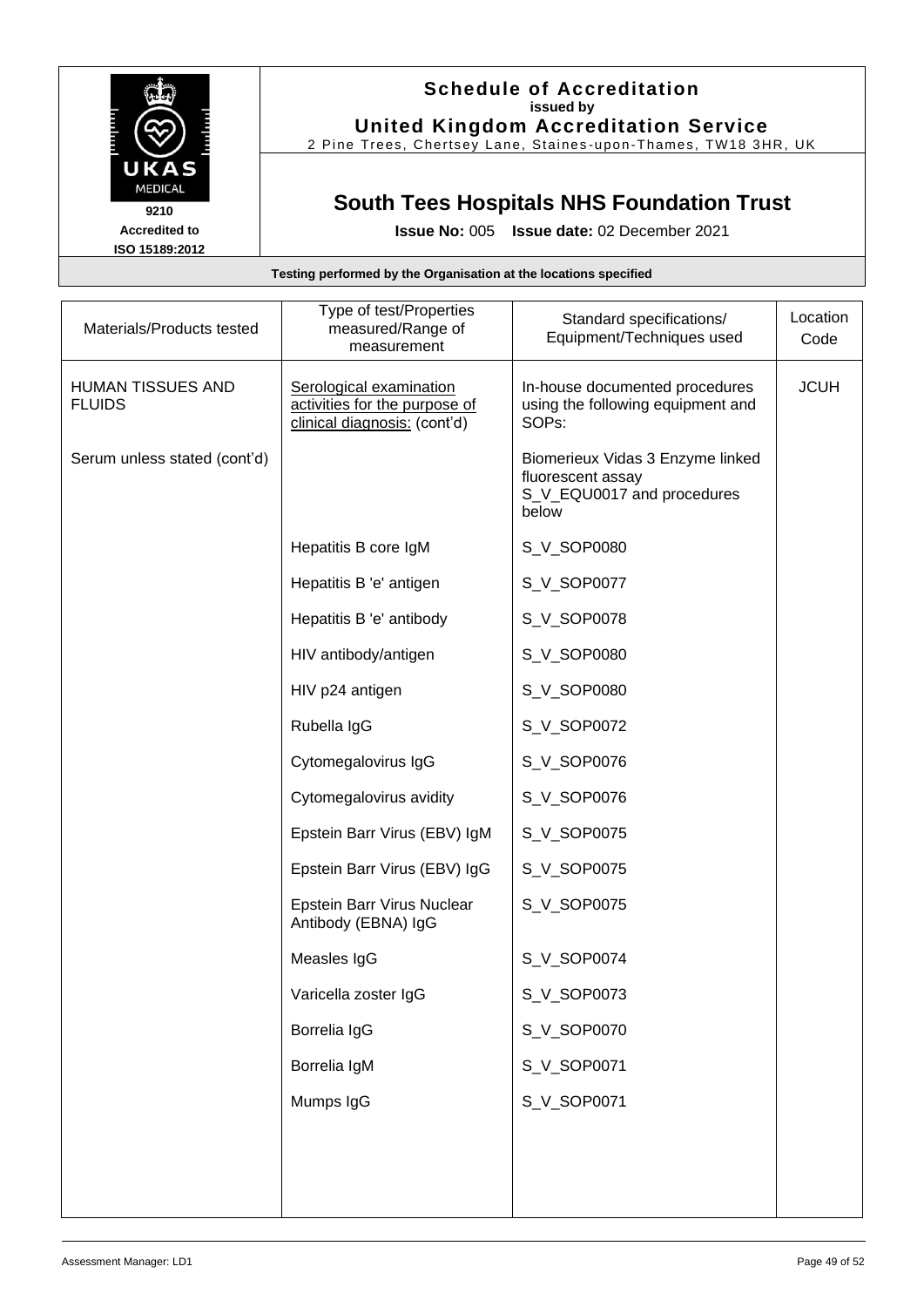

### **Schedule of Accreditation issued by United Kingdom Accreditation Service**

2 Pine Trees, Chertsey Lane, Staines -upon -Thames, TW18 3HR, UK

## **South Tees Hospitals NHS Foundation Trust**

**Issue No:** 005 **Issue date:** 02 December 2021

## **Testing performed by the Organisation at the locations specified** Materials/Products tested Type of test/Properties measured/Range of measurement Standard specifications/ Equipment/Techniques used **Location** Code HUMAN TISSUES AND FLUIDS Serological examination activities for the purpose of clinical diagnosis: (cont'd) In-house documented procedures using the following equipment and SOPs: **JCUH** Serum unless stated (cont'd) | Notice 1 and 2 and 2 and 2 bynex DS2 Enzyme linked immunosorbent assay S\_V\_EQU0001 and procedures below Hepatitis C antibody/antigen  $\vert$  S\_V\_SOP0012 Cytomegalovirus IgG SQUAS SOP0013 Cytomegalovirus IgM | S\_V\_SOP0082 Parvovirus B19 IgM SQ V SOP0052 Parvovirus B19 IgG SQUASSER SOP0052 Hepatitis E IgG SU SOP0056 Hepatitis E IgM SQP0056 Measles IgM SQP0042 Mumps IgM  $\vert$  S\_V\_SOP0043 Mycoplasma IgM | S\_V\_SOP0044 Stool **Helicobacter pylori** antigen S\_V\_SOP0016 Serum HIV typing I/II BioRad Geenius HIV 1/2 Confirmatory assay J\_V\_SOP0062 Urine **Legionella antigen** TRU Legionella lateral flow immunoassay S\_V\_SOP0101

Pneumococcal antigen TRU Strep pneumo lateral flow immunoassay S\_V\_SOP0100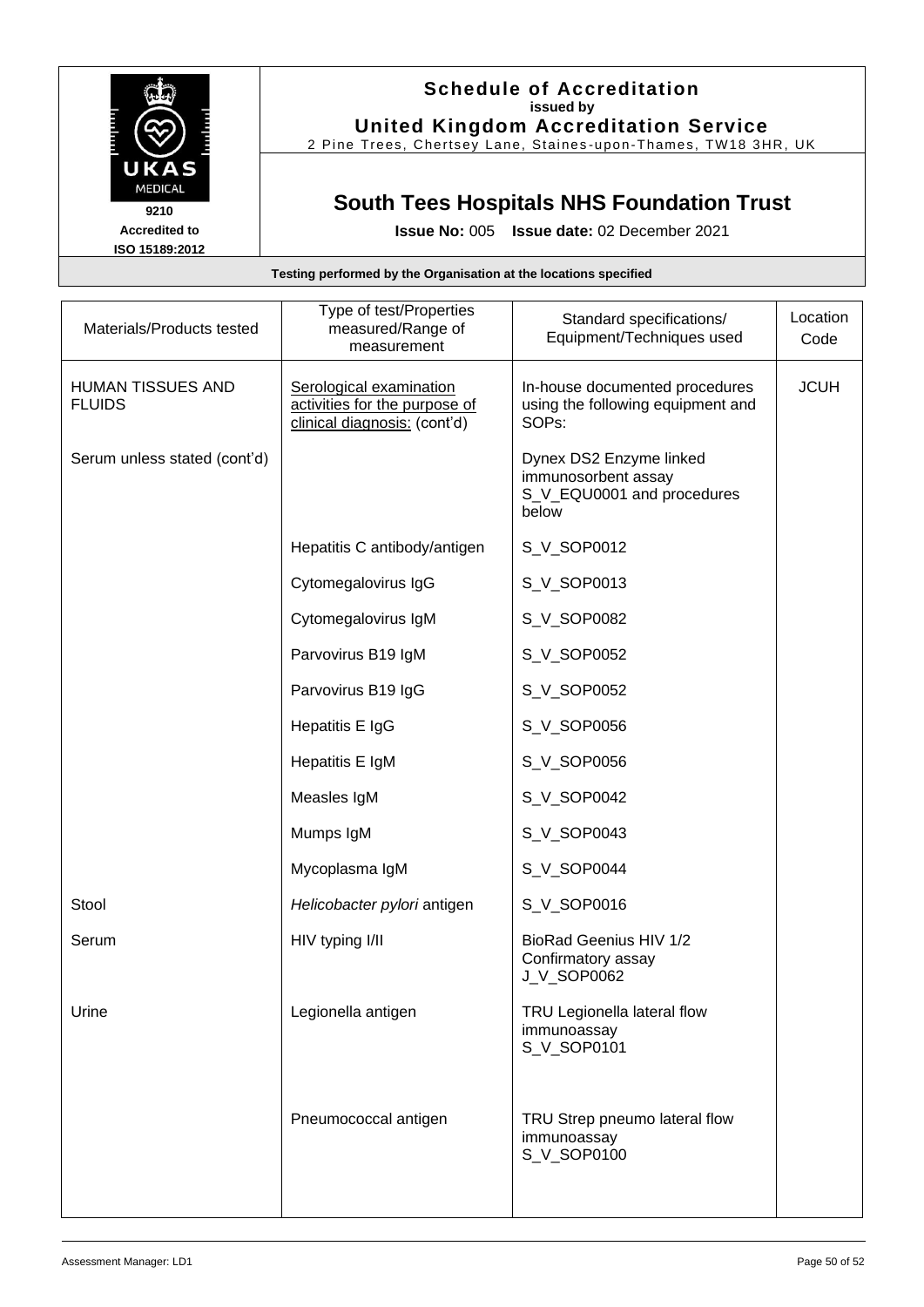

## **Schedule of Accreditation issued by United Kingdom Accreditation Service**

2 Pine Trees, Chertsey Lane, Staines -upon -Thames, TW18 3HR, UK

# **South Tees Hospitals NHS Foundation Trust**

| Testing performed by the Organisation at the locations specified |
|------------------------------------------------------------------|
|                                                                  |

| Materials/Products tested                                                     | Type of test/Properties<br>measured/Range of<br>measurement                                          | Standard specifications/<br>Equipment/Techniques used                                             | Location<br>Code |
|-------------------------------------------------------------------------------|------------------------------------------------------------------------------------------------------|---------------------------------------------------------------------------------------------------|------------------|
| <b>HUMAN TISSUES AND</b><br><b>FLUIDS</b>                                     | <b>Molecular Microbiological</b><br>examination activities for the<br>purpose of clinical diagnosis: | Extraction, PCR amplification and<br>detection using equipment and<br>procedures stated below     | <b>JCUH</b>      |
| CSF, skin swab, genital<br>swab, conjunctival swab,<br>EDTA whole blood, oral | Herpes simplex I&II DNA                                                                              | Applied Biosystems ABI 7500 RT-<br>PCR J_V_EQU0015 and<br>procedures below                        |                  |
| swab                                                                          | Varicella zoster virus DNA                                                                           | S_V_SOP0049                                                                                       |                  |
| <b>CSF</b>                                                                    | <b>Enterovirus RNA</b>                                                                               | S_V_SOP0085                                                                                       |                  |
| <b>CSF</b>                                                                    | Parechovirus RNA                                                                                     | S_V_SOP0085                                                                                       |                  |
| Conjunctival swab, Stool,<br><b>EDTA Whole Blood</b>                          | Adenovirus DNA                                                                                       | S_V_SOP0051                                                                                       |                  |
| EDTA whole blood, BAL,<br>Urine                                               | Cytomegalovirus DNA                                                                                  | S V SOP0050                                                                                       |                  |
| Nasopharyngeal<br>aspirate/secretions, throat<br>swab, BAL                    | Respiratory syncytial virus<br><b>RNA</b>                                                            | S_V_SOP0039                                                                                       |                  |
| Nasopharyngeal<br>aspirate/secretions, throat<br>swab, BAL                    | Influenza A RNA                                                                                      | S_V_SOP0039                                                                                       |                  |
| Nasopharyngeal<br>aspirate/secretions, throat<br>swab, BAL                    | Influenza B RNA                                                                                      | S_V_SOP0039                                                                                       |                  |
| Nasopharyngeal<br>aspirate/secretions, throat<br>swab, BAL                    | Parainfluenza 1,2,3 and 4                                                                            | S_V_SOP0039                                                                                       |                  |
|                                                                               |                                                                                                      | Cepheid GeneXpert RT-PCR /<br>PCR / qualitative genotyping<br>S V EQU0015 and procedures<br>below |                  |
| Nasopharyngeal swabs                                                          | Influenza A RNA                                                                                      | S_V_SOP0059                                                                                       |                  |
| Nasopharyngeal swabs                                                          | Influenza B RNA                                                                                      | S_V_SOP0059                                                                                       |                  |